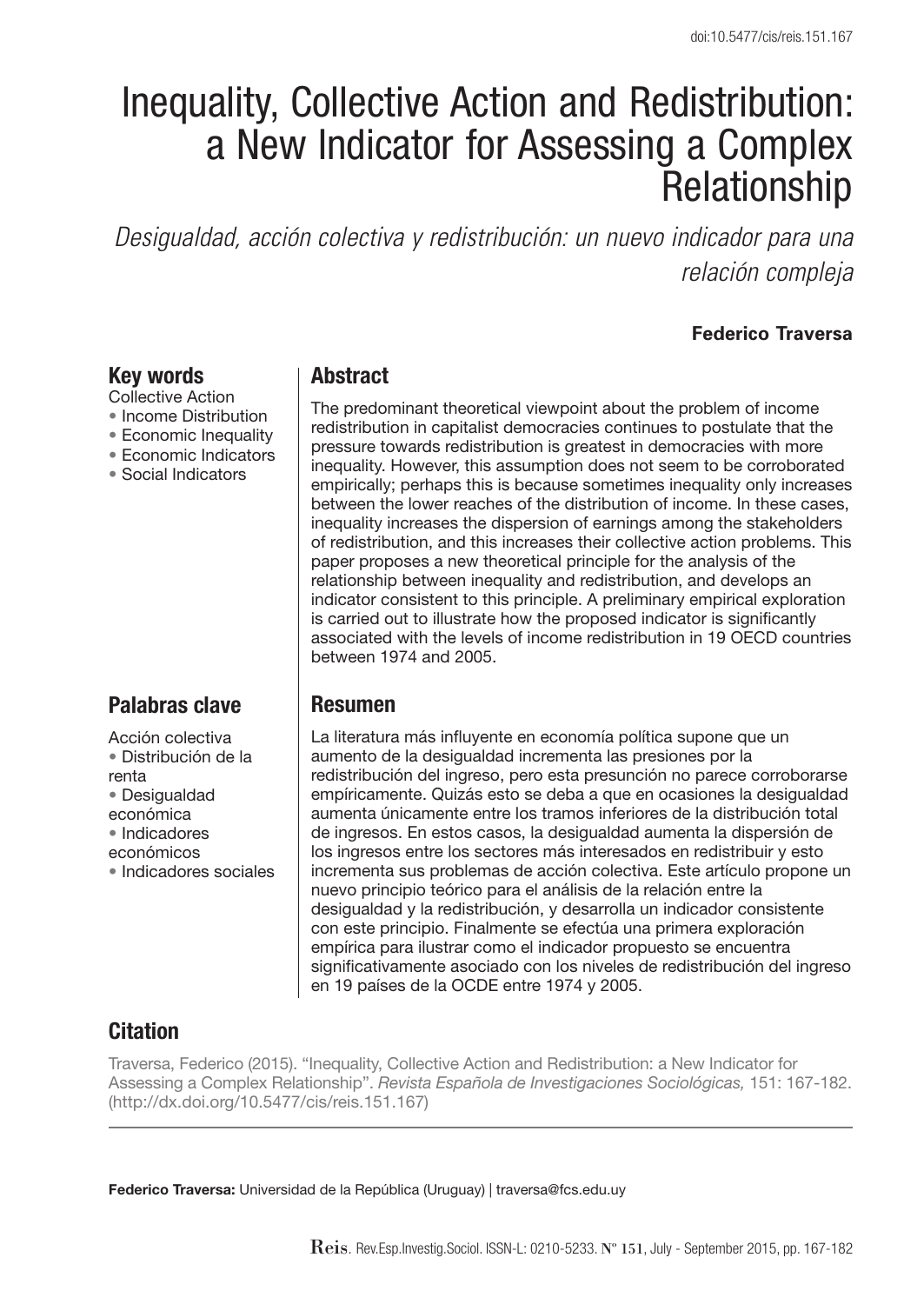# **INTRODUCTION1**

Why have some egalitarian capitalist democracies sustained high levels of public expenditure for decades, while other very unequal democracies have very low levels of public expenditure? The predominant theoretical approach to the problem of income redistribution in capitalist democracies (Meltzer and Richards, 1981) does not have a convincing answer to this question, as it concludes that the pressures for redistribution will always be greater in the more unequal democracies. This assumption has not been corroborated in most empirical studies and has recently been criticised by many authors (Lind 2005; Alesina and Glaeser 2004; Moene and Wallerstein, 2003; Kenworthy and Pontusson 2005; Iversen and Soskice, 2006).

Meanwhile, several authors have explored alternative responses in order to understand the relationship between inequality and redistribution (Peltzman 1980; Korpi 1983; Kristov, Lindert and McClelland, 1992; Saint Paul and Verdier 1996, Traversa 2007, Paramio 2010, Lupu and Pontusson 2011). All these studies have stressed that redistribution depends on the development of social coalitions that bring together groups of individuals with different levels of education and income, and varying degrees of affinity with each other. In particular it was noted that the greater the relative proximity between the income of the middle class and that of the poorest sectors of society, the higher the levels of redistribution tend to be.

As Lindert (2004: 154) explained, when middle-income voters observe public aid recipients and say to themselves "that could be me", higher levels of support for income redistribution should be expected. The dispersion or the similarity of the income of the poor and middle sectors determines their affinity and therefore influences the chances of redistribution. However, the isolated statement of the importance of the affinity of the middle and poor sectors has no generalising power, and fails to establish a concrete link with the existing literature on inequality and redistribution. In this regard, at least three theoretical problems could begin to be addressed by social science research.

First, no axiomatic principle has been used to postulate what effects any change in income distribution could have on any subsequent political pressure for redistribution2. Since Peltzman (1980) various studies have stated that income redistribution would be encouraged by a greater distance between high-income sectors and low-income sectors, and by less dispersion within low-income sectors3. However, no general theoretical principle has been proposed that postulates what the effects would be of any conceivable change in the distribution of income with respect to the pressures for redistribution. An axiomatic principle of this kind would make it possible to compare the distribution of income before taxes, and discern features in such a distribution which could involve greater pressure for income redistribution.

Second, as a direct result of the above, it remains to be clearly established how inequality relates to redistribution pressures. The study of inequality has used the Pigou-Dalton principle, which makes it possible to identify when income transfer involves an increase or a reduction in inequality. The Peltzman (1980) hypothesis suggests that an in-

<sup>1</sup> The comments and corrections of four anonymous reviewers have considerably contributed to improving this paper. Well thank especially Iván Llamazares, Fernando López Castellano and Adolfo Garcè. All errors or omissions in this manuscript are the sole responsibility of its author.

<sup>2</sup> A general principle was jointly developed by Pigou (1912) and Dalton (1920) regarding the study of inequality.

<sup>3</sup> Even before Peltzman (1980), the problem of asymmetry in the distribution of income was mentioned earlier by Young (1917), who was concerned about income distribution in the United States in the early 20th century.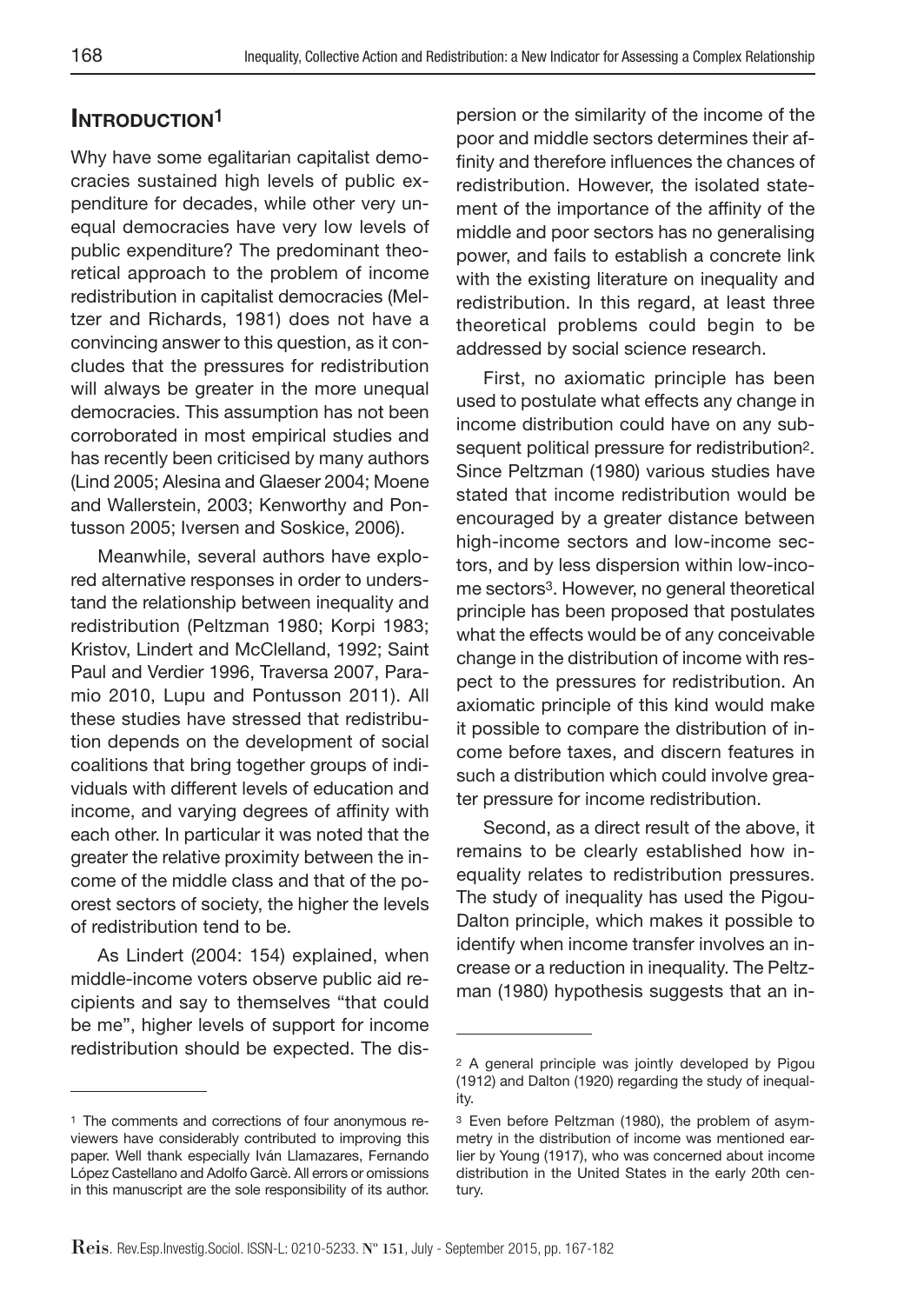crease in inequality could sometimes encourage the pressures for redistribution, and sometimes could mitigate such pressures. However, it has not been specifically stated under what circumstances each of these findings should be expected.

Third, no indicator exists to measure pressures for redistribution taking into account all available information on income density functions. Kristov et al. (1992) tested the Peltzman hypothesis (1980) by using an indicator of asymmetry based on different ratios between income groups or percentiles4. An initial problem posed by this approach is that indicators based on the ratios between percentiles only use two or three points of information from the overall income density function, and as a result they are unstable and prone to bias (Ackerman 2000: 40). In addition, the ratios between percentiles may not be consistent with any general axiomatic principle, because they remain static in the face of any income transfer that does not directly affect the percentiles involved in the ratio (Salverda, Nolan Smeeding 2009: 52)5.

This paper provides an answer to the three theoretical problems just outlined and the relevance of the offered solution is illustrated by means of empirical analysis. In the first section, some of the theoretical background on the importance of articulating social coalitions for income redistribution is reviewed. In the second part, the relationship between inequality and pressure for redistribution is analysed, and an axiomatic principle for analysing the effects of income transfers on the pressure for redistribution is presented. Then in the third

section, grounds for, and the formulation of, the Coefficient of Income Skewness (CIS) are provided. Finally in the fourth section, the statistical association of the Coefficient of Income Skewness (CIS) with inequality reduction in 19 OECD countries is explored6.

#### **SOCIAL COALITIONS AND INCOME REDISTRIBUTION**

Income redistribution has been an intriguing subject in political economy (Groemling 2002), given that the most widely used model to study the issue (Meltzer and Richards 1981) has garnered poor results at the empirical level. The model by Meltzer and Richards (MMR) applied the median voter theorem to the study of redistribution and concluded that increases in inequality are associated with increases in redistribution. In other words, this model suggested that societies with more unequal distribution of income before taxes redistribute more than the more egalitarian ones (Fernández-Albertos and Manzano, 2010).

Contradicting the conclusions of the MMR, various studies have found that redistribution may be even lower in the most unequal countries (Moene and Wallerstein, 2003), a phenomenon that Lindert (2004) called "the Robin Hood paradox." Various explanations have been proposed to explain this phenomenon. Many of them have highlighted the importance of organisation and the capacity for collective action from stakeholders in terms of redistribution in order to determine its success.

Strictly speaking, the oldest historical precedent for this theoretical approach is

<sup>4</sup> The distribution measurement proposed by Kristov et al. (1992) was recently replicated by Lupu and Pontusson (2011).

<sup>5</sup> By way of example, if the ratio between the 90th and 50th percentiles is used on the one hand, and the ratio between the 50th and 10th percentiles is used on the other, the indicator does not show any changes in the face of the transfers that affect all of the other points in the distribution of income.

<sup>6</sup> The main efforts in this paper are directed to providing a solution for a series of theoretical and methodological problems, and empirical exploration can be addressed only as a secondary objective, in order to provide suggestive—but not necessarily conclusive—evidence about the empirical usefulness of the indicator proposed.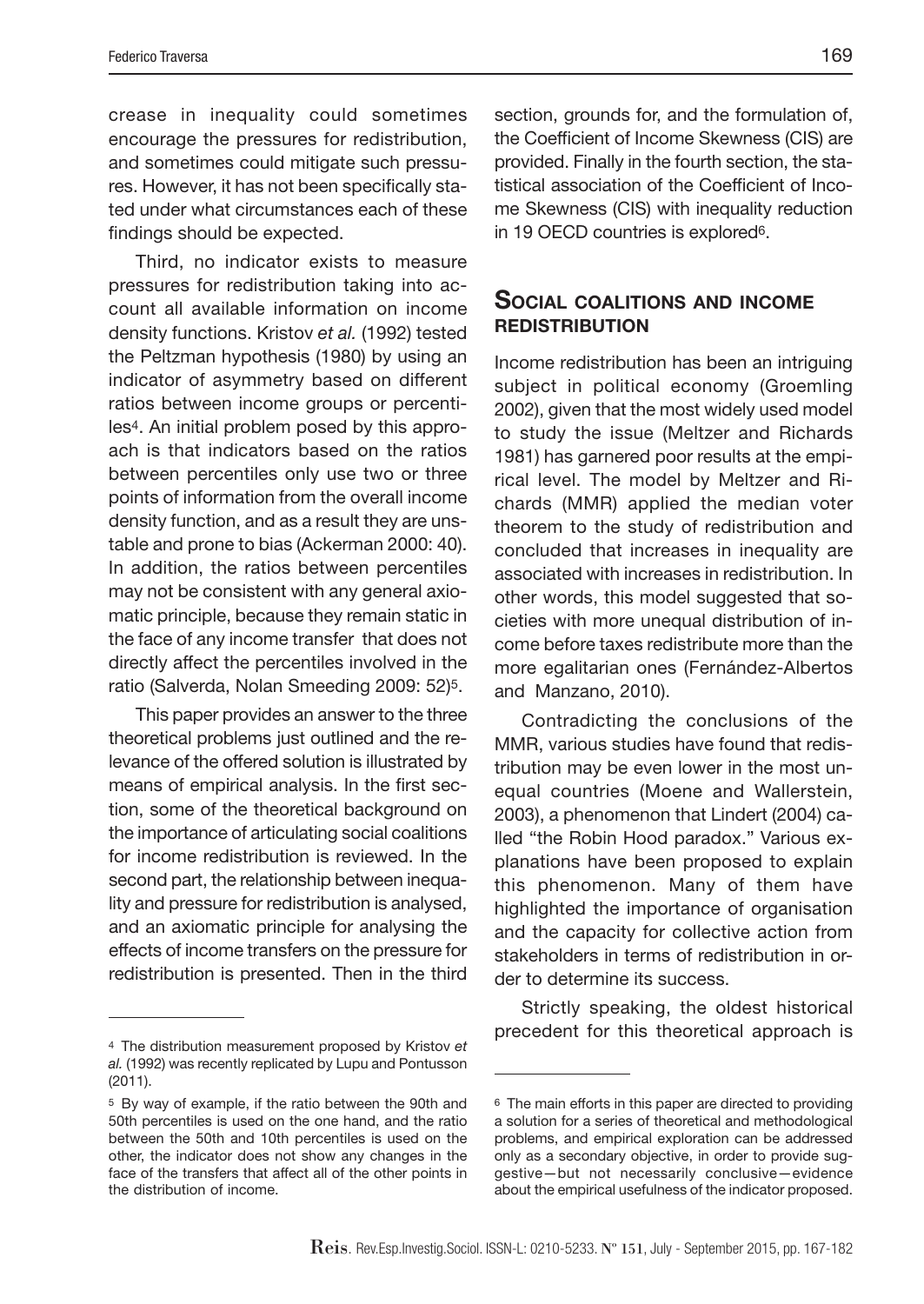Aristotle's analysis of distribution conflicts (Kristov et al. 1992: 149). For Aristotle, political conflicts were the result of a confrontation between rich and poor, but with a middle class that was located in the centre and not inclined to side with either of the other two classes in particular. The middle class, in this vision, was called upon to moderate the confrontation. Aristotle's main concern was that the distribution conflict should not cause political instability. His solution was to promote the development of a middle class that was sufficiently distinct from the rich and the poor, since when "the middle class was stronger than both of the other ends, or than one of them only, the Constitution will be stable" (Aristotle 2005: 255).

With his theory of three social classes Aristotle opened a path to the study of collective action problems in the redistribution of income that is shaped in different ways in contemporary thinking. Korpi's (1983) power resource theory highlighted the importance of cohesion within the working class and its alliances with the middle classes in order to produce more egalitarian distribution outcomes. This view has also been supported by other authors (Esping-Andersen 1990) who have even pointed out that the gap in income between the middle sectors and the poorest sectors is a determining factor in explaining the success of income redistribution (Peltzman 1980, Kristov et al. 1992, Saint Paul and Verdier 1996; Lupu and Pontusson 2011). However, to date no general axiomatic criteria have been discussed that would enable the analysis of how the pressures for redistribution would be affected by any conceivable change in the density function of the distribution of income.

#### **INEQUALITY AND INCOME REDISTRIBUTION**

Amiel and Cowell (2000) argued that one of the most fruitful approaches to the study of inequality is the so-called "axiomatic approach." The axiomatic approach involves enunciating a set of rules to define what inequality is, and then making comparisons regarding inequality levels in different situations. These axioms are fundamental formal assumptions that are taken as being valid, and are neither derived from other assumptions, nor necessarily based on experience or observation.

For example, one of the most influential axioms on the study of inequality is the Pigou-Dalton principle of transfers, jointly developed by these authors in the early decades of the 20th century (Pigou 1912, Dalton 1920). This principle states that inequality increases whenever a transfer of income is made from one individual to another richer individual. And when the income of two individuals  $(A \text{ and } B)$  is below the average, if a transfer of income between them occurs to the benefit of the one who is relatively better off, inequality is increased. However, not all of the transfers that represent an increase in inequality according to the Pigou-Dalton principle should promote increased pressures for income redistribution.

Let us assume that two individuals A and B are required to form a successful redistribution coalition. Let us assume that A has greater income than B before the transfer and that this difference is further increased after the transfer. In this case, does the increase in inequality increase pressures for redistribution? B will now be more inclined to favour redistribution, but A will be less inclined. If the agreement of both individuals were necessary to cause a redistributive action, it would have to be concluded that it would be more difficult to carry out the redistributive process once the transfer that increased inequality had taken place.

#### **The principle of redistributive pressure and inequality**

The study of the pressures for income redistribution could benefit from an axiomatic ap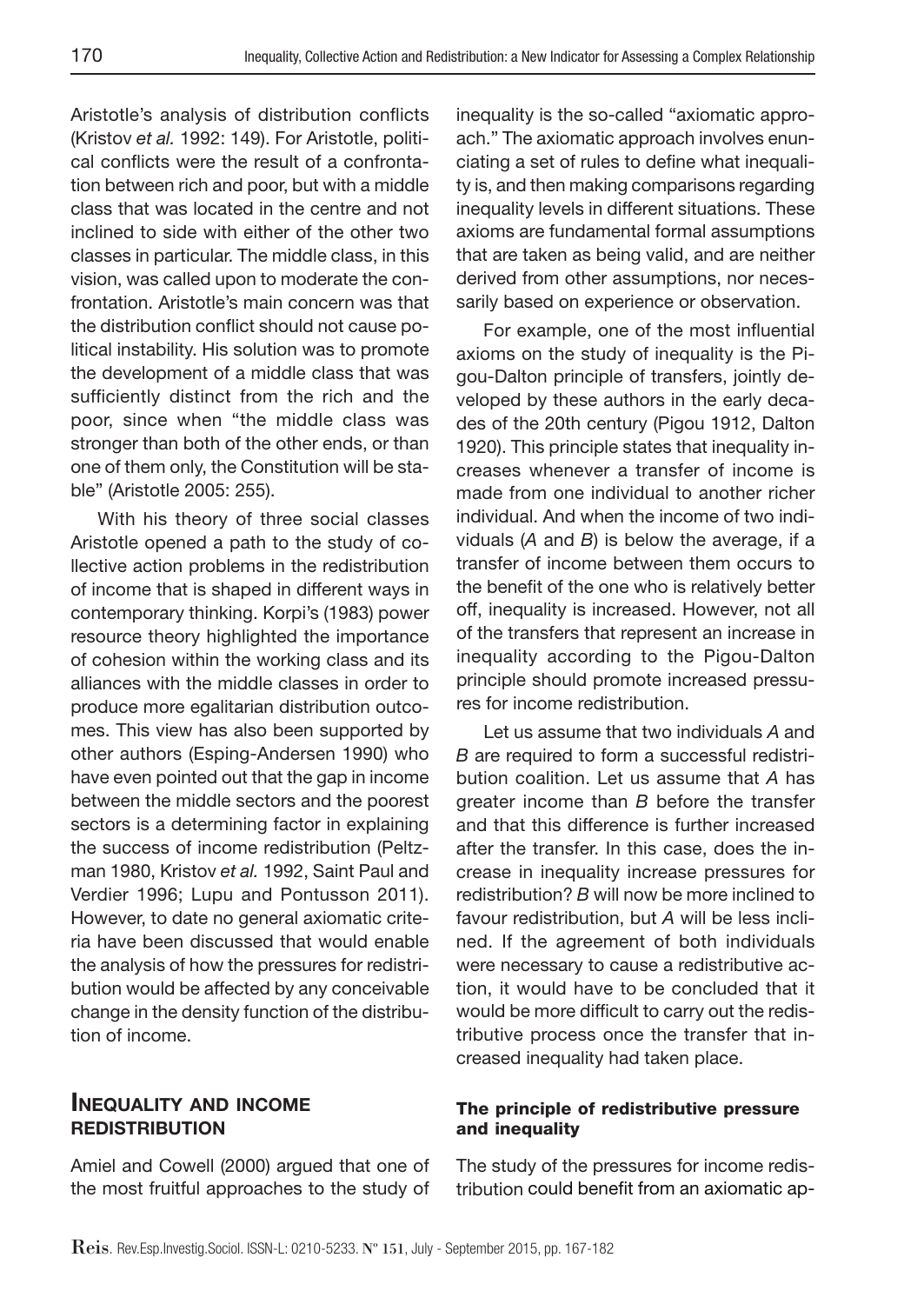proach specifically developed for this purpose. In order to formulate this principle of redistributive pressure, it is necessary to consider a hypothetical income transfer between any two individuals A and B, who are part of a society composed of  $n$  individuals. The total distribution of income in society is characterised by a parameter μ, this parameter being a measure of central tendency, such as the mean or median<sup>7</sup>.

Depending on the relative position of A and  $B$  with respect to parameter  $\mu$ , an income transfer between them8 may have different effects on pressures for redistribution. Let us assume that A is closer to parameter μ than B. In that case the Principle of Redistributive Pressure (PRP) establishes that:

The pressures for redistribution of income increase (or decrease) in the face of any transfer of income that prejudices (benefits) A, and that benefits (prejudices) B, provided that the transfer does not alter the relative proximity of the two individuals with respect to parameter μ9.

An axiomatic approach such as that which underpins the PRP does not require to have its empirical validity established in advance. In

any event, it is worth explaining the intuition that justifies the usefulness of this principle for the analysis of pressures for the redistribution of income. Let us assume that income redistribution depends on the development of a broad social coalition. To be successful this coalition must have political support covering a social spectrum, from the poorest individuals in society through to at least those individuals who are in positions in the middle and close to parameter μ, whatever the latter is.

Individuals who are closest to this parameter μ are then vital for a successful redistributive coalition. From its position as a ‹pivot› these middle sectors can be tilted in favour or against redistribution (Paramio 2010). Meanwhile the individuals farthest from μ—whether poor or rich—will have a more clearly defined position on redistribution. The poor are always favorable to redistribution while the rich are reluctant, so the income transfers in which these two groups are involved with will be not be decisive for the success or failure of a redistributive coalition.

## **COEFFICIENT OF INCOME SKEWNESS**

By using the principle of redistributive pressure, the effect of any transfer of income on the pressures for redistribution can be assessed. The PRP can become a tool for comparing and measuring pressures for income redistribution, but some indicators are also needed to operationalise the measure in a way that is consistent with the PPR. After an extensive review of the specialist literature, no indicators were found historically to be consistent with an axiomatic principle such as the PRP, the calculation of which relied on all of the available information in an income density function10.

 $7$  It is not necessary to define in advance what this parameter is, as this provides more flexibility in terms of formulating the principle of redistributive pressure. The parameter  $\mu$  could be taken to be the *mean* (which indicates that majority of the population that given their income below the average could support a redistributive process); the median (which refers to the poorest fifty percent of a population that could become the majority under any democracy (Colomer 2001)); or even the mode (which marks the area where the probability function becomes more populated and dense, a position that could become a balance of electoral competition as established by Comanor (1976)).

<sup>8</sup> This transfer of income between two individuals A and B necessarily harms one and benefits the other.

<sup>9</sup> In other words, assuming now that parameter μ was the mean, the PRP establishes that pressure for redistribution increases in the face of any transfer of income that prejudices an individual  $A$ , and that benefits individual  $B$ , provided that individual A is located closer to the mean than B, both before and after the transfer takes place.

<sup>10</sup> Inequality and its axiomatic study has been the main focus of interest in the literature. This could explain the relative neglect that has existed with regard to the problem of asymmetry. As Cowell (2009: 28) pointed out, asymmetry fails to grasp the ideas associated with the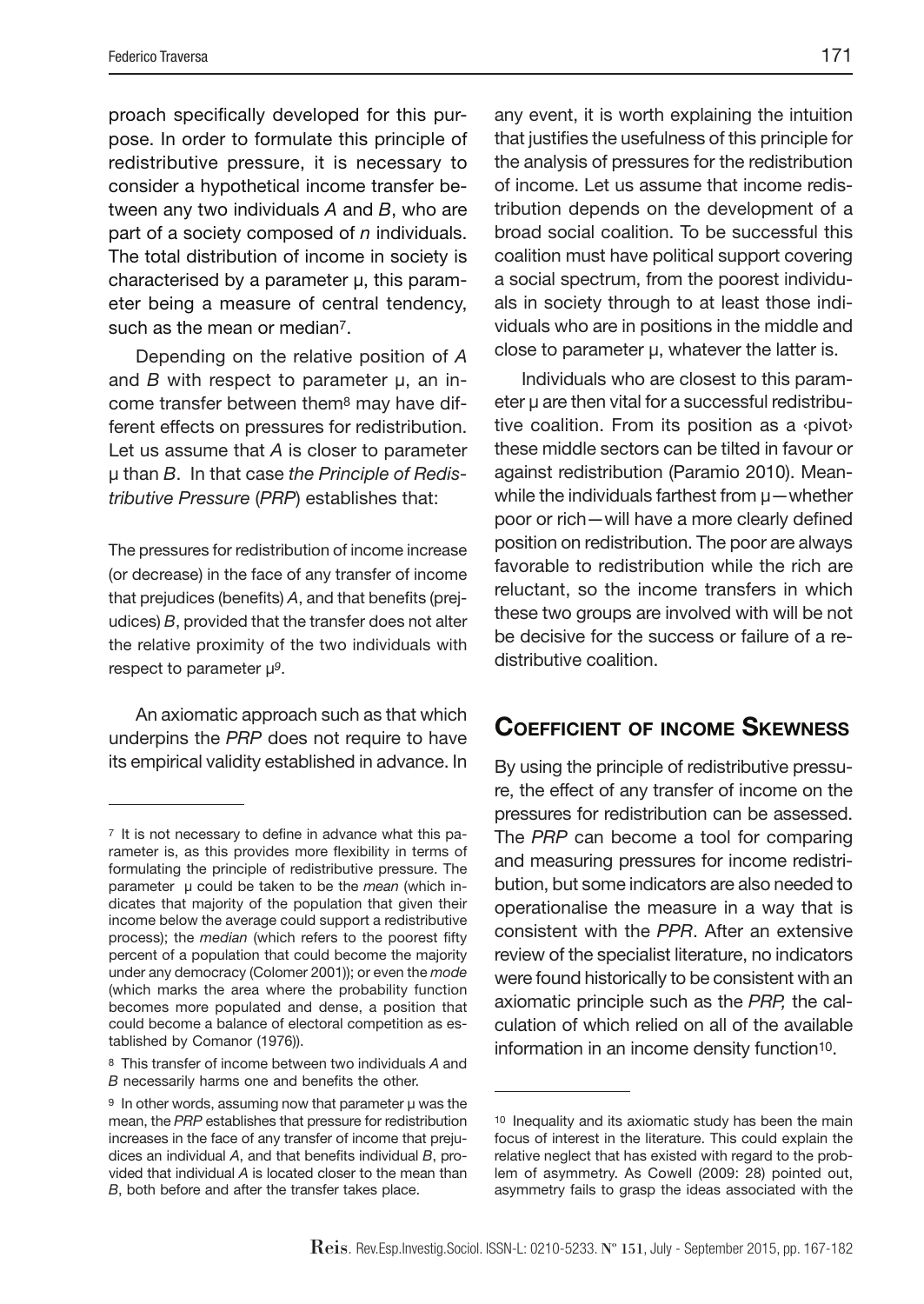Formula (1) corresponds to a proposed Coefficient of Income Skewness (CIS) that meets both characteristics indicated before: it is consistent with the PRP, and all of the information routinely available on the distribution of income can be used in its calculation. The μ parameter appearing in the formula may represent not only the mean, but some other measure of central tendency such as the median or the mode of distribution, depending on the hypothesis regarding the redistribution of income one intends to submit to empirical examination<sup>11</sup>.

$$
CIS = \sqrt[3]{\frac{1}{n} \sum_{i=1}^{n} (x_i - \mu / (\frac{1}{n} \sum_{i=1}^{n} \sqrt{(x_i - \mu)^2}))^3}
$$
 (1)

 $x_i$  = observations or percentiles

 $\mu$ = measure of central tendency for all o  $x_i$ values

Income distribution usually shows a majority of the population with income below the mean and a strong concentration of income in the upper strata. This bias can be seen in Figure 1 (a), which estimates a curve of probability density in the average income distribution of 71 capitalist economies<sup>12</sup>. The graph clear-

12 An average distribution was calculated based on 71 studies of income distribution, each of which corresponded to a different country. The curve of probability density ly shows that the greater distances between income observations and the μ parameter the average marked in red—are those produced in the higher income brackets.

Formula (1) shows that the differences between the observations and the μ parameter are raised to the third power. Therefore when calculating the CIS the results will record above all everything that happens in the higher income brackets, while giving lesser importance to what happens in the lower end of the frequency distribution<sup>13</sup>.

One solution to this bias problem is simply to replace the income distribution values with the logarithm of each of them14, forming a Logarithmic Coefficient of Income Skewness (LCIS).

$$
LCIS = \frac{1}{n} \sum_{i=1}^{n} (\ln x_i - \ln \mu / (\frac{1}{n} \sum_{i=1}^{n} \sqrt{(n x_i - \ln \mu)^2})^3
$$
 (2)

 $x_i$  = observations or percentiles

 $\mu$  = measure of central tendency for all of values

#### **Brief description of the performance of the**  *CIS*

CIS and LCIS values tend to be higher the greater the existing deviation between the

that best matched the average distribution of values was then estimated, and later another curve of density was estimated for the cube root of the same values.

13 This feature of the CIS can be useful when trying to capture the particularities of the distribution in countries with a strong concentration of income in the upper ends, as has happened in the social formations of the capitalist periphery. The CIS might also be useful in estimating some effects of a concentration of this type of income, such as coups against democratic institutions that often occur in contexts with large concentration of economic power (Hobsbawm 1995; Huntington 1994).

14 Biased distributions have received attention from recognised statisticians since the nineteenth century, and even then methods were proposed for transforming their values into a more similar form to those of a normal distribution of frequencies (Galton 1879, McAllister 1879). Subsequently, the existence of such biased distributions attracted attention in the field of economics, and authors like Robert Gibrat noted that the logarithms of the distribution of income are distributed normally.

measurement of inequality, as high levels of inequality are compatible with low asymmetry. As already explained, the ratios between percentiles are not consistent with axiomatic principles, and not all of the routinely available information on the distribution of income is used for its calculation.

<sup>&</sup>lt;sup>11</sup> The differences that may result from choosing these measures of central tendency are often subtle and do not tend to have much statistical significance. Replacing the mean with the median might have some logic, as this allows asymmetry to be measured taking into account the poorest fifty percent of the population-it can generally be supposed that fifty percent plus one of the population would form a majority in democratic institutional contexts. The same would happen if the μ parameter was represented by the mode, which under certain conditions illustrates the sector where distribution is most dense and populated, and may constitute the balance of electoral competition under certain conditions such as those studied by Comanor (1976).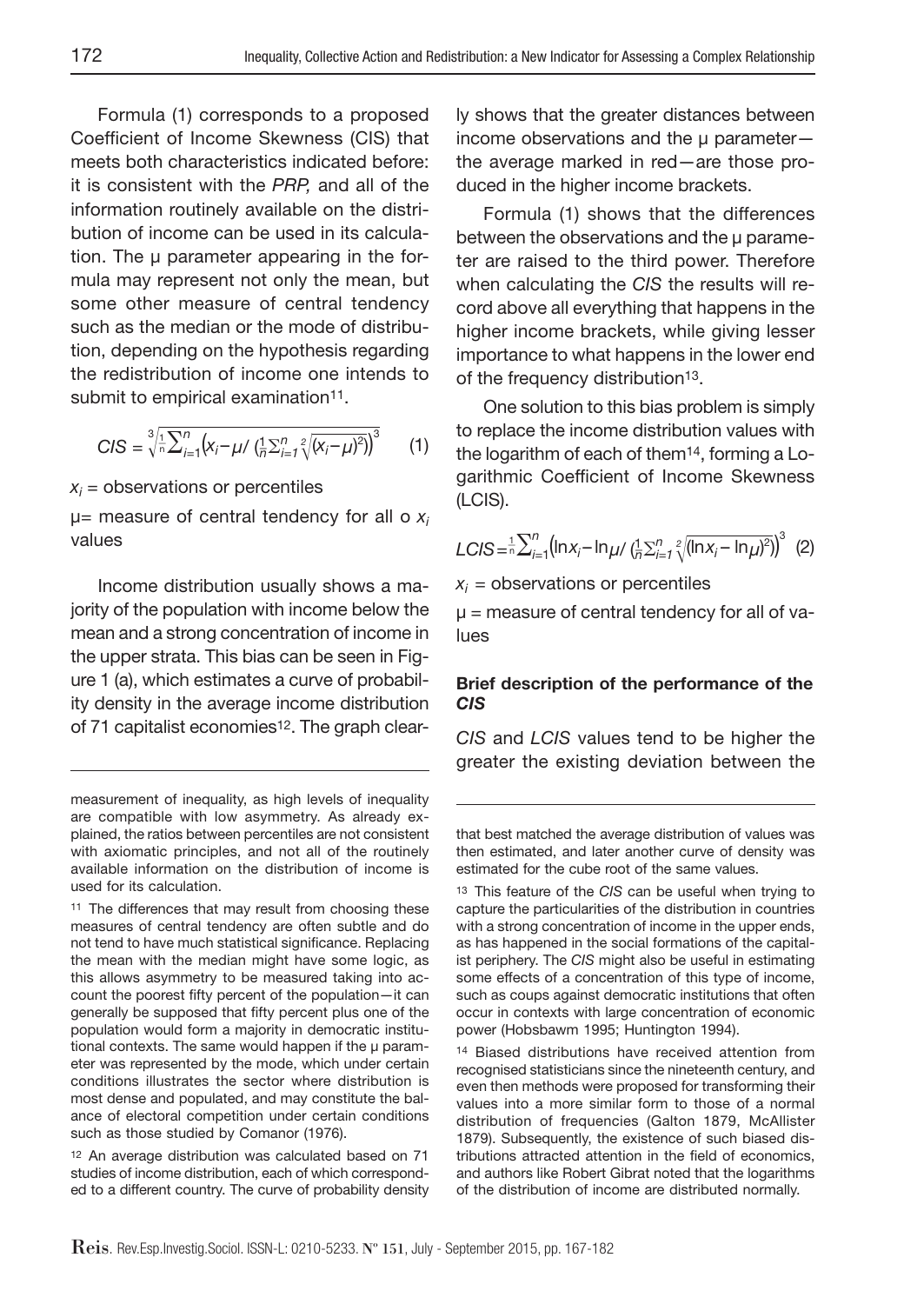**GRAPH 1.** Probability density in the income distribution of 71 countries (\*)



(\*) Function estimated with the distribution values by deciles (graph a) and the natural logarithm of the same values (graph b).

income of the richest individuals and parameter μ are. However, unlike inequality indexes, an increase in the distance between the poorest income percentiles with respect to μ tends to reduce the CIS and the LCIS. Any transfer from a poor individual to a richer one that is located close to the μ parameter reduces the asymmetry on the right<sup>15</sup>, as the increased distance from the μ parameter of the left tail of the distribution, where the poor are located, tends to both compensate for and reduce the total asymmetry in the distribution16.

What follows is a more systematic exploration of the variation of the CIS with respect to changes in its parameters and its relationship to other inequality indicators. Data from 71 studies on income distribution in independent countries included in the UNKU-WIDER (2008) database were explored. To this end, data with similar characteristics were chosen, and only recent national studies were selected that measure the distribution of disposable income17.

Table 1 shows the variables calculated from data from the 71 income distributions. Both the CIS and LCIS were calculated, with the μ parameter being the mathematical mean in all cases. Gini Index data were available in each of the 71 distributions, and two other variables were also calculated: the

<sup>15</sup> In principle it would seem that this move should increase the redistribution pressure. However, the increase in the distance of the individual incomes of the poorest compared to the average makes it more radical in its redistribution proposal, and increases the difficulty of articulating a redistributive action with sectors located closest to the average. This is the most interesting feature of the index, since it goes against what would initially be thought, and gives an interesting and different measurement of inequality behaviour.

<sup>16</sup> It cannot be forgotten that the larger the distance as compared to the average always corresponds to the rich located on the opposite tail of the distribution. An increase in the distance from the end that corresponds to the poor tends to compensate for the tails and reduce the overall asymmetry. But this does not happen in the

case of the LCIS, because after a logarithmic transformation of the observations the most important asymmetry could be found on the left side of the total distribution. So the LCIS may even produce negative values, something that does not happen with the CIS.

<sup>17</sup> Given the purely illustrative objective of the comparison, it would be perfectly acceptable to include income distributions from a simulation.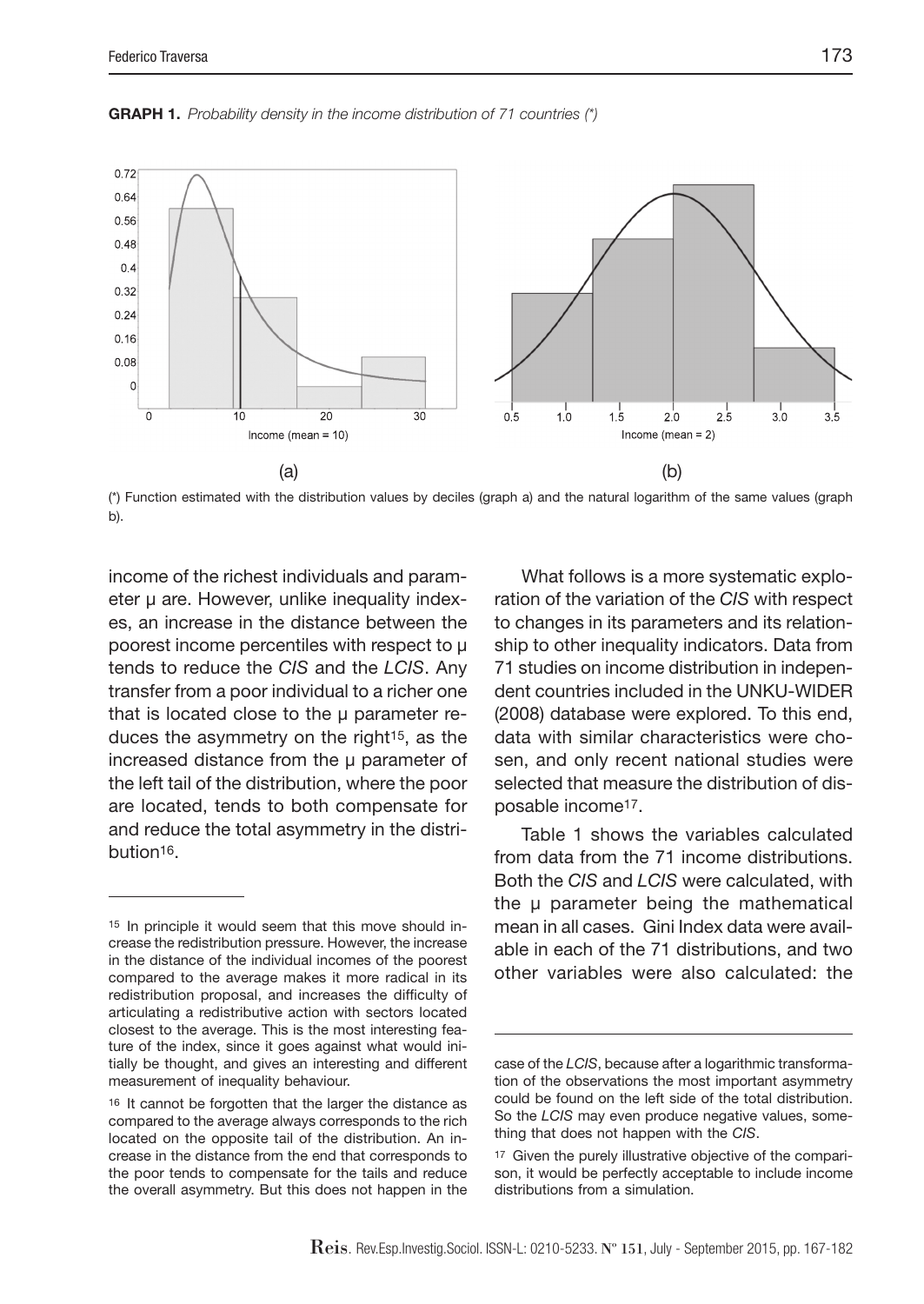|                           |                | Gini      | <b>CIS</b> | <b>LCIS</b> |
|---------------------------|----------------|-----------|------------|-------------|
| <b>Dispersion Poor</b>    | Pearson Corr.  | $-0.207$  | $-0.504**$ | $-0.786$ ** |
|                           | Sig.(2-tailed) | 0.083     | 0.000      | 0.000       |
|                           | Pearson Corr.  | $0.966**$ | $0.892**$  | 0.206       |
| <b>Concentration Rich</b> | Sig.(2-tailed) | 0.000     | 0.000      | 0.085       |

**TABLE 1.** Correlation between different indicators of income distribution

Note: \*\* The correlation is significant at the 0.01 level (2-tailed)

standard deviation of the income from the 1st decile 1 to the 5th decile ("Dispersion\_poor") and the standard deviation from the 6th to the 10th decile ("Concentration\_rich").

According to Peltzman's hypothesis (1980), a good indicator of pressure for income redistribution should show a strong negative statistical association with the "Dispersion\_poor" variable, and at the same time a strong positive statistical association with the "Concentration rich" variable. Table 1 summarises the correlations found between the various indicators and the concentration of income in the different ends of the distribution. As can be seen, the Gini Index is adequately associated with the concentration of income in the upper ends of the distribution. However, it does not show a statistical association with the cohesion of the middle and the poorest sectors, which is not surprising, because it was designed to respond adequately to the Pigou-Dalton principle of transfers.

Meanwhile, the CIS shows a significant statistical association in the proper direction with respect to the concentration of income in the two ends studied. Less dispersion among the lower strata and a higher concentration of income in the upper strata are associated with higher CIS values. However, as expected, the CIS is significantly more associated with the concentration of income in the richest sectors than with the cohesion among the middle and lowest income sectors.

The LCIS may also be used for measuring the income distribution that has a greater association with the homogeneity of income of the lower ends. Using the logarithmic transformation of the observations, optimal results are obtained in terms of the association of the LCIS with greater homogeneity and cohesion between the income strata located below the μ parameter. The LCIS does not show a statistical association with the concentration of wealth in the upper ends of the distribution. This feature is useful for the empirical exploration to be carried out in the next section.

#### **THE** *CIS* **AND INCOME REDISTRIBUTION**

In this last section an initial exploration is made of the usefulness of the CIS in explaining the levels of income redistribution. It is not intended to provide conclusive evidence regarding the usefulness of the indicator, or of the determinants of relative income redistribution (due to the primarily theoretical nature of this study, it would not be possible to meet this goal here). Instead, the intention is to explore for the first time the performance of the indicator and to compare it with other commonly used indicators. This will at the most provide—if possible—some evidence suggesting its empirical usefulness.

An unbalanced panel of 76 observations (year/country) from 18 OECD democratic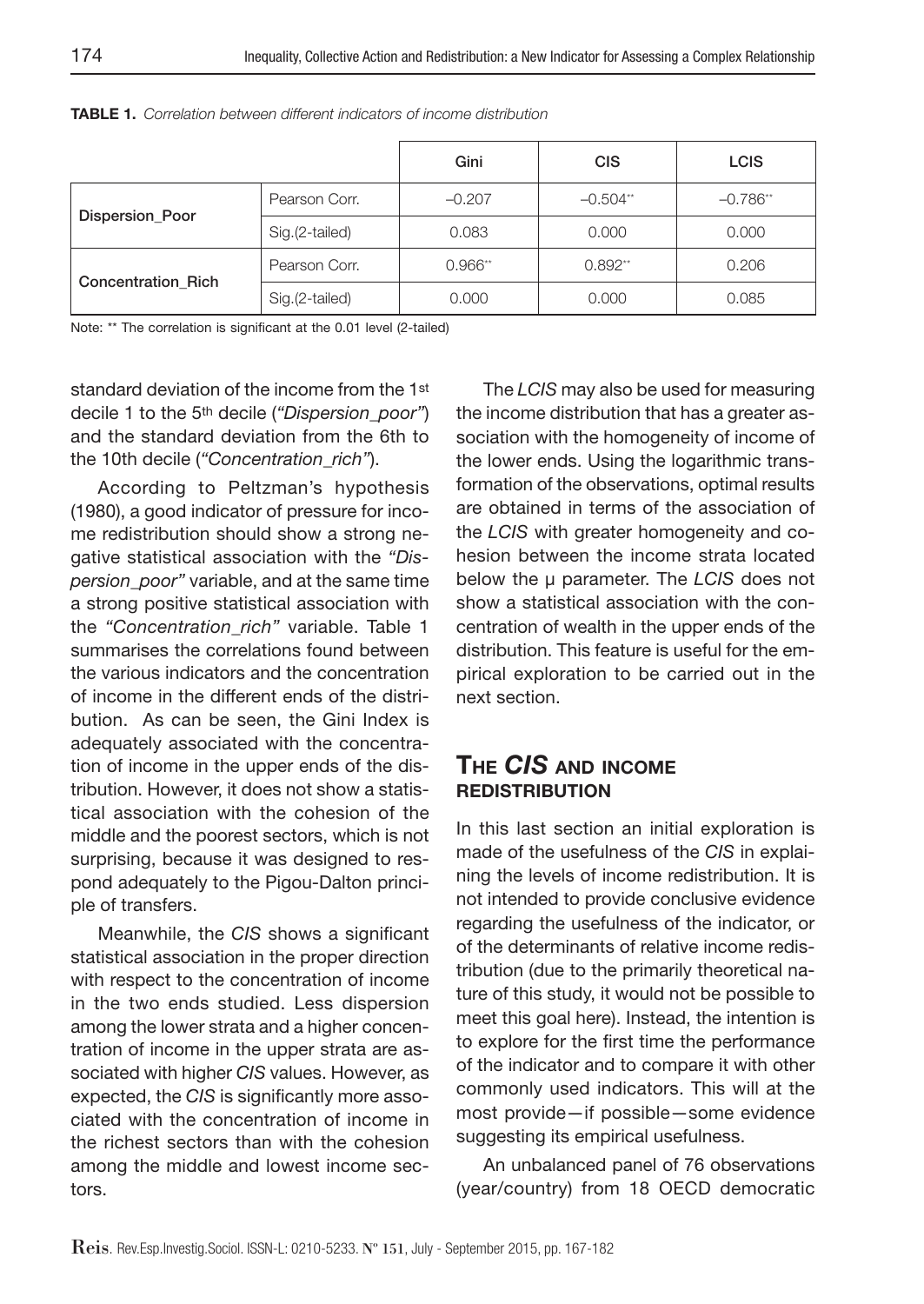countries18 between 1974 and 2005 was used. The CIS value was calculated for each of these observations using data on income distribution before taxes and transfers, and an analysis was conducted of its relationship with the levels of inequality reduction after taxes had been collected and public transfers19 made—controlling for the relationship with other variables widely cited by the literature. According to the design of the CIS, higher levels in this indicator are expected to be significantly associated with a greater reduction in inequality.

The statistical association of CIS with redistribution was compared with other indicators of income distribution before taxes, such as the Gini Index and income concentration in the upper ends (sum of the 80<sup>th</sup> and 90<sup>th</sup> percentiles). In addition to the CIS, the LCIS was calculated in order to assess whether the redistribution of income is associated with some particularity of the distribution of income before taxes (such as a high concentration of income in the upper ends of the distribution that could encourage redistribution; or a low income spread between the lower ends of the distribution, which would provide more cohesion among the middle and lower strata).

#### **Data and methods used**

The CIS and LCIS values were calculated using data from the OECD (2007) on the distribution of the gross income of employees of both sexes. This was a total of 76 observations from 18 countries between 1974 and 2005, detailing the distribution of income by percentile necessary for calculating the indicator20. All of these observations were included in the CIS calculations and also in the calculation of the LCIS values. This same data source has been used in several studies of a similar nature on income redistribution (Bradley et. al. 2003, Moene and Wallerstein 2003, Iversen and Soskice 2006).

The Caminada Wang (2011) database was used to obtain measurements for each of the 76 observations (year/country) regarding the levels of inequality before taxes and public transfers (Gini\_initial) and after these have taken place (Gini\_ avail\_incom\_). The dependent variable in these estimates was therefore the relative level of redistribution for each observation (Rel\_ redistrib\_), which was defined as the relative reduction in inequality after taxes and transfers:

$$
Redistrib\_rel\_ = 1 - \frac{Gini\_ingr\_dipon\_}{Gini\_inicial}
$$

Another important set of control variables was included for each observation, which was obtained from various highly reliable databases. All variables and their sources are detailed in Table 5. The estimates were made with the ordinary least squares method (OLS), which is the most widely used in studies of similar characteristics, and it also appears to be suitable for the purposes of making a first exploration regarding the potential of the CIS.

Before calculating the OLS estimates, a series of correlations were performed between the levels of relative redistribution and a number of variables that measure the distribution of income before taxes and transfers. Table 2 shows that the CIS indicates a significant positive statistical association with the levels of relative redistribution. The usefulness of including the CIS can be seen

<sup>18</sup> All observations corresponded to countries that were democratic at the time of measuring the distribution of income in accordance with the Boix, Miller and Rosato (2012) classification of political regimes.

<sup>19</sup> These public transfers include social security coverage for health, unemployment, old age, disability, maternity and child allowance payments, as well as other cash welfare transfers (Wang and Caminada 2011).

<sup>20</sup> All observations that detail at least the information on gross revenues for the 10th, 20th, 30th, 40th, 50th, 60th, 70th, 80th and 90th percentiles were included in the analysis.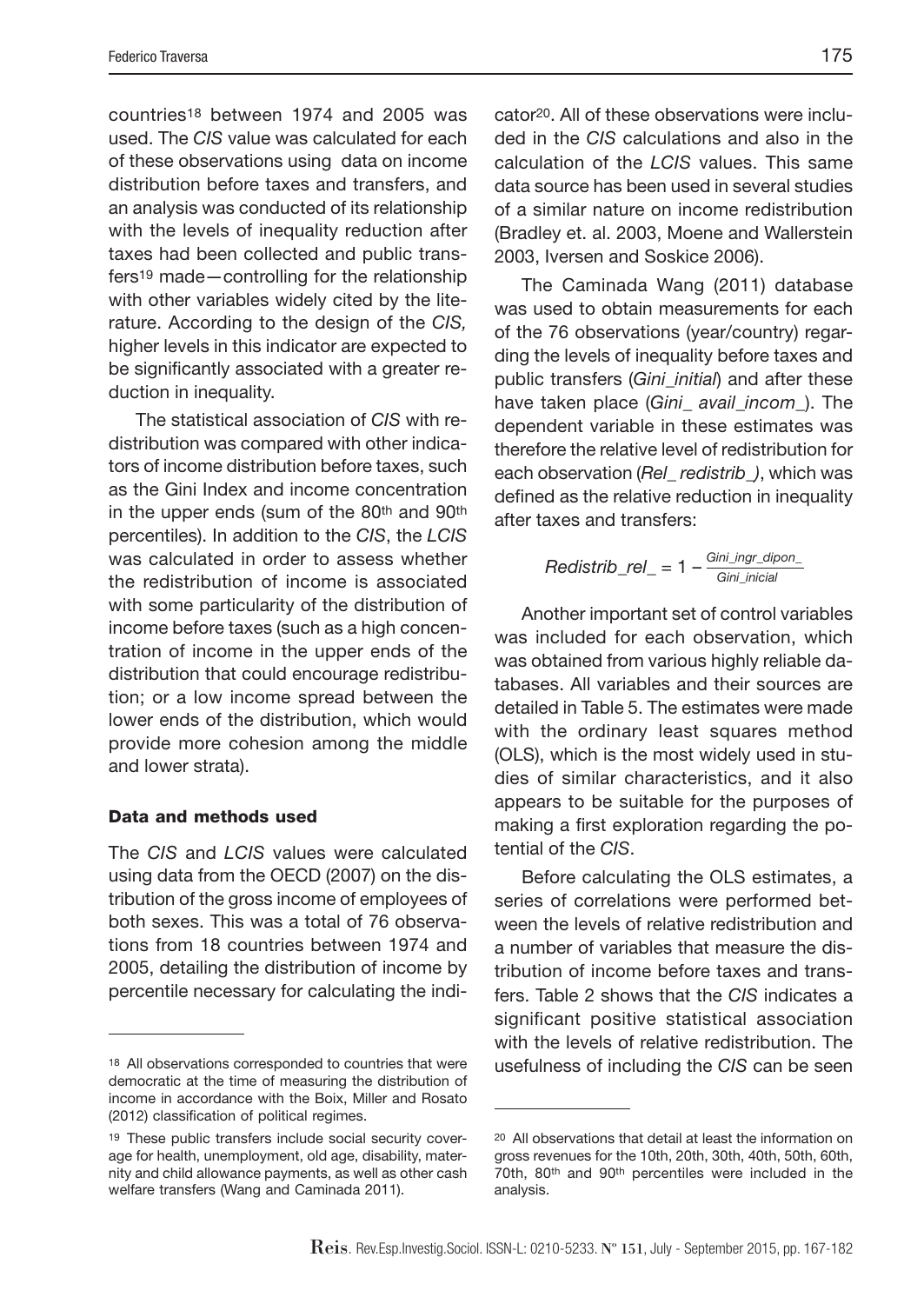|                   |                 | <b>CIS</b> | <b>LCIS</b> | Gini<br>Inicial |
|-------------------|-----------------|------------|-------------|-----------------|
|                   | Pearson's C.    | $0.361**$  | $0.559**$   | 0.003           |
| Redistrib_<br>Rel | Sig. (2-tailed) | 0.001      | 0.000       | 0.982           |
|                   | N               | 76         | 76          | 76              |

**TABLE 2.** Simple correlations between the level of relative redistribution and various income distribution indicators.

Note: \*\* The correlation is significant at the 0.01 level (2-tailed)

here, since the correlation is still significantly higher with this last indicator. This indicates that the pressure to redistribute income is mainly related to the cohesion between the middle and the poorest sectors, and to a much lesser extent to the concentration of income in the upper strata. It can also be seen that the levels of redistribution do not show significant association with the levels of inequality before taxes (Gini\_Initial)

Table 3 shows a number of longitudinal correlations21 between the levels of relative redistribution and various political and economic variables of interest. Some variables appear in Block 1 that show a significant correlation with the levels of redistribution. The density of trade union membership (Korpi 1983), voter turnout (Larcinese 200722) and economic globalisation show a positive association with redistribution23 (Rodrik 1998). Meanwhile electoral disproportionality shows a significant negative correlation (Iversen and Soskice 200624), as well as the total population of the country at the time of observation (Alesina and Wacziarg 1998). A group of variables appear in Block 2 that do not show a significant association with redistribution in these simple correlation tests. These include the percentage of unemployed and the population over 65 and under 15 years old. Inflation, output growth and government deficit show no association<sup>25</sup>.

#### **RESULTS**

A number of models were adjusted by OLS (Table 4) in order to estimate whether the CIS and LCIS were able to capture some characteristics of "market" income distribution26 that have an impact on reducing inequality

<sup>21</sup> Each variable receives a value that corresponds to each of the 78 observations country/year.

<sup>22</sup> Larcinese (2007) holds that the lowest income sectors are the most affected by electoral abstention and that this phenomenon could lead to less income redistribution.

<sup>23</sup> Some authors suggest that globalisation could lead to greater redistribution that would be associated with a compensation against the risks involved in openness and economic competition (Rodrik 1998). Others claim that the relationship between globalisation and redistribution is spurious, and is due to the fact that smaller countries tend to have larger governments because the cost of some non-rival public goods grows less than proportionately with the size of the population (Alesina and Wacziarg 1998). At the same time, smaller countries also tend to be more open, and that would lead to the erroneous

conclusion that increased public spending is due to greater economic openness. It is for this reason that the total population of each country is included in some of the OLS estimates as a control factor.

<sup>24</sup> Disproportionality of the electoral system has been highlighted as a determining factor in the formation of governments that are more or less likely to develop welfare policies. The Scandinavian red/green redistribution coalition became strengthened by the proportional representation nature of the electoral system in these countries, while the centre-right governments developed more strongly in countries with a majority electoral system.

<sup>25</sup> These last three variables were included in order to control for some factors of the economic situation that could affect the levels of public social spending.

<sup>26</sup> Market revenue is understood here to be the gross income before taxes and government transfers.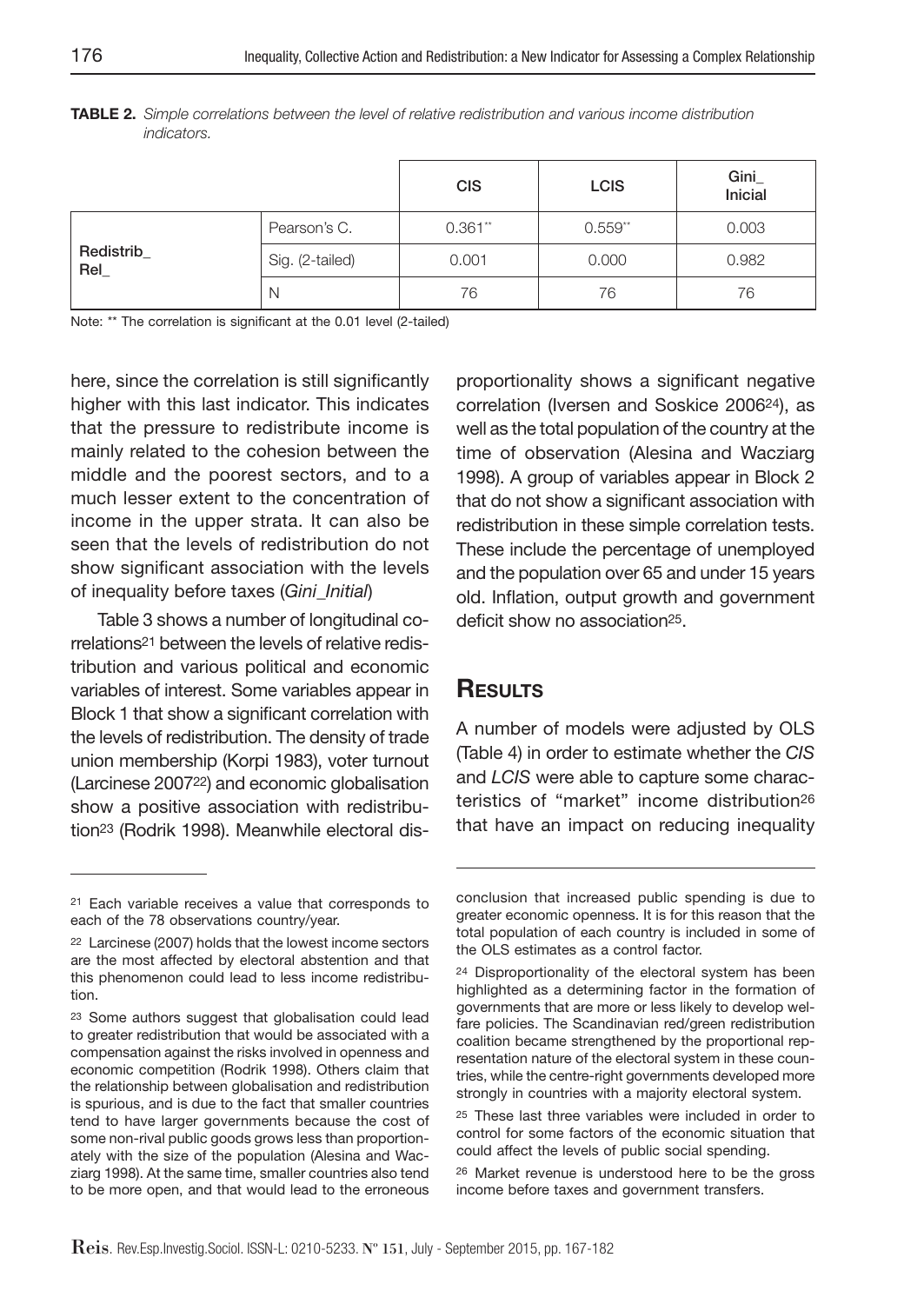|           | Block (1)       | <b>Union</b><br>Density | Elect<br><b>Turnout</b> | Glob<br>Eco  | <b>Disprop</b><br>Index | Total<br>$Pop_$ |
|-----------|-----------------|-------------------------|-------------------------|--------------|-------------------------|-----------------|
| Rel       | Pearson's Corr. | $0.605**$               | $0.514**$               | $0.415**$    | $-0.251*$               | $-0.579**$      |
| Redistrib | Sig. (2-tailed) | 0.000                   | 0.000                   | 0.000        | 0.000                   | 0.000           |
|           | Observat.       | 76                      | 76                      | 76           | 74                      | 78              |
| Block (2) |                 | Depend<br>$Pop_$        | Out<br>Growth           | Gov<br>Defic | Inflat                  |                 |
| Rel       | Pearson's Corr. | 0.073                   | 0.124                   | 0.125        | $-0.207$                |                 |
| Redistrib | Sig. (2-tailed) | 0.532                   | 0.286                   | 0.315        | 0.072                   |                 |
|           | Observat.       | 78                      | 78                      | 67           | 78                      |                 |

**TABLE 3.** Simple correlations between the level of relative redistribution and various political and economic variables.

Note: \*\* The correlation is significant at the 0.01 level (2-tailed)

after taxes and transfers. In model (1) three variables show a significant impact in reducing inequality. As shown, union density is positively associated with the reduction of inequality, as is the case for economic globalisation and pre-tax inequality measured on the basis of the Gini Index.

Model (2) now includes the CIS instead of the initial Gini. As a result, the overall fit of the model increases and the CIS shows the expected relationship with redistribution: the higher the levels of the CIS, the higher the levels of relative redistribution. Model (3) includes the LCIS instead of the CIS. As a result, the model shows almost the same levels of fit as the previous model, with some levels being even higher. This indicates that a greater cohesion between the middle and lower sectors is the main feature of the distribution of income before taxes associated with greater levels of redistribution.

Model (5) confirmed that the concentration of income in the highest ends of the distribution is not associated with greater redistribution; it even seems that the contrary occurs. The overall fit of the model is then reduced when the LCIS is removed as an independent variable and, when the concentration of total income in the upper ends is

measured directly with an ad hoc variable  $(p80+p90)^{27}$ , a negative significant association can be found between this variable and redistribution levels28.

Finally, two additional models with fixed effects (6 and 7) were fitted, which also included new control variables. These fixed effects models were estimated to rule out that the effects found in previous models were not due to some unobserved characteristics in the various national cases that made up the panel. The new control variables were electoral disproportionality, which could be associated with lower levels of redistribution (Iversen and Soskice 2006), and a variable that measures the primary government deficit, which could be associated with greater incentives to control public spending and so affect the relative levels of redistribution.

Model (6) seems to confirm the main previous results. Higher levels of electoral turnout

<sup>27</sup> The variable measures the percentage of total income concentrated in the 90th percentile. Similar results were found when the percentage of total income accumulated in the 80th and 90th percentiles was measured.

<sup>28</sup> These negative effects of the concentration of income disappear and become null if the disproportionality of the electoral system is controlled for.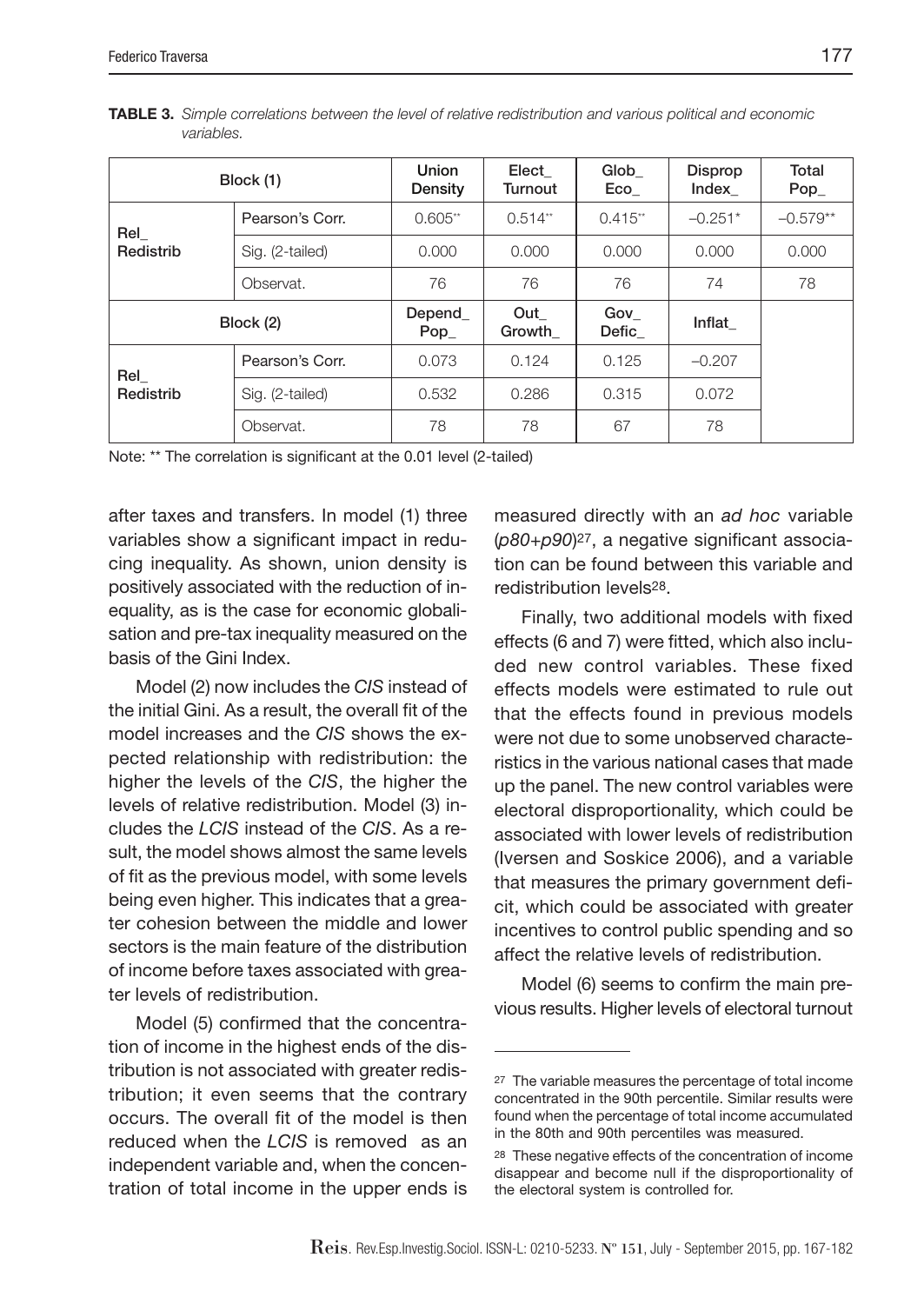| <b>TABLE 4.</b> Linear regression models with respect to levels of change in inequality after taxes and transfers |  |  |  |  |
|-------------------------------------------------------------------------------------------------------------------|--|--|--|--|
| (relative income redistribution)                                                                                  |  |  |  |  |

|                      | (1)                   | (2)                   | (4)                   | (5)                   | (6)                  | (7)                   |
|----------------------|-----------------------|-----------------------|-----------------------|-----------------------|----------------------|-----------------------|
| Gini_initial         | $0.217**$<br>(0.198)  |                       |                       |                       |                      |                       |
| <b>CIS</b>           |                       | $0.261***$<br>(0.026) |                       |                       |                      |                       |
| <b>LCIS</b>          |                       |                       | $0.298***$<br>(0.117) |                       | $0.320**$<br>(0.002) | $0.354***$<br>(0.001) |
| P80+P90              |                       |                       |                       | $-0.315**$<br>(0.510) |                      |                       |
| Union_density        | $0.472***$<br>(0.000) | $0.326***$<br>(0.000) | $0.259**$<br>(0.000)  | $0.254*$<br>(0.001)   | 0.132<br>(0.001)     |                       |
| Glob_Eco_            | $0.190*$<br>(0.001)   | $0.175*$<br>(0.001)   | $0.187**$<br>(0.001)  | $0.285***$<br>(0.001) | 0.154<br>(0.001)     |                       |
| Elect_Turnout_       | 0.119<br>(0.001)      | 0.097<br>(0.001)      | 0.064<br>(0.001)      | 0.075<br>(0.001)      | 0.187<br>(0.002)     |                       |
| Unemployment         | 0.139<br>(0.002)      | $0.135*$<br>(0.002)   | 0.020<br>(0.002)      | 0.102<br>(0.002)      | 0.087<br>(0.002)     | $0.139*$<br>(0.002)   |
| Out_growth_          | 0.053<br>(0.340)      | 0.082<br>(0.315)      | 0.080<br>(0.314)      | 0.119<br>(0.320)      | $0.095*$<br>(0.208)  | $0.105**$<br>(0.194)  |
| Population           | $-0.245**$<br>(0.000) | $-0.297**$<br>(0.000) | $-0.265**$<br>(0.000) | $-0.085$<br>(0.000)   | $-0.087$<br>(0.000)  |                       |
| Depend_Pop_          | 0.021<br>(0.002)      | 0.046<br>(0.002)      | 0.041<br>(0.002)      | 0.114<br>(0.002)      | 0.061<br>(0.003)     |                       |
| Disprop_elect        |                       |                       |                       |                       | $0.204*$<br>(0.002)  | 0.166<br>(0.001)      |
| Deficit              |                       |                       |                       |                       | $-0.131*$<br>(0.002) | $-0.129*$<br>(0.001)  |
| Constant             | (0.133)               | (0.130)               | (0.147)               | (0.196)               | (0.202)              | (0.030)               |
| $\overline{N}$       | 76                    | 76                    | 76                    | 76                    | 67                   | 67                    |
|                      | 575                   | 599                   | 600                   | 574                   | 935                  | 930                   |
| <b>Fixed effects</b> | <b>No</b>             | <b>No</b>             | <b>No</b>             | <b>No</b>             | Sí                   | Sí                    |

Notes: Standardised coefficients for each variable. Standard errors appear in parentheses. The number of cases varies depending on the availability of information for the variables included in each model. Levels of significance: \*\*\* p <0.01; \*\* P <0.05; \* P <0.1

and higher levels of redistributive pressure measured with the LCIS29 are associated with greater redistribution even after including a long series of control variables. However, this model has some problems due to the high collinearity between the LCIS and other control variables such as electoral turnout and trade union density. Model (7) contains a smaller

<sup>29</sup> In models 5 and 6 the μ parameter in the calculation of the LCIS was the income of the 50th percentile instead of the mean.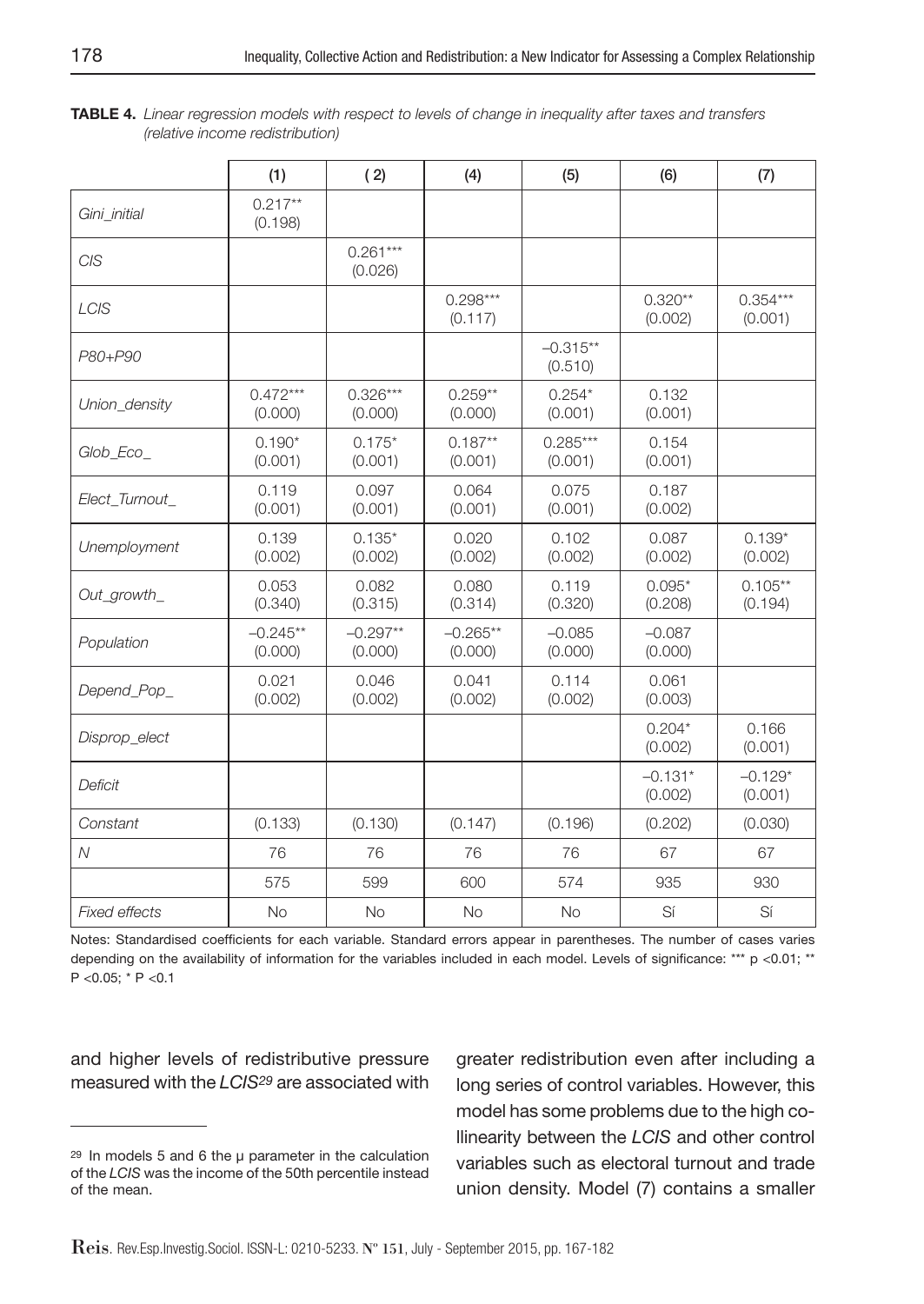number of independent variables and fewer collinearity problems, identified by the Variance Inflation Factor (VIF) method. In this last fixed effects model (7), the LCIS also shows significant levels of statistical association with the reduction of inequality after taxes and transfers.

The first explorations of the CIS lead to three outcomes of interest: a) the distribution of income before taxes and transfers was found to be significantly associated with the level of redistribution after them; b) explorations of the use of the CIS and LCIS indicate that greater cohesion between the middle and lower sectors of income distribution seems to be a key factor in achieving greater redistribution of income after taxes and transfers; c) the concentration of income in the upper ends is not associated with higher levels of income redistribution.

## **CONCLUSION**

Does inequality increase pressures for redistribution of income? One might be tempted to expect that is the case (Meltzer and Richards 1981), although the sustained increase of inequality seems to contradict this hypothesis. From a theoretical point of view, it was held here that an increase of inequality consistent with the Pigou-Dalton principle sometimes might be associated with greater incentives for redistribution (when the income accumulates in the higher end of the distribution) or might instead cause more difficulties to articulate political action in favour of redistribution (when the increase in inequality occurs among the middle and lower sectors of the distribution).

To analyse this problem, the Principle of Pressure for Redistribution was proposed, which developed the Coefficient of Skewness (CIS) as an indicator that consistently follows this principle. The Coefficient of Income Skewness (CIS) is significantly associated with the levels of redistribution in 76 observations of a non-balanced panel from 18 OECD

countries between 1974 and 2006. Later some estimations were made through Ordinary Least Squares (OLS) that led to some interesting results regarding the relationship between inequality and redistribution<sup>30</sup>.

By using the Logarithmic Logarithmic Coefficient of Income Skewness (LCIS) it was estimated that greater levels of cohesion in the lower ends of the distribution of income are associated with greater redistribution. It was also shown that a greater concentration of income in the higher ends of the distribution has no positive statistical association with redistribution. Out of all of the indicators used in the exploration, the Logarithmic Coefficient of Income Skewness (LCIS) showed the strongest association with the levels of relative redistribution, and it was the only one that did not have a significant association with the concentration of income in the higher ends31. Therefore, a greater inequality in market income does not in any case have a positive association with the subsequent redistribution of income, not even when the income is concentrated in the higher ends of the distribution.

An explanation for this may be found in some recent studies that indicated that citizens develop their perception of inequality levels based on a comparison with the groups that they belong to and interact with on a daily basis (Cruces, Pérez and Tetaz 2013). This causes a bias in the perception of inequality, as the citizens in the lowers sectors are the ones who underestimate the existing inequality levels to a greater extent. If the concentration of income in the higher strata is not even clearly perceived by those who are most interested in redistribution, then it cannot be expected that this concen-

<sup>30</sup> In addition, the concentration of income on the 80th to 90th percentile showed a significant negative relationship with the levels of relative redistribution.

<sup>31</sup> It might be expected that a greater concentration of income in the higher ends of the distribution would incentivise the rest of the population to redistribute, but this effect has not been recorded in practice.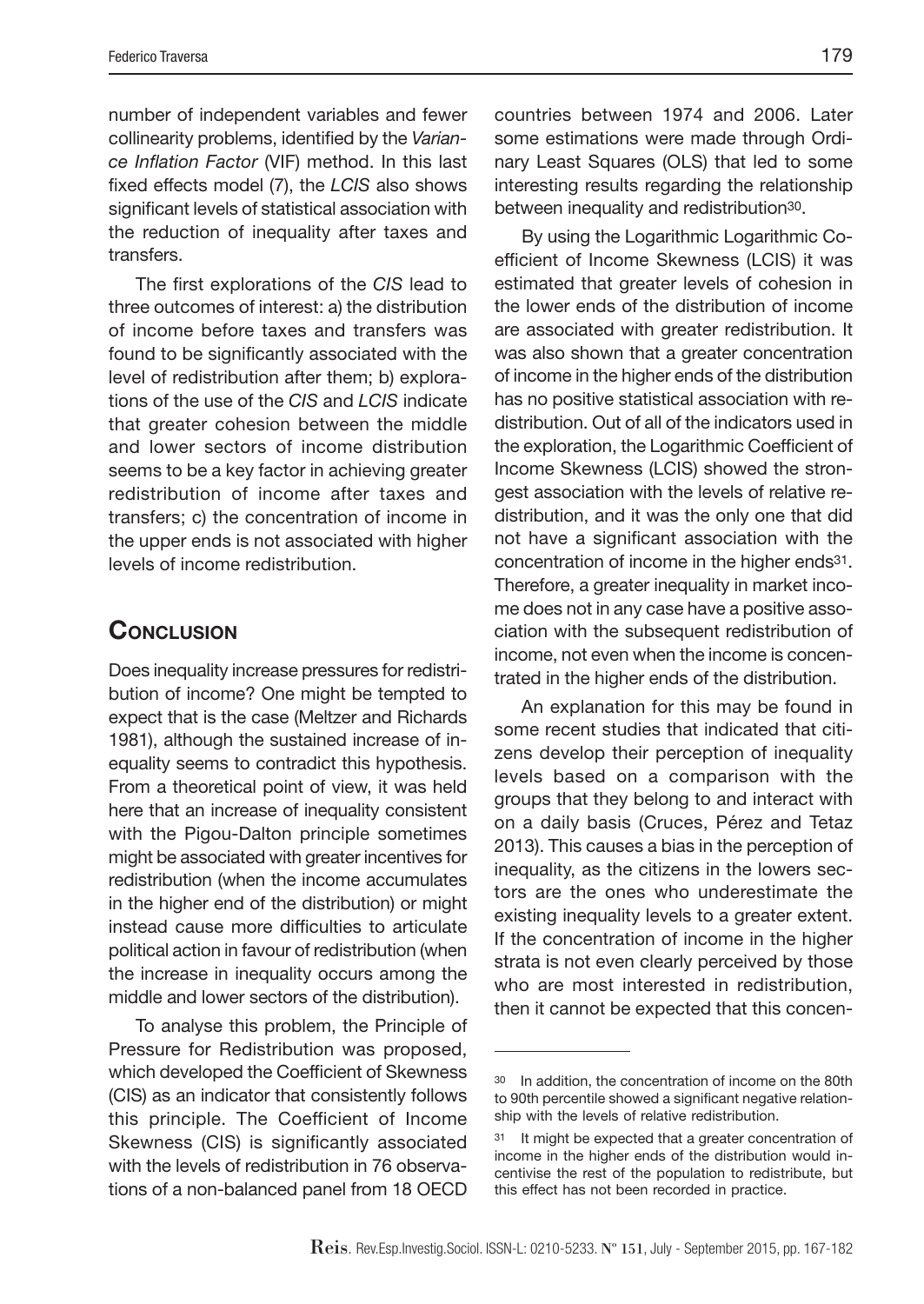tration would cause higher levels of redistribution. By using this hypothesis, all of the results of the explorations conducted with the CIS would become understandable.

The debate becomes particularly interesting based on the dynamics of inequality increase over the last decades. While the income seems to be increasingly concentrated on a small group at the highest end of the total distribution (Piketty 2014), other reports have indicated that the income gap between qualified and non-qualified workers has become broader after the last globalisation and the technological changes that it brought with it (OECD 2012). These two phenomena are not in contradiction, however. In fact, they seem to be the joint consequence of the loss of cohesion of workers as a collective subject (Paramio 2010), at a time when global economic competition seems to threaten the autonomy of national democracies to implement policies aimed to reducing inequality and distributing welfare.

## **BIBLIOGRAPHY**

- Ackerman, Frank (2000). The Political Economy of Inequality. Washington: Island Press.
- Alesina, Alberto and Wacziarg, Romain (1998). "Openness, Country Size and Government". Journal of Public Economics, 69 (3): 305-321.
- Alesina, Alberto and Glaeser, Edward (2004). Fighting Poverty in the U.S. and Europe: A World of Difference. Oxford: Oxford University Press
- Amiel, Yoram and Cowell, Frank (2000). Thinking about Inequality: Personal Judgment and Income Distributions. Cambridge: Cambridge University Press.
- Aristóteles (2005). La política. Madrid: Akal.
- Armingeon, Klaus; Careja, Romana; Engler, Sarah; Gerber, Marlène; Leimgruber, Philipp and Potolidis, Panajotis (2011). "Comparative Political Data Set III 1990-2008". Institute of Political Science, University of Berne.
- Boix, Carles; Miller, Michael and Rosato, Sebastian (2012). "A Complete Data Set of Political Regimes, 1800-2007". Comparative Political Studies, november.
- Comanor, William S. (1976). "The Median Voter Rule and the Theory of Political Choice". Journal of Public Economics, 5 (1-2): 169-177.
- Cowell, Frank (2011). Measuring Inequality. Oxford: Oxford University Press.
- Cruces, Guillermo; Pérez-Truglia, Ricardo and Tetaz, Martin (2013). "Biased Perceptions of Income Distribution and Preferences for Redistribution: Evidence from a Survey Experiment". Journal of Public Economics, 98 (C): 100-112.
- Dalton, Hugh (1920). "The Measurement of the Inequality of Incomes". The Economic Journal, 30 (119): 348.
- Doane, David and Seward, Lori (2011). "Measuring Skewness: A Forgotten Statistic?". Journal of Statistics Education, 19 (2): 1-18.
- Dreher, Axel (2006). "Does Globalization Affect Growth? Evidence from a New Index of Globalization". Applied Economics, 38 (10): 1091-1110.
- Esping-Andersen, Gösta (1990). Three Worlds of Welfare Capitalism. Princenton: Princeton University Press.
- Fernández-Albertos, José and Manzano, Dulce (2010). Democracia, instituciones y política económica: una introducción a la economía política. Madrid: Alianza.
- Galton, F. (1879). The Geometric Mean, in Vital and Social Statistics. Royal Society of London. http:// archive.org/details/philtrans06174166.
- Groemling, Michael (2002). "Why Does Redistribution Not Shrink When Equality Is High?". Intereconomics, 37 (4): 204-211.
- Hinich, Melvin J. and Munger, Michael C. (2004). Teoría analítica de la política. Barcelona: Gedisa.
- Hobsbawm, Eric J. (1995). Historia del siglo XX, 1914- 1991. Barcelona: Crítica.
- Huntington, Samuel P. (1994). La tercera ola: la democratización a finales del siglo XX. Barcelona: Paidós.
- Iversen, Torben and Soskice, David (2009). "Distribution and Redistribution: The Shadow of the Nineteenth Century". World Politics, 61 (3): 438- 486.
- Kenworthy, Lane and Pontusson, Jonas (2005). Rising Inequality and the Politics of Redistribution in Affluent Countries". Perspectives on Politics, 3(3): 449-71.
- Korpi, Walter (1983). The Democratic Class Struggle. London: Routledge and Kegan Paul.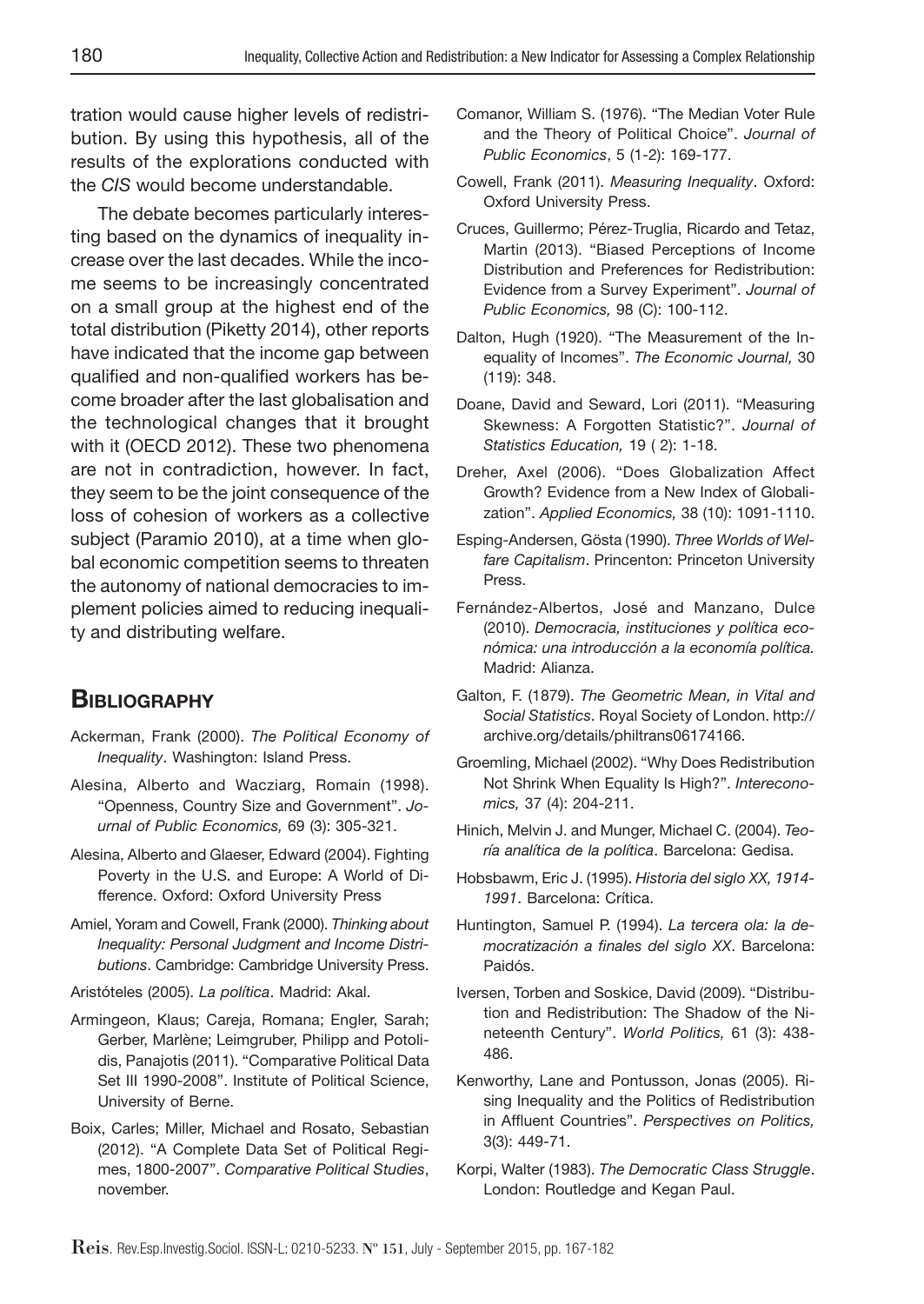- Kristov, Lorenzo; Lindert, Peter and McClelland, Robert (1992). "Pressure Groups and Redistribution". Journal of Public Economics, 48 (2): 135-163.
- Larcinese, Valentino (2007). "Voting over Redistribution and the Size of the Welfare State: The Role of Turnout". Political Studies, 55: 568-585.
- Lind, Jo Thori (2005). "Why Is There so Little Redistribution?". Nordic Journal of Political Economy, 31: 111-125.
- Lindert, Peter H. (2004). Growing Public: Volume 1, The Story: Social Spending and Economic Growth since the Eighteenth Century. Cambridge: Cambridge University Press.
- Lupu, Noam and Pontusson, Jonas (2011). "The Structure of Inequality and the Politics of Redistribution". American Political Science Review, 105(02): 316-336.
- McAlister, D. (1879). The Law of the Geometric Mean. Royal Society of London.
- Meltzer, Allan H. and Richard, Scott F. (1981). "A Rational Theory of the Size of Government". The Journal of Political Economy, 89(5): 914-27.
- Moene, Karl O. and Wallerstein, Michael (2003). "Income Inequality and Welfare Spending: A Disaggregated Analysis". Memorandum 18/2003. Oslo University, Department of Economics.
- OCDE (2007). "Distribution of Gross Earnings of Full-Time Employees". Organización para la Cooperación y el Desarrollo Económicos. www.oecd.org/do cument/63/0,3343,en\_2649\_33927\_38939455\_ 1\_1\_1\_1,00.html, last access 30 april 2014.
- OCDE (2012). Divided We Stand Why Inequality Keeps Rising: Why Inequality Keeps Rising. OECD Publishing.
- ONU-WIDER (2008). "World Income Inequality Database", Version 2.0c., may 2008
- Paramio, Ludolfo (2010). La socialdemocracia. Buenos Aires: Fondo de Cultura Económica.
- Paramio, Ludolfo (2013). "Socialdemocracia y clases medias en Europa". Nueva Sociedad, 247: 70-80.

**RECEPTION:** March 08, 2013 **REVIEW:** May 08, 2014 **ACCEPTANCE:** December 18, 2014

- Peltzman, Sam (1980). "The Growth of Government". Journal of Law and Economics, 23,2: 209-287.
- Pigou, Arthur Cecil (1912). Wealth and Welfare. Macmillan and Company, limited.
- Piketty, Thomas (2014). Capital in the Twenty-First Century. Cambridge, MA: Harvard University Press.
- Przeworski, Adam (1988). Capitalismo y socialdemocracia. Madrid: Alianza.
- Rodrik, Dani (1998). "Why Do More Open Economies Have Bigger Governments?". Journal of Political Economy, 106 (5): 997.
- Saint Paul, Gilles Saint and Verdier, Thierry A. (1996). "Inequality, Redistribution and Growth". European Economic Review, 40, 3-5: 719-728.
- Salverda, Wiemer; Nolan, Brian and Smeeding, Timothy M. (2009). The Oxford Handbook of Economic Inequality. Oxford: Oxford University **Proce**
- Schumacher, Gijs; Vis, Barbara and Van Kersbergen, Kees (2013). "Political Parties' Welfare Image, Electoral Punishment and Welfare State Retrenchment". Comparative European Politics, 11 (1): 1-21.
- Traversa, Federico (2007). "Nuevo análisis de las precondiciones económicas de la democracia". Revista Uruguaya de Ciencia Política, 16,1: 103-129.
- Vanhanen, Tatu (2000). "A New Dataset for Measuring Democracy, 1810-1998". Journal of Peace Research, 37 (2): 251-265.
- Wang, Chen and Caminada, Koen (2011). "Disentangling Income Inequality and the Redistributive Effect of Social Transfers and Taxes in 36 LIS Countries". MPRA Paper 32821. University Library of Munich.
- Young, Allyn A. (1917). "Do the Statistics of the Concentration of Wealth in the United States Mean What They Are Commonly Assumed to Mean?". Quarterly Publications of the American Statistical Association, 15 (117): 471-484.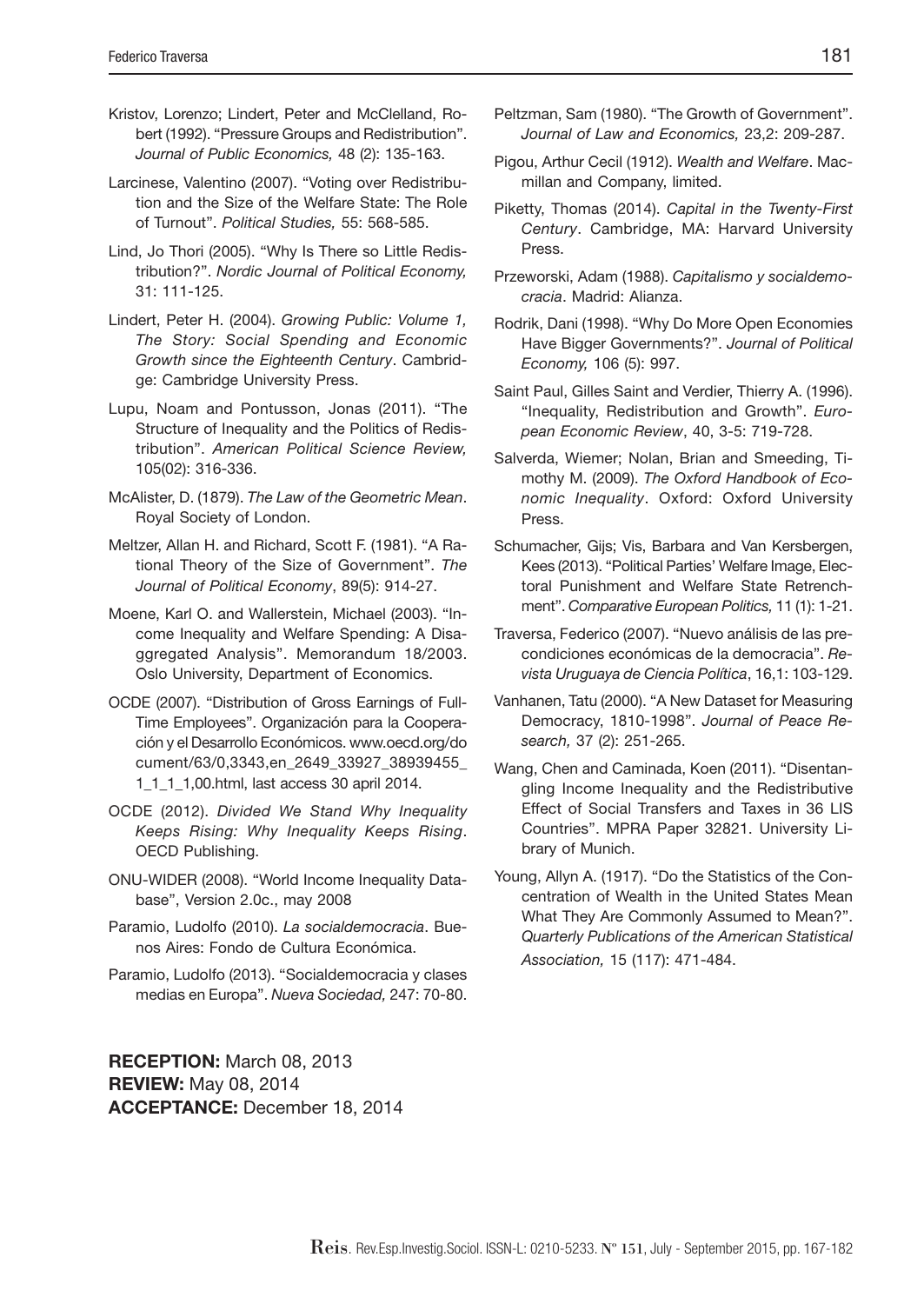# **ANNEX**

**Annex 1.** Details of the main variables

| <b>Definition</b>                                                                                                                                | Source                                                    | Variable           |
|--------------------------------------------------------------------------------------------------------------------------------------------------|-----------------------------------------------------------|--------------------|
| Gini Index before taxes and transfers                                                                                                            | Wang and Caminada (2011)                                  | Gini_initial       |
| Gini Index after taxes and transfers                                                                                                             | Wang and Caminada (2011)                                  | Gini_avail_income_ |
| Relative variation of Gini after taxes and trans-<br>fers                                                                                        | Wang and Caminada (2011)                                  | Rel redistrib      |
| Coeficient of Income Skewness                                                                                                                    | Based on the OCDE (2007)                                  | <b>CIS</b>         |
| Logarithmic Coefficient of Income Skewness                                                                                                       | Based on the OECD (2007)                                  | LCIS               |
| Percentage of total income accumulated in the<br>80th and 90th percentiles                                                                       | Based on the OECD (2007)                                  | P80+P90            |
| Percentage of unionised workers                                                                                                                  | OECD (2014)                                               | Union_density_     |
| Growth of per capita GDP compared to the pre-<br>vious year                                                                                      | OECD (2014)                                               | Out Growth         |
| Percentage of population under 15 years old<br>and over 65                                                                                       | OECD (2014)                                               | Depend_Pop         |
| Percentage of unemployed of the total labour<br>force                                                                                            | OECD (2014)                                               | Unemployment       |
| Price index growth                                                                                                                               | OECD (2014)                                               | Inflat             |
| Primary government deficit of total GDP                                                                                                          | OECD (2014)                                               | Deficit            |
| Total population of country                                                                                                                      | OECD (2014)                                               | Total_Pop          |
| Economic Globalisation Index (based, among<br>others, on trade volumes and capital flows)                                                        | Dreher (2006)                                             | Eco_Glob           |
| Votes cast in the last general election of total<br>voting age population                                                                        | Vanhanen (2000) updated by the<br>author for recent years | Elect Turnout      |
| Index of disproportionality in elections (relation-<br>ship between % votes of each party in legislative<br>elections and no. of seats obtained) | Armigeon et. al. (2010)                                   | Disprop_Elect      |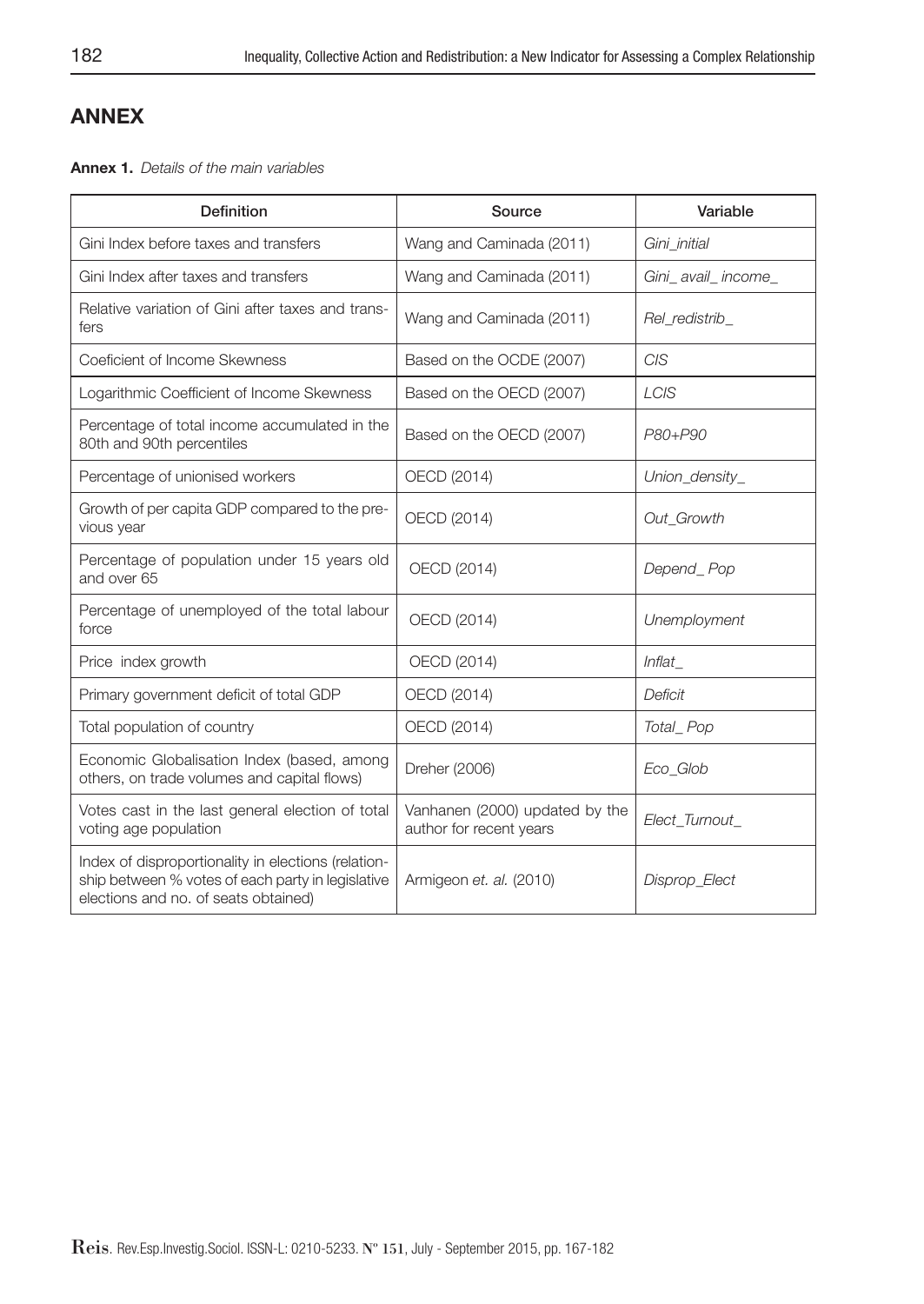# Desigualdad, acción colectiva y redistribución: un nuevo indicador para una relación compleja

*Inequality, Collective Action and Redistribution: a New Indicator for Assessing a Complex Relationship*

#### **Federico Traversa**

## **Palabras clave**

Acción colectiva • Distribución de la renta • Desigualdad económica • Indicadores económicos • Indicadores sociales

## **Key words**

Collective Action

- Income Distribution
- Economic Inequality
- Economic Indicators
- Social Indicators

#### **Resumen**

La literatura más influyente en economía política supone que un aumento de la desigualdad incrementa las presiones por la redistribución del ingreso, pero esta presunción no parece corroborarse empíricamente. Quizás esto se deba a que en ocasiones la desigualdad aumenta únicamente entre los tramos inferiores de la distribución total de ingresos. En estos casos, la desigualdad aumenta la dispersión de los ingresos entre los sectores más interesados en redistribuir y esto incrementa sus problemas de acción colectiva. Este artículo propone un nuevo principio teórico para el análisis de la relación entre la desigualdad y la redistribución, y desarrolla un indicador consistente con este principio. Finalmente se efectúa una primera exploración empírica para ilustrar como el indicador propuesto se encuentra significativamente asociado con los niveles de redistribución del ingreso en 19 países de la OCDE entre 1974 y 2005.

# **Abstract**

The predominant theoretical viewpoint about the problem of income redistribution in capitalist democracies continues to postulate that the pressure towards redistribution is greatest in democracies with more inequality. However, this assumption does not seem to be corroborated empirically; perhaps this is because sometimes inequality only increases between the lower reaches of the distribution of income. In these cases, inequality increases the dispersion of earnings among the stakeholders of redistribution, and this increases their collective action problems. This paper proposes a new theoretical principle for the analysis of the relationship between inequality and redistribution, and develops an indicator consistent to this principle. A preliminary empirical exploration is carried out to illustrate how the proposed indicator is significantly associated with the levels of income redistribution in 19 OECD countries between 1974 and 2005.

# **Cómo citar**

Traversa, Federico (2015). «Desigualdad, acción colectiva y redistribución: un nuevo indicador para una relación compleja». Revista Española de Investigaciones Sociológicas, 151: 167-184. (http://dx.doi.org/10.5477/cis/reis.151.167)

La versión en inglés de este artículo puede consultarse en http://reis.cis.es y http://reis.metapress.com

**Federico Traversa:** Universidad de la República (Uruguay) | traversa@fcs.edu.uy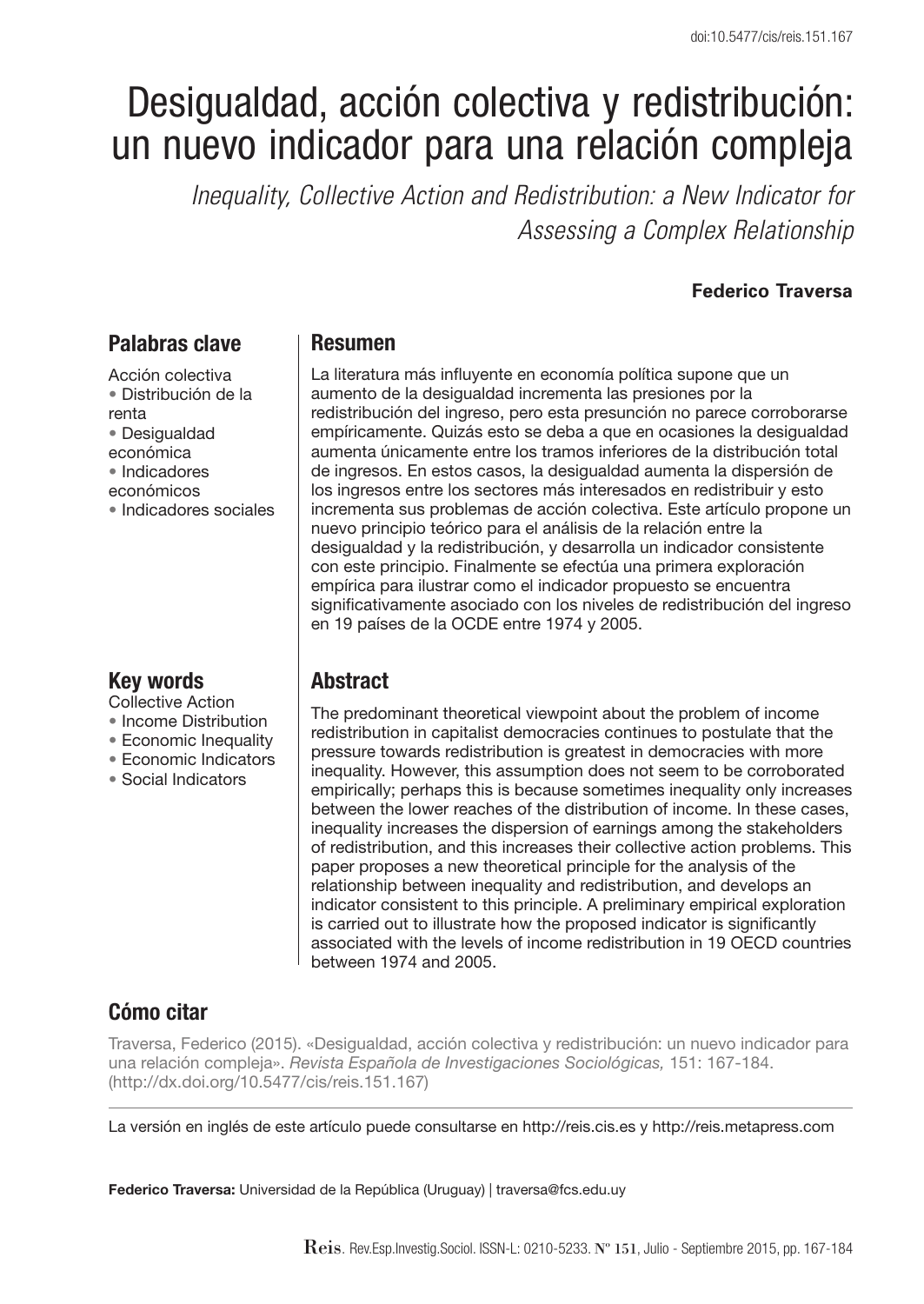# **INTRODUCCIÓN**1

¿Por qué algunas democracias capitalistas igualitarias han sostenido un gasto público muy alto durante décadas mientras que otras democracias muy desiguales tienen un gasto público muy bajo? El enfoque teórico predominante sobre el problema de la redistribución del ingreso en democracias capitalistas (Meltzer y Richards, 1981) no tiene una respuesta convincente a esta pregunta, pues concluye que las presiones por la redistribución siempre serán mayores en las democracias más desiguales. Esta presunción no pudo corroborarse en la mayoría de los estudios empíricos y ha sido criticada por numerosos autores recientemente (Lind, 2005; Alesina y Glaeser, 2004; Moene y Wallerstein, 2003; Kenworthy y Pontusson, 2005; Iversen y Soskice, 2006).

Mientras tanto, diversos autores han explorado respuestas alternativas para comprender la relación entre la desigualdad y la redistribución (Peltzman, 1980; Korpi, 1983; Kristov, Lindert y McClelland, 1992; Saint Paul y Verdier, 1996, Traversa, 2007; Paramio, 2010; Lupu y Pontusson, 2011). Todas estas investigaciones han subrayado que la redistribución depende de la conformación de coaliciones sociales que articulan a grupos de individuos con diferentes niveles de educación e ingresos, y distintos grados de afinidad entre sí. En especial se ha señalado que los niveles de redistribución suelen ser mayores cuanta más cercanía relativa existe entre los ingresos de los sectores medios y los de los sectores más pobres de una sociedad.

Como explica Lindert (2004: 154), cuando el votante de ingresos medios observa a quienes reciben ayuda pública y se dice a sí mismo «ese podría ser yo», deben esperarse mayores márgenes de apoyo a la redistribución del ingreso. La dispersión o la similitud de los ingresos de los sectores medios y pobres determinarían su afinidad y, en consecuencia, influirían sobre las posibilidades de redistribución. Sin embargo, la afirmación aislada respecto de la importancia de la afinidad de los sectores medios y los más pobres carece de poder de generalización y no se articula con precisión con la literatura existente sobre la desigualdad y la redistribución. En tal sentido, al menos tres problemas teóricos podrían comenzar a ser encarados por la investigación en ciencias sociales.

En primer lugar, no se ha enunciado un principio axiomático que postule qué efectos podría tener cualquier cambio en la distribución del ingreso sobre las posteriores presiones políticas por la redistribución2. Desde Peltzman (1980), distintas investigaciones han afirmado que la redistribución del ingreso estaría incentivada por una mayor distancia desde los sectores de altos ingresos hasta los sectores de bajos ingresos, y por una menor dispersión al interior de los sectores de bajos ingresos3. Sin embargo, no se ha enunciado un principio teórico general que postule qué efectos tendría cualquier cambio imaginable en la distribución del ingreso con respecto a las presiones por la redistribución. Un principio axiomático de este tipo permitiría comparar entre sí a las distribuciones de ingresos antes de impuestos y discernir qué características en ellas podrían implicar mayores presiones por la redistribución.

En segundo lugar, y como consecuencia directa del punto anterior, resta establecer

<sup>1</sup> Los comentarios y correcciones de cuatro revisores anónimos han contribuido a mejorar sensiblemente este artículo. Agradezco además especialmente a Iván Llamazares, Fernando López Castellano y Adolfo Garcé. Todos los errores u omisiones de este manuscrito son entera responsabilidad de su autor.

<sup>2</sup> Para el estudio de la desigualdad sí se cuenta con un principio general desarrollado conjuntamente por Pigou (1912) y Dalton (1920).

<sup>3</sup> Incluso antes que Peltzman (1980), el problema de la asimetría en la distribución del ingreso fue mencionado tempranamente por Young (1917), quien se encontraba preocupado por la situación distributiva de los Estados Unidos en las primeras décadas del siglo XX.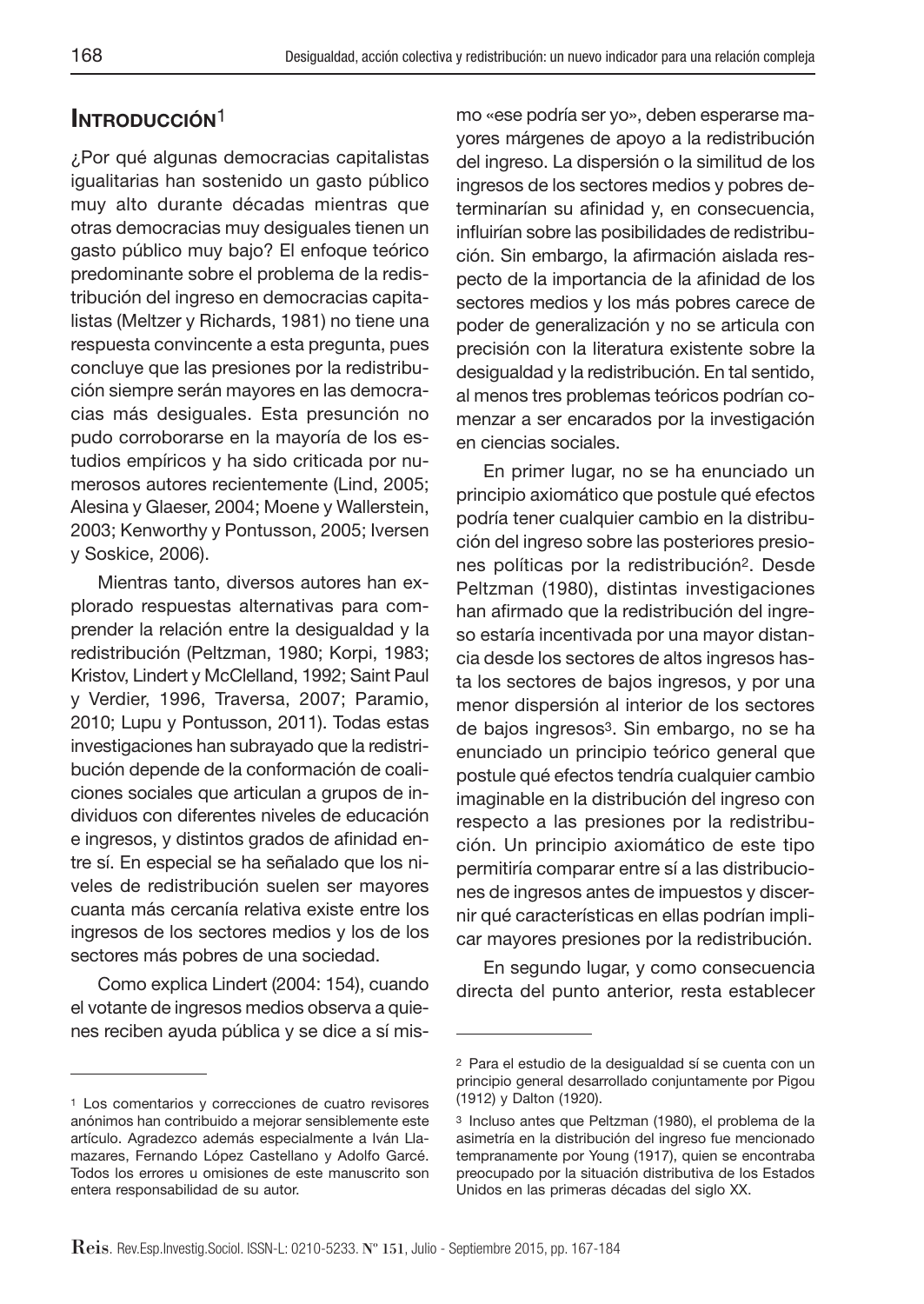con claridad cuál es la relación de la desigualdad con las presiones por la redistribución. El estudio de la desigualdad ha hecho uso del principio de Pigou-Dalton, que permite discriminar en qué ocasiones una transferencia de ingresos supone un incremento de la desigualdad y cuándo representa una reducción. La hipótesis de Peltzman (1980) sugiere que un incremento en la desigualdad a veces podría incentivar las presiones por la redistribución y en otras ocasiones podría atenuarlas. Sin embargo, no se ha enunciado con precisión bajo qué circunstancias debería esperarse cada uno de estos resultados.

En tercer lugar, no se cuenta con un indicador que permita medir las presiones por la redistribución tomando en cuenta toda la información disponible en las funciones de densidad de ingresos. Kristov et al. (1992) pusieron a prueba la hipótesis de Peltzman (1980) mediante un indicador de asimetría basado en distintas ratios entre grupos o percentiles de ingresos4. Un primer problema de este enfoque es que los indicadores basados en las ratios entre percentiles solo usan dos o tres puntos de información de toda la función de densidad de ingresos y debido a ello son inestables y propensos a sesgos (Ackerman, 2000: 40). Además, las ratios entre percentiles no pueden ser consistentes con ningún principio axiomático general, ya que permanecen estáticas frente a cualquier transferencia de ingresos que no afecte directamente a los percentiles involucrados en la ratio (Salverda, Nolan y Smeeding, 2009: 52)5.

En este artículo se ofrece una respuesta a los tres problemas teóricos recién reseñados y se ilustra, a través de un análisis empírico, la pertinencia de la solución brindada. En la primera sección se repasan algunos antecedentes teóricos en torno a la importancia de la articulación de coaliciones sociales para la redistribución del ingreso. En la segunda parte se analiza la relación entre la desigualdad y la presión redistributiva, y se formula un principio axiomático para el análisis de los efectos de las transferencias de ingresos sobre la presión por la redistribución. Luego, en la tercera sección, se fundamenta y formula el Coeficiente de Asimetría Distributiva (CAD). Finalmente, en la cuarta sección, se explora la asociación estadística del CAD con la reducción de la desigualdad en 19 países de la OCDE6.

#### **COALICIONES SOCIALES Y REDISTRIBUCIÓN DEL INGRESO**

La redistribución del ingreso ha sido un asunto intrigante para la economía política (Groemling, 2002) debido a que el modelo más extendido para estudiar el problema (Meltzer y Richards, 1981) ha cosechado magros resultados en el plano empírico. El modelo de Meltzer y Richards (MMR) aplica el teorema del votante mediano al estudio de la redistribución y concluye que los incrementos de la desigualdad estarán asociados con aumentos de la redistribución. Dicho de otra forma, este modelo propone que las sociedades con una distribución más desigual del ingreso antes de impuestos redistribuirán más que las más igualitarias (Fernández-Albertos y Manzano, 2010).

Contrariando las conclusiones del MMR, distintos estudios han encontrado que la re-

<sup>4</sup> La medida de distribución propuesta por Kristov et al. (1992) fue replicada recientemente por Lupu y Pontusson (2011).

<sup>5</sup> A modo de ejemplo, si se usa la ratio entre los percentiles 90 y 50 por un lado, y los percentiles 50 y 10 por el otro, el indicador no experimentará ningún cambio frente a las transferencias que afectan a todos los demás puntos de la distribución de ingresos.

<sup>6</sup> Los esfuerzos de este artículo se dirigen a la solución de una serie de problemas teóricos y metodológicos, y la exploración empírica puede abordarse únicamente como un objetivo secundario, con la finalidad de aportar evidencia sugestiva —no necesariamente conclusiva respecto a la utilidad empírica del indicador propuesto.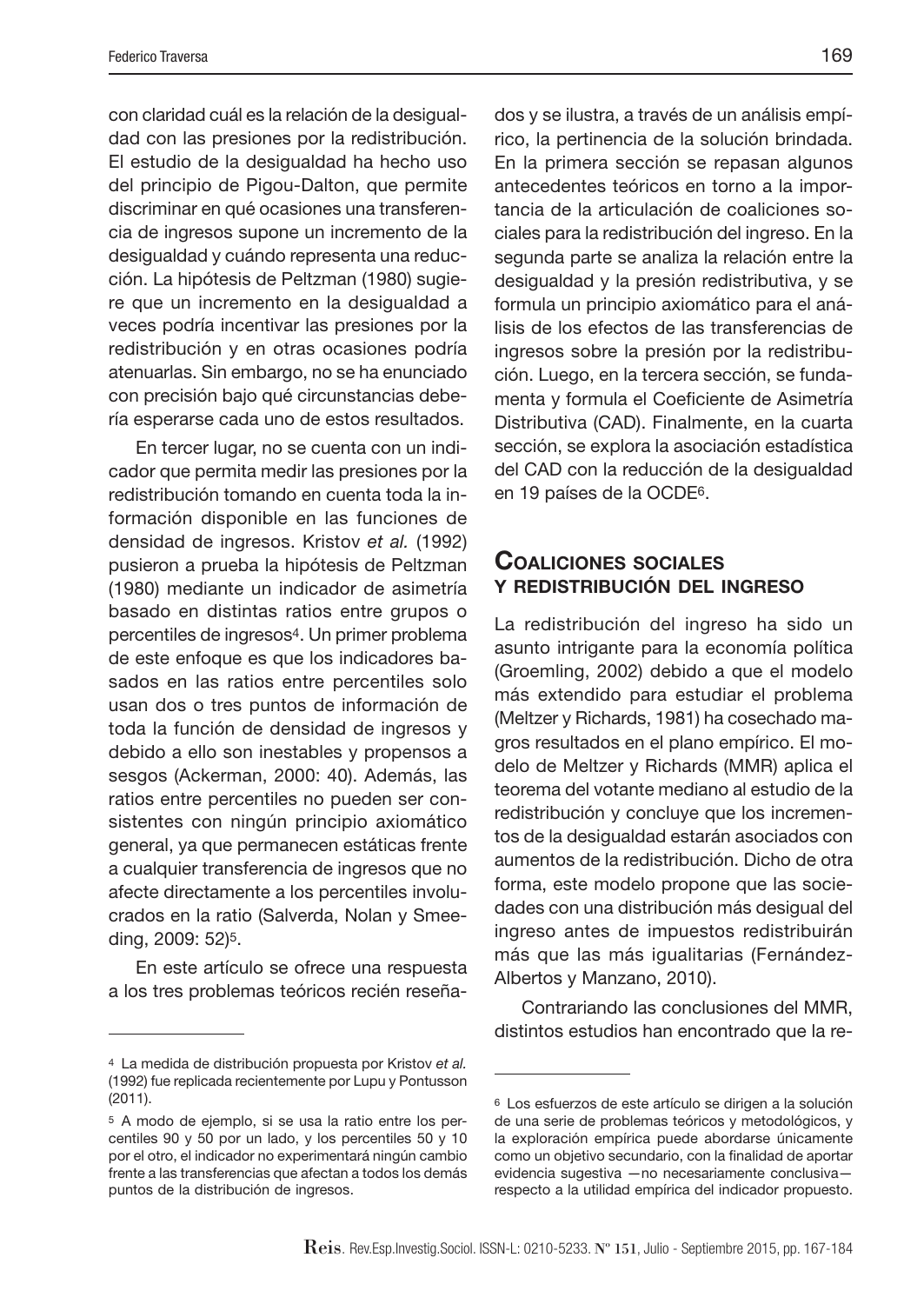distribución puede ser incluso menor en los países más desiguales (Moene y Wallerstein, 2003) en un fenómeno que Lindert (2004) denomina «la paradoja de Robin Hood». Para desentrañar este fenómeno se han propuesto distintas explicaciones. Muchas de ellas resaltan la importancia de la organización y la capacidad de acción colectiva de los sectores interesados en la redistribución para determinar su éxito.

En términos estrictos el antecedente más antiguo de este enfoque teórico lo constituye el análisis de Aristóteles de los conflictos distributivos (Kristov et al., 1992: 149). Para Aristóteles los conflictos políticos eran el producto de un enfrentamiento entre pobres y ricos, pero con una clase media que se ubicaba en el centro y que no era proclive a aliarse con ninguna de las otras dos clases en particular. La clase media, en esta visión, estaba llamada a moderar el enfrentamiento. La principal preocupación de Aristóteles era que el conflicto distributivo no llegase a provocar una gran inestabilidad política. Su solución consistía en promover el desarrollo de una clase media lo suficientemente diferenciada de los ricos y los pobres, ya que «cuando la clase media aventaja en número a los dos extremos o bien a uno solo, ahí es posible que la constitución tenga estabilidad» (Aristóteles, 2005: 255).

Con su teoría de tres clases sociales Aristóteles abrió una senda hacia el estudio de los problemas de acción colectiva en la redistribución del ingreso que fue retomada en el pensamiento contemporáneo de distintas formas. La teoría de los recursos de poder de Korpi (1983) resaltó la importancia de la cohesión de la clase trabajadora y sus alianzas con las clases medias para producir resultados distributivos más igualitarios. Este punto de vista ha sido sostenido, también, por otros autores (Esping-Andersen, 1990), que incluso han subrayado que la distancia existente en términos de ingresos entre los sectores medios y los más pobres es un factor determinante para explicar el éxito en la redistribución del ingreso (Peltzman, 1980; Kristov et al., 1992; Saint Paul y Verdier, 1996; Lupu y Pontusson, 2011). Sin embargo, no se ha discutido hasta el momento un criterio axiomático general que permita analizar cómo afectaría a las presiones por la redistribución cualquier cambio imaginable en la función de densidad de la distribución de los ingresos.

## **DESIGUALDAD <sup>Y</sup> REDISTRIBUCIÓN DEL INGRESO**

Amiel y Cowell (2000) sostienen que uno de los enfoques más fructíferos en el estudio de la desigualdad es la llamada «metodología axiomática». El enfoque axiomático consiste en enunciar un sistema de reglas para definir qué es la desigualdad, y luego efectuar comparaciones respecto a los niveles de desigualdad en diversas situaciones. Estos axiomas son supuestos formales fundamentales que se dan por válidos y no se derivan de otros supuestos, ni se basan tampoco necesariamente en la experiencia o la observación.

A modo de ejemplo, uno de los axiomas de más profunda influencia en el estudio de la desigualdad es el principio de transferencias de Pigou-Dalton, desarrollado conjuntamente por estos autores en las primeras décadas del siglo pasado (Pigou, 1912; Dalton, 1920). Este principio establece que la desigualdad se incrementa siempre que se transfieren ingresos desde un individuo hacia otro que es más rico. Y aunque dos individuos, A y B, tengan ingresos menores a la media, si se produce una transferencia de ingresos entre ellos que favorece al que se encuentra mejor en términos relativos, entonces la desigualdad experimentará un aumento. Sin embargo, no todas las transferencias que representan un incremento de la desigualdad de acuerdo al principio de Pigou-Dalton deberían favorecer un incremento de las presiones por la redistribución del ingreso.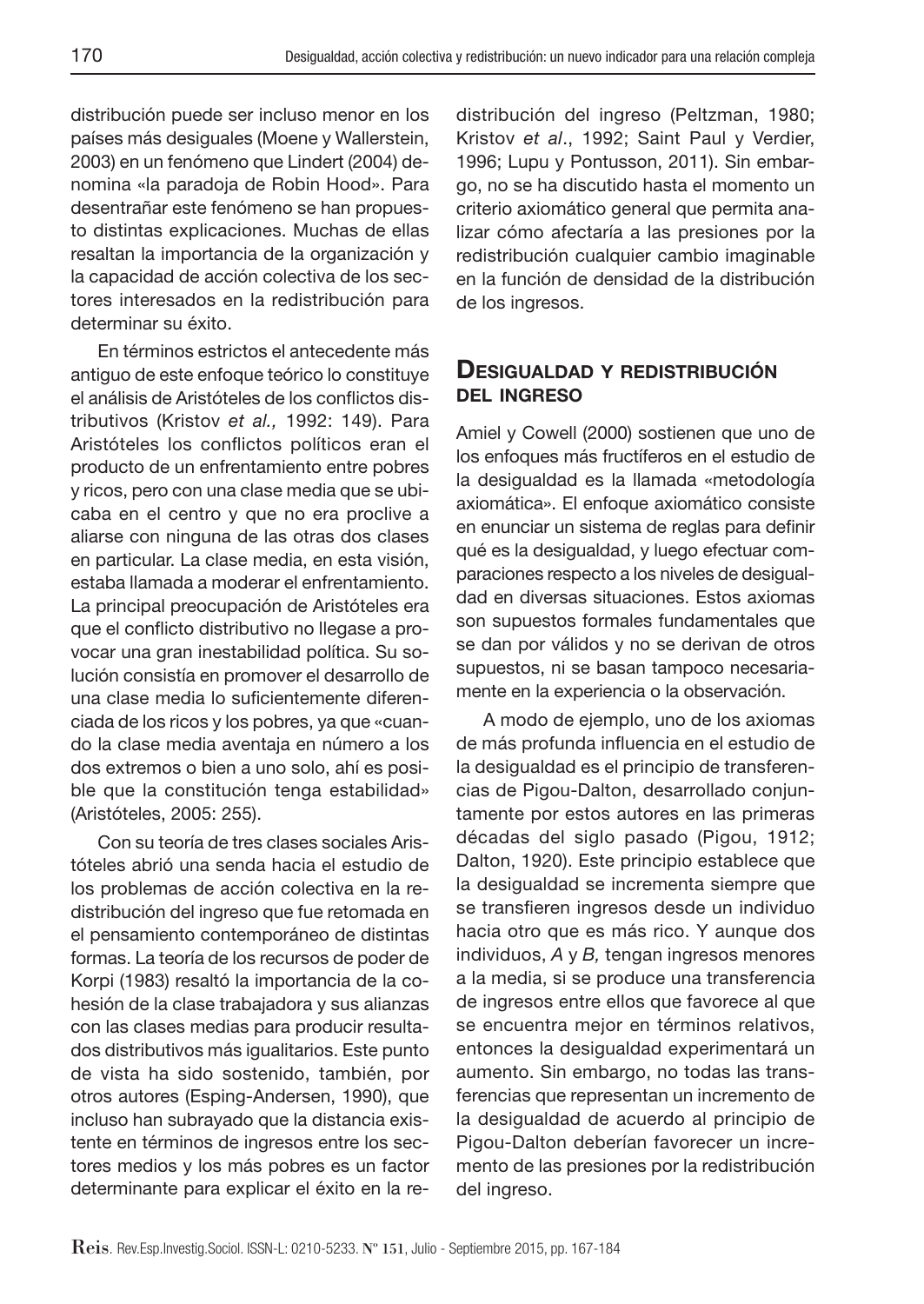Supongamos que dos individuos, A y B, son necesarios para conformar una coalición redistributiva exitosa. Supongamos que A tiene ingresos mayores a los de B antes de la transferencia y que por lo tanto esta diferencia se incrementa aún más luego de ocurrir la transferencia. En este caso, ¿el incremento de la desigualdad aumentará las presiones por la redistribución? Por un lado, el individuo B será ahora más proclive a la redistribución, pero el individuo A lo será en menor grado. Si el acuerdo de ambos individuos fuera necesario para articular una acción redistributiva habría que concluir que el proceso redistributivo sería más difícil de llevar adelante luego de que se produce la transferencia que incrementa la desigualdad.

#### **El principio de la presión redistributiva y la desigualdad**

El estudio de las presiones por la redistribución del ingreso podría beneficiarse de la formulación de un enfoque axiomático específico para tal fin. Para poder formular este principio de la presión redistributiva, es necesario considerar una hipotética transferencia de ingresos entre dos individuos cualquiera, A y B, que integran una sociedad compuesta por n individuos. La distribución total de los ingresos en esta sociedad está caracterizada por un parámetro  $\mu$ , siendo este parámetro una medida de tendencia central, como por ejemplo la media o la mediana7.

Dependiendo de la posición relativa de A y  $B$  con relación al parámetro  $μ$ , una transferencia de ingresos entre ellos8 puede tener distintos efectos sobre las presiones por la redistribución. Supongamos que el individuo A se encuentra más cercano al parámetro μ que el individuo B, en tal caso el Principio de la Presión Redistributiva (PPR) establece que:

Las presiones por la redistribución del ingreso se incrementan (o reducen) frente a cualquier transferencia de ingresos que perjudique (beneficie) al individuo  $A$  y que beneficie (perjudique) al individuo B, siempre que la transferencia no altere la cercanía relativa de ambos individuos respecto del parámetro  $μ<sup>9</sup>$ .

Un enfoque axiomático como el que sustenta al PPR no requiere justificar de antemano su validez empírica. De todos modos, vale la pena explicar la intuición que justifica la utilidad de este principio para el análisis de las presiones por la redistribución del ingreso. Supongamos que la redistribución del ingreso depende de la conformación de una amplia coalición social. Para ser exitosa esta coalición debe contar con un apoyo político que abarque un abanico social que va desde el individuo más pobre de la sociedad y que llega al menos hasta aquellos individuos que se encuentran ubicados en posiciones medias y cercanas al parámetro  $\mu$ , cualquiera sea este.

Los individuos que se encuentran más cercanos a este parámetro  $\mu$  son entonces vitales para que la coalición redistributiva se

<sup>&</sup>lt;sup>7</sup> No es necesario definir de antemano de qué parámetro se trata, pues así se confiere más flexibilidad a la formulación del principio de presión redistributiva. Podría tomarse como parámetro  $\mu$  a la media (que señala aquella mayoría de la población que por tener ingresos menores al promedio podría apoyar un proceso redistributivo), a la mediana (que señala al 50% más pobre de una población que podría constituirse en mayoría bajo una democracia; Colomer, 2001) o incluso la moda (que marca la zona donde la función de probabilidad se vuelve más poblada y densa, posición que podría constituirse en un equilibrio de la competencia electoral según establece Comanor (1976).

<sup>8</sup> Dicha transferencia de ingresos entre dos individuos,  $A \vee B$ , perjudicará por fuerza a uno y beneficiará al restante.

<sup>9</sup> En otras palabras, suponiendo ahora que el parámetro μ fuera la media, el PPR establece que la presión por la redistribución se incrementa frente a cualquier transferencia de ingresos que perjudique a un individuo A y que beneficie a un individuo B, siempre que el individuo A se encuentre ubicado más cerca de la media que B, tanto antes como después de realizarse la transferencia.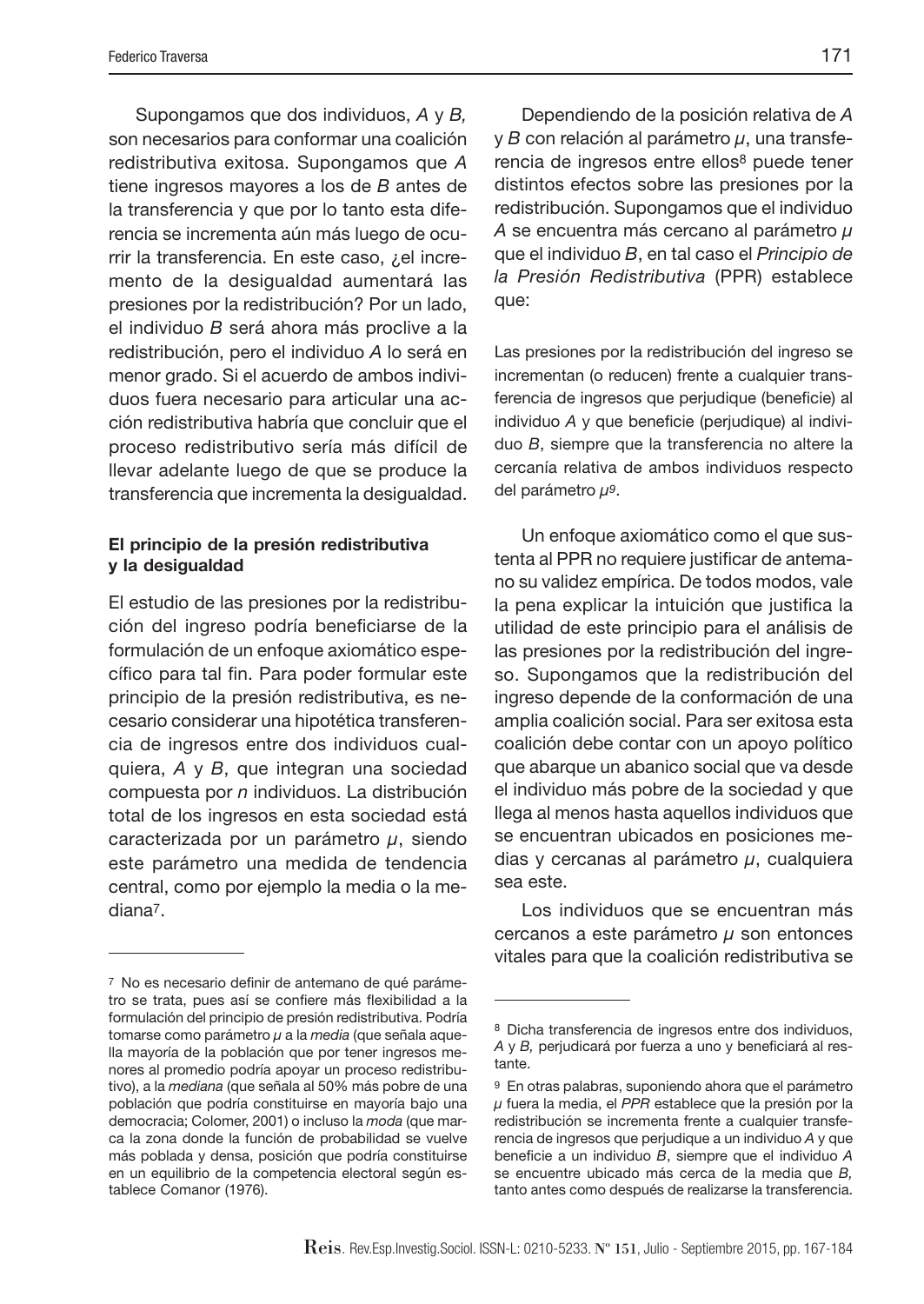articule de forma exitosa. Por su posición de «pivote» estos sectores medios pueden inclinarse a favor o en contra de la redistribución (Paramio, 2010). Mientras tanton los individuos más lejanos a  $\mu$  -ya sean pobres o ricos - tendrán una posición más definida en torno a la redistribución, favorable los unos y contraria los otros, y las transferencias de ingresos que sufran no serán determinantes para el éxito o fracaso de la coalición redistributiva.

### **COEFICIENTE DE ASIMETRÍA DISTRIBUTIVA (CAD)**

Con el principio de la presión redistributiva puede valorarse el efecto de cualquier transferencia de ingresos sobre las presiones por la redistribución. El PPR puede constituirse en un criterio para comparar y medir las presiones por la redistribución del ingreso, pero es necesario, además, contar con indicadores que vuelvan operativa la medición de forma consistente con el PPR. En un amplio repaso de la literatura especializada no se encontraron antecedentes de indicadores que sean consistentes con un principio axiomático como el PPR, y que para su cálculo tomen en cuenta toda la información disponible en una función de densidad de ingre- $SOS<sup>10</sup>$ .

La fórmula (1) corresponde a la propuesta de un Coeficiente de Asimetría Distributiva (CAD) que cumple con ambas características antes señaladas: es consistente con el PPR y para su cálculo puede usarse la totalidad de la información habitualmente disponible sobre la distribución de los ingresos. El parámetro μ que aparece en la fórmula puede representar no solo a la media, sino alguna otra medida de tendencia central como la mediana o la moda de la distribución, según sea la hipótesis respecto a la redistribución del ingreso que se quiera someter a un examen empírico<sup>11</sup>.

$$
CAD = \sqrt[3]{\frac{1}{n} \sum_{i=1}^{n} (x_i - \mu / (\frac{1}{n} \sum_{i=1}^{n} \sqrt[2]{(x_i - \mu)^2}))^3}
$$
 (1)

 $x_i$  = observaciones o percentiles.

 $\mu$ = medida de tendencia central calculada para la totalidad de los valores  $x_i$ .

La distribución del ingreso suele presentar a una mayoría de la población con ingresos inferiores a la media y una fuerte concentración del ingreso en los estratos superiores. Este sesgo puede apreciarse en el gráfico 1.a, que estima una curva de densidad de probabilidad en la distribución del ingreso promedio de 71 economías capitalistas12. En el gráfico se aprecia claramente que las mayores distancias entre las observaciones de ingresos y el parámetro  $\mu$  - la media marca-

<sup>10</sup> La desigualdad y su estudio axiomático ha sido el principal foco de interés para la literatura especializada y esto podría explicar la relativa desatención que ha existido con respecto al problema de la asimetría. Como señala Cowell (2009: 28), la asimetría no consigue captar las ideas asociadas con la mediación de la desigualdad, ya que altos niveles de desigualdad son compatibles con una baja asimetría. Como ya se explicó, las ratios entre percentiles no son consistentes con principios axiomáticos y para su cálculo no se aprovecha toda la información habitualmente disponible sobre la distribución de ingresos.

<sup>11</sup> Las diferencias que podría reportar escoger entre estas medidas de tendencia central suelen ser sutiles y tienden a no tener mayor significación estadística. De todos modos suplantar la media con la mediana podría tener cierta lógica, en tanto se conseguiría medir la asimetría tomando como referencia el 50% más pobre de la población —en general puede suponerse que la mitad más uno de la población alcanzaría para conformar una mayoría en contextos institucionales democráticos—. Otro tanto sucedería si el parámetro μ fuera representado con la moda, que bajo ciertas condiciones ilustra aquel sector donde la distribución se vuelve más densa y poblada, y puede constituirse en el equilibrio de la competencia electoral bajo ciertas condiciones como las estudiadas por Comanor (1976).

<sup>12</sup> Se calculó una distribución promedio a partir de 71 estudios de distribución del ingreso, cada uno de estos estudios corresponde a un país diferente. Luego se estimó la curva de densidad de probabilidad que más se ajustaba a esta distribución promedio de valores y posteriormente se estimó otra curva de densidad para la raíz cúbica de los mismos valores.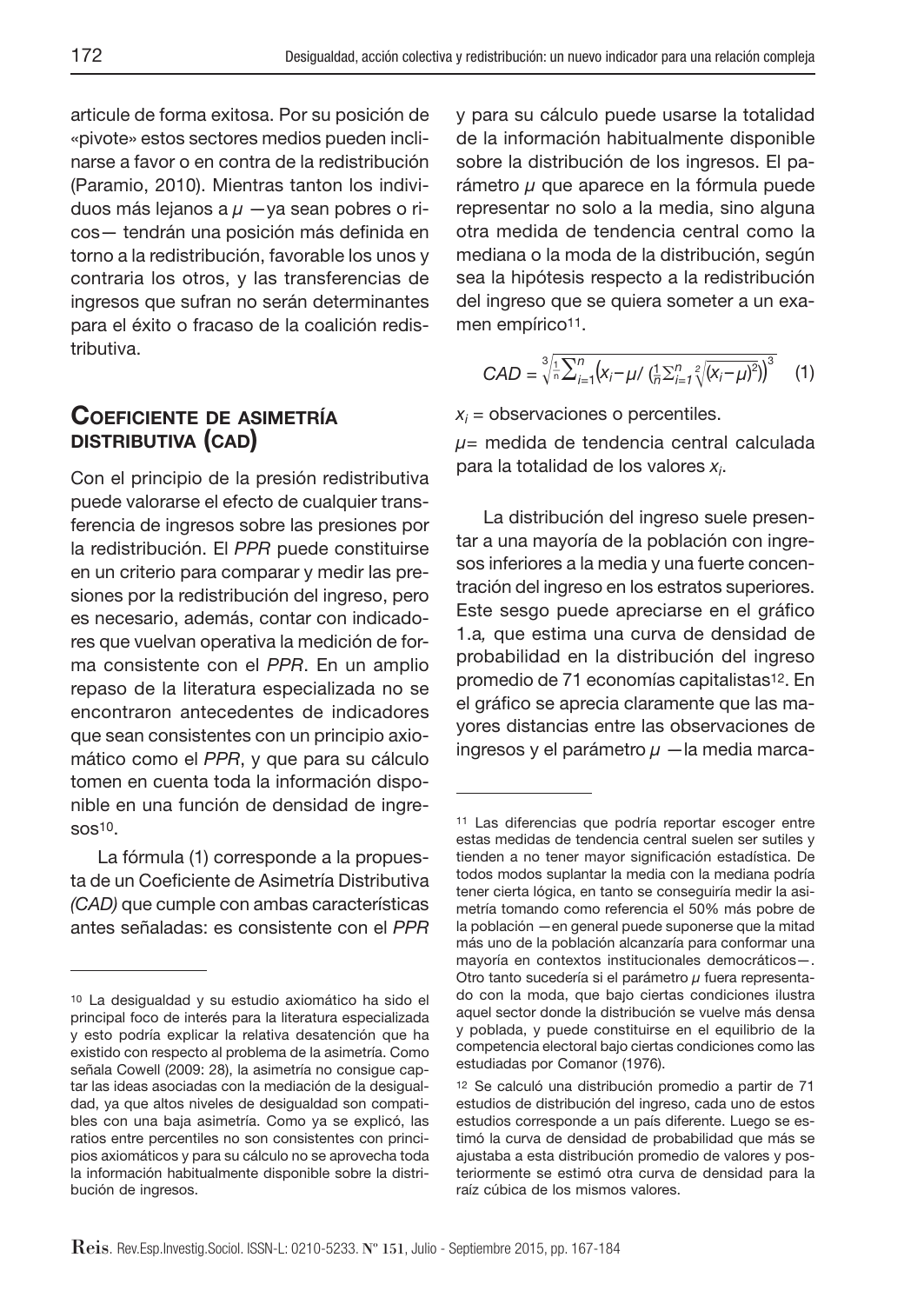**GRÁFICO 1.** Densidad de probabilidad en la distribución del ingreso en 71 países \*



\* Función estimada con los valores de la distribución por deciles (gráfi co a) y con el logaritmo neperiano de los mismos valores (gráfico b).

da por la línea vertical— son las que se producen desde los tramos superiores de ingresos.

En la fórmula (1) puede apreciarse que las diferencias entre las observaciones y el parámetro  $\mu$  son elevadas a la tercera potencia, por lo tanto, al calcularse el CAD los resultados registrarán sobre todo lo que ocurre en los tramos de mayores ingresos, restando importancia a lo que sucede en los tramos inferiores de la distribución de frecuencias13.

Una solución a este problema de sesgo consiste simplemente en suplantar los valores de la distribución de ingresos por el logaritmo de cada uno de ellos<sup>14</sup>, conformando

un Coeficiente de Asimetría Distributiva Logarítmico (CADL).

$$
CADL = \frac{1}{n} \sum_{i=1}^{n} (\ln x_i - \ln \mu / (\frac{1}{n} \sum_{i=1}^{n} \sqrt{(n x_i - \ln \mu)^2})^3 (2)
$$

 $x_i$  = observaciones o percentiles

 $\mu$  = medida de tendencia central calculada para la totalidad de los valores  $x_i$ 

#### **Breve descripción del funcionamiento del** *CAD*

Los valores del CAD y del CADL tienden a ser más altos cuanto mayor es el desvío existente entre los ingresos de los individuos más ricos y el parámetro  $\mu$ . Sin embargo —al contrario que los índices de desigualdad—, un incremento de la distancia entre los ingresos de los percentiles más pobres con res-

<sup>13</sup> Dada esta característica del CAD, puede ser útil cuando se intenta captar las particularidades de la distribución en países con una fuerte concentración del ingreso en los tramos superiores, tal como ha sucedido en las formaciones sociales de la periferia capitalista. El CAD también podría resultar útil para estimar algunos efectos de una concentración de ingresos de este tipo, por ejemplo los golpes de Estado contra instituciones democráticas que suelen darse en contextos de gran concentración de poder económico (Hobsbawm, 1995; Huntington, 1994).

<sup>14</sup> Las distribuciones sesgadas recibieron la atención de reconocidos estadísticos desde el siglo XIX y ya en aquel

entonces se propusieron métodos para la transformación de sus valores llevándolos a una forma más similar a los de una distribución normal de frecuencias (Galton, 1879; McAllister, 1879). Posteriormente, la existencia de este tipo de distribuciones sesgadas llamó la atención en el ámbito de la economía, y autores como Robert Gibrat señalaron que los logaritmos de la distribución de los ingresos se encuentran normalmente distribuidos.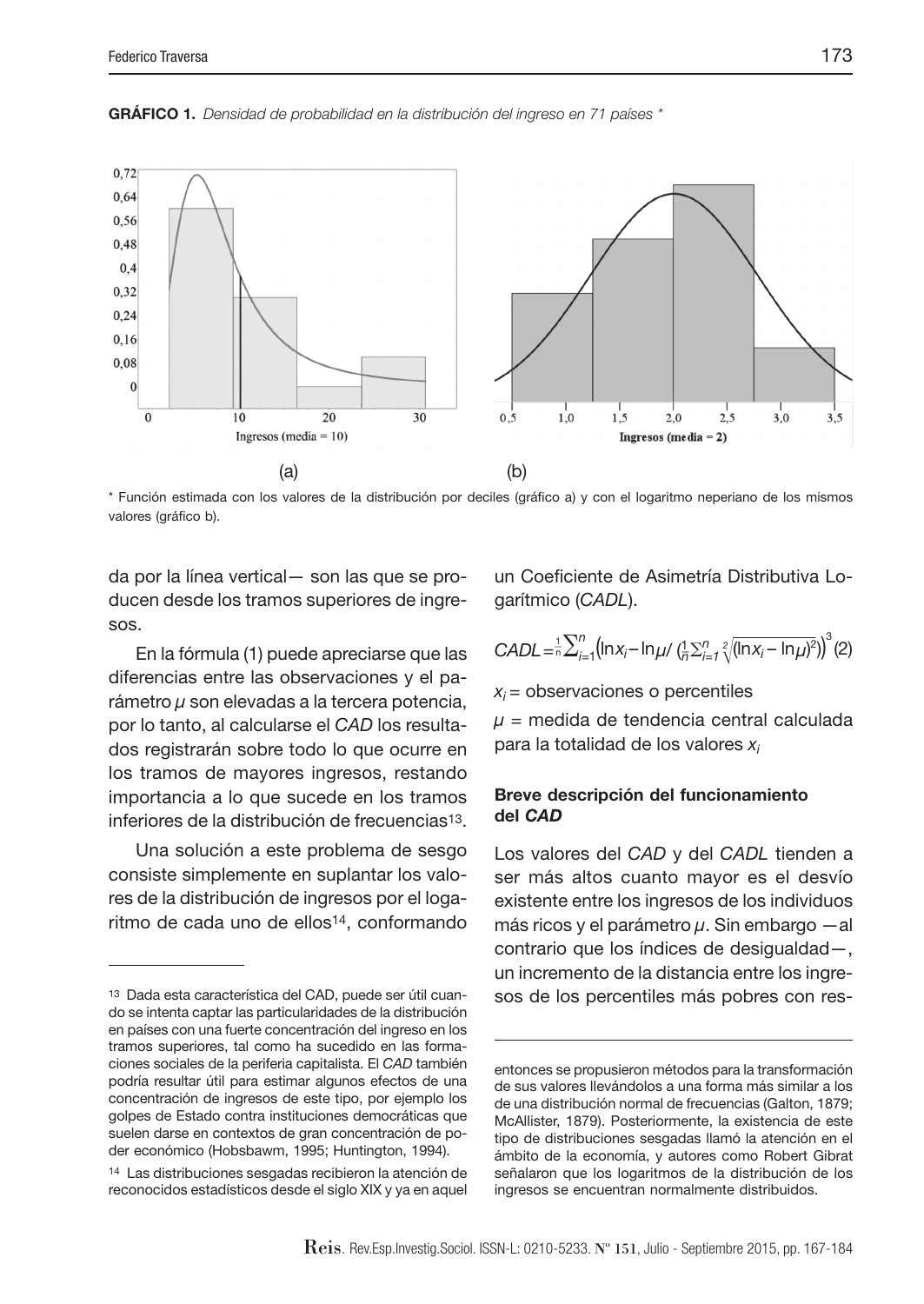pecto a  $\mu$  tiende a reducir el CAD y el CADL. Cualquier transferencia desde un individuo pobre hacia uno más rico pero ubicado más cerca del parámetro μ reduce la asimetría por la derecha<sup>15</sup> porque el incremento de la distancia respecto al parámetro  $\mu$  en la cola izquierda de la distribución —donde están los pobres— tiende a compensar y reducir la asimetría de la distribución total16.

A continuación se efectúa una exploración un poco más sistemática respecto a la variación del CAD frente a los cambios en sus parámetros y su relación con otros indicadores de desigualdad. Se realiza la exploración con datos provenientes de 71 estudios sobre distribución del ingreso en países independientes incluidos en la base de datos UNU-WIDER (2008). Con este objetivo se escogieron datos de similares características siendo seleccionados solo los últimos estudios de carácter nacional que miden la distribución del ingreso disponible17.

En la tabla 1 se detallan las variables calculadas con los datos provenientes de las 71 distribuciones de ingreso. Se calcularon el CAD y el CADL, y el parámetro  $\mu$  fue la media aritmética en todos los casos. Se disponía de datos respecto al Índice de Gini en cada una de las 71 distribuciones, y se calcularon además otras dos variables: el desvío estándar de los ingresos desde el decil 1 hasta el decil 5 («Dispersión\_pobres») y el desvío estándar desde el 6 hasta el 10 («Concentración\_ricos»).

Según la hipótesis de Peltzman (1980), un buen indicador de la presión por la redistribución del ingreso debería mostrar una fuerte asociación estadística negativa con la variable «Dispersión\_pobres» y al mismo tiempo una fuerte asociación estadística positiva con la variable «Concentración\_ricos». En la tabla 1 se resumen correlaciones halladas entre los distintos indicadores y la concentración del ingreso en los distintos tramos de la distribución. Como se aprecia, el Índice de Gini consigue asociarse adecuadamente con la concentración del ingreso en los tramos superiores de la distribución. Sin embargo, no muestra asociación estadística con la cohesión de los sectores medios y los más pobres, algo que no resulta sorprendente, pues fue diseñado para responder adecuadamente al principio de transferencias de Pigou-Dalton.

Mientras tanto, el CAD muestra una asociación estadística significativa y que va en la dirección adecuada con respecto a la concentración del ingreso en los dos tramos estudiados. Una menor dispersión entre los estratos inferiores y una mayor concentración del ingreso en los estratos superiores se asocian con mayores valores del CAD. Sin embargo, y tal como se esperaba, el CAD se encuentra sensiblemente más asociado con la concentración del ingreso en los sectores más ricos que con la cohesión entre los sectores medios y aquellos de ingresos más bajos.

Si se busca una medida de la distribución del ingreso que se encuentre más asociada a la homogeneidad en los ingresos de los

<sup>15</sup> En principio parecería que este movimiento debería incrementar la presión redistributiva. Sin embargo, el incremento en la distancia de ingresos del individuo más pobre respecto a la media lo vuelve más radical en su propuesta redistributiva, e incrementa las dificultades de articular una acción redistributiva con los sectores ubicados más cercanos a la media. Esta es la característica más interesante del índice, ya que va en contra de la primera intuición y le confiere un comportamiento interesante y diferente a las medidas de desigualdad.

<sup>16</sup> No olvidemos que la distancia más grande respecto a la media siempre corresponde a los ricos ubicados en la cola opuesta de la distribución. Un incremento en la distancia del extremo correspondiente a los pobres tiende a compensar las colas y reducir la asimetría total. Sin embargo, no sucede esto mismo en el caso del CADL, ya que luego de la transformación logarítmica de las observaciones puede suceder que la asimetría más importante se encuentre del lado izquierdo de la distribución total. Por eso el CADL puede arrojar incluso valores negativos, algo que no sucede con el CAD.

<sup>17</sup> Dado el objetivo puramente ilustrativo de esta comparación, podría perfectamente efectuarse incluso mediante distribuciones de ingreso obtenidas a partir de una simulación.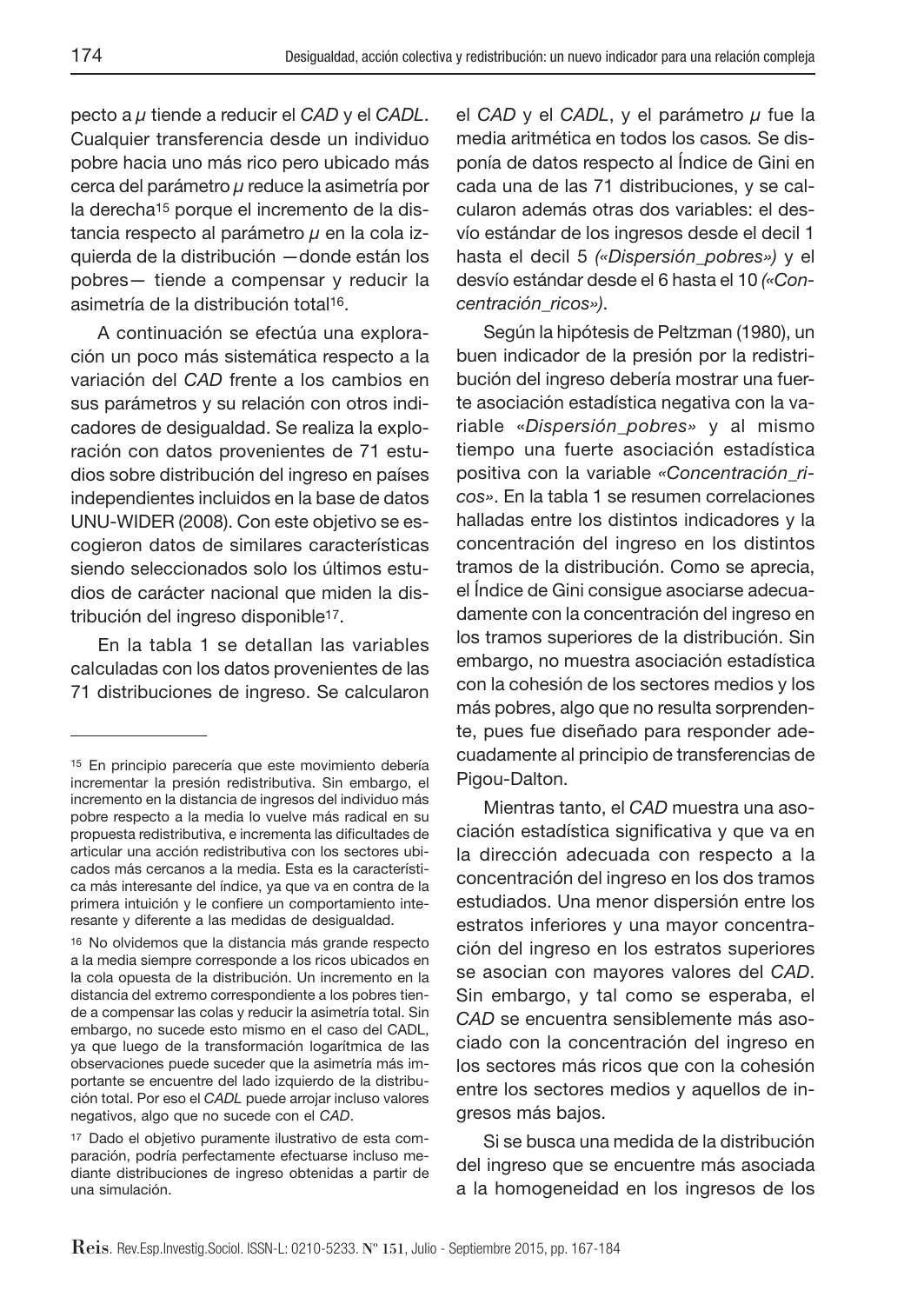|                     |                 | Gini      | CAD        | <b>CADL</b> |
|---------------------|-----------------|-----------|------------|-------------|
| Dispersión_Pobres   | Corr. Pearson   | $-0,207$  | $-0.504**$ | $-0.786**$  |
|                     | Sig.(bilateral) | 0,083     | 0,000      | 0,000       |
|                     | Corr.de Pearson | $0.966**$ | $0,892**$  | $-206$      |
| Concentración Ricos | Sig.(bilateral) | 0,000     | 0,000      | 0,085       |

**TABLA 1.** Correlación entre distintos indicadores de la distribución del ingreso

Nota: \*\* La correlación es significativa al nivel 0.01 (bilateral).

tramos inferiores puede apelarse al CADL. Con la transformación logarítmica de las observaciones se consiguen resultados óptimos en cuanto a la asociación del CADL con una mayor homogeneidad y cohesión entre los estratos de ingresos situados por debajo del parámetro μ. Por su parte, el CADL no muestra una asociación estadística con la concentración del ingreso en los tramos altos de la distribución. Esta característica será útil para la exploración empírica que se lleva adelante en la próxima sección.

### **EL** *CAD* **<sup>Y</sup> LA REDISTRIBUCIÓN DEL INGRESO**

En esta última sección se efectúa una exploración primaria respecto a la utilidad del CAD para explicar los niveles de redistribución del ingreso. No se intenta aportar evidencia conclusiva respecto a la utilidad del indicador o de los determinantes de la redistribución relativa del ingreso (no sería posible satisfacer este objetivo en esta investigación que ha tenido un carácter fundamentalmente teórico). En cambio, se procura explorar por primera vez el funcionamiento del indicador y compararlo con el de otros indicadores comúnmente utilizados, aportando a lo sumo —de ser posible— alguna evidencia que resulte sugestiva respecto a su utilidad empírica.

Se utilizó un panel no balanceado de 76 observaciones (año/país) correspondientes a

18 países democráticos18 de la OCDE entre los años 1974 y 2005. Para cada una de estas observaciones fue calculado el valor del CAD a partir de datos sobre la distribución del ingreso antes de impuestos y transferencias, y se analizó su relación con los niveles de reducción de la desigualdad luego del cobro de los impuestos y de la realización de las transferencias públicas19 —controlando la relación con otra serie de variables ampliamente citadas por la literatura especializada—. De acuerdo con el diseño del CAD se espera que mayores niveles en el indicador estén asociados significativamente a una mayor reducción de la desigualdad.

La asociación estadística del CAD con la redistribución se comparó con la de otros indicadores de la distribución del ingreso antes de impuestos, como el Índice de Gini y la concentración de ingresos en los tramos superiores (suma de percentiles 80 y 90). Además del CAD, calculó el CADL con el objetivo de estimar si la redistribución del ingreso se asocia con alguna particularidad de la distribución del ingreso antes de impuestos (como una alta concentración de los ingre-

<sup>18</sup> Todas las observaciones correspondían a países que eran democráticos en el momento de la medición de la distribución de ingresos de acuerdo con la clasificación de regímenes políticos de Boix, Miller y Rosato (2012).

<sup>19</sup> Estas transferencias públicas incluyen a los seguros de enfermedad, desempleo, vejez, discapacidad, maternidad y pagos por hijos a cargo, así como otras transferencias de asistencia social en efectivo (Wang y Caminada, 2011).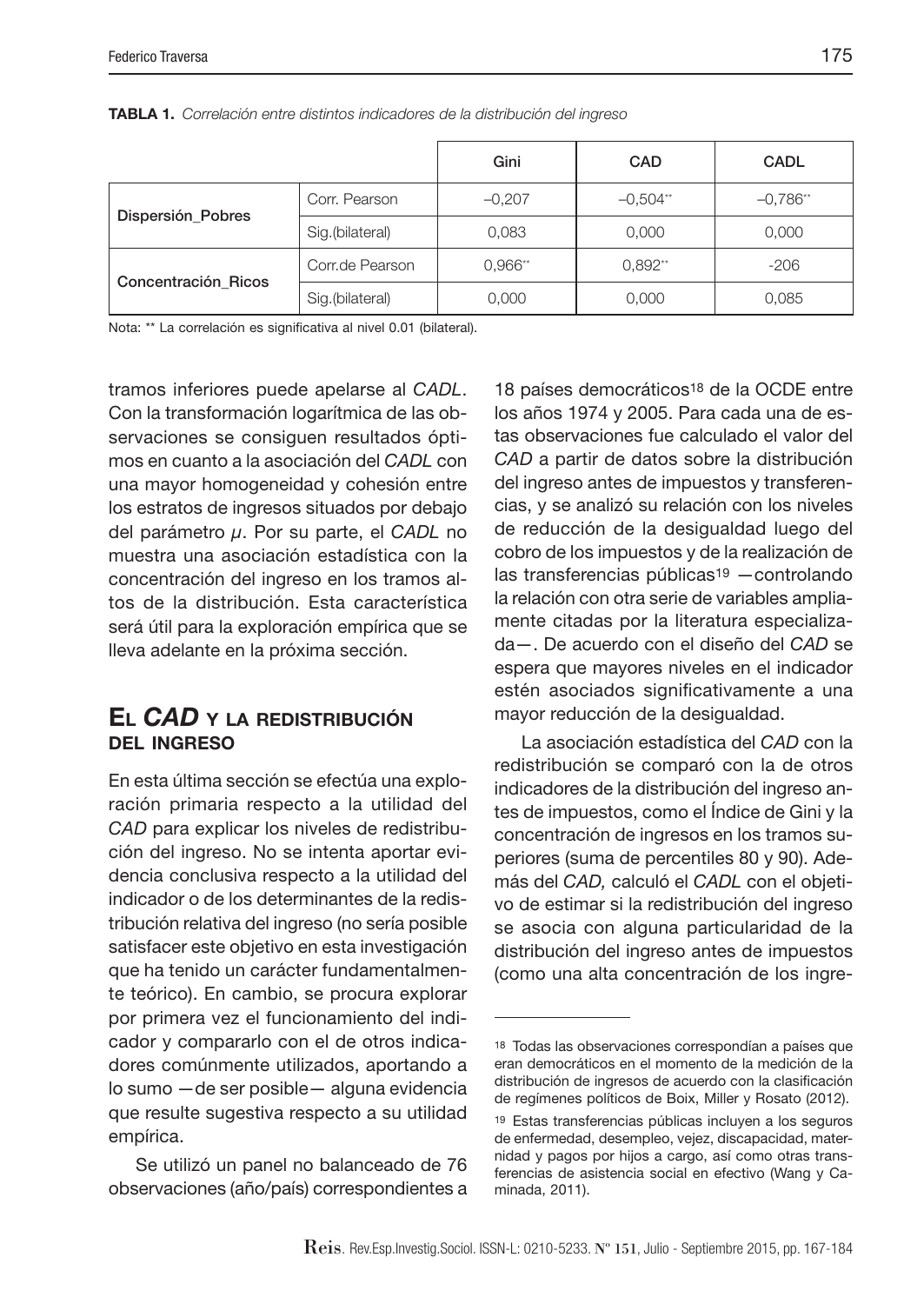sos en los tramos superiores de la distribución que podría incentivar a la redistribución; o una baja dispersión entre los ingresos de los tramos inferiores que brindaría más cohesión entre los estratos medios y bajos).

#### **Datos y método utilizado**

Los valores correspondientes al CAD y al CADL se calcularon con datos de la OECD (2007) sobre la distribución de los ingresos brutos de empleados de ambos sexos. Un total de 76 observaciones correspondientes a 18 países entre 1974 y 2005 detallan la distribución de ingresos por percentiles necesaria para el cálculo del indicador20. Se incluyó la totalidad de estas observaciones para el cálculo del CAD y también se calcularon con estos datos los valores correspondientes al CADL. Esta misma fuente de datos ha sido usada en varios estudios de carácter similar sobre redistribución del ingreso (Bradley et al., 2003; Moene y Wallerstein, 2003; Iversen y Soskice, 2006).

De la base de datos de Wang y Caminada (2011) se obtuvieron mediciones para cada una de las 76 observaciones (año/país) referidas a los niveles de desigualdad antes de los impuestos y las transferencias públicas (Gini\_ inicial) y luego de que ellas tienen lugar (Gini\_ ingr\_dispon\_). La variable dependiente en las estimaciones realizadas fue entonces el nivel de redistribución relativo correspondiente a cada observación (Redistrib\_rel\_) definido como la reducción relativa de la desigualdad luego de los impuestos y transferencias:

$$
Redistrib\_rel_- = 1 - \frac{Gini\_ingr\_dipon_-}{Gini\_inicial}
$$

Además se incluyó otra importante serie de variables de control para cada observación, obtenidas de diversas bases de datos de reconocida confiabilidad. Todas las variables y su fuente correspondiente aparecen detalladas en la tabla 5. Las estimaciones se efectuaron con el método de mínimos cuadrados ordinarios (MCO), el más usado en estudios de características similares y que además parece ajustarse adecuadamente a la finalidad de realizar una primera exploración respecto a las potencialidades del CAD.

Antes de las estimaciones por MCO se efectuó una serie de correlaciones entre los niveles de redistribución relativa y una serie de variables que miden la distribución del ingreso antes de impuestos y transferencias. En la tabla 2 se aprecia que el CAD muestra una asociación estadística significativa y positiva con los niveles de redistribución relativa. También puede apreciarse la utilidad de la inclusión del CADL, pues la correlación es aún sensiblemente superior con este último indicador. Esto indicaría que la presión por la redistribución del ingreso se encuentra sobre todo asociada a la cohesión entre los sectores medios y los más pobres, y en mucho menor medida a la concentración del ingreso en los estratos superiores. Asimismo puede comprobarse que los niveles de redistribución no muestran asociación significativa con los niveles de desigualdad antes de impuestos (Gini\_Inicial).

Mientras tanto, en la tabla 3 aparecen una serie de correlaciones longitudinales<sup>21</sup> entre los niveles de redistribución relativa y diversas variables políticas y económicas de interés. En el bloque I aparecen algunas variables que muestran una correlación significativa con los niveles de redistribución. La densidad de la afiliación sindical (Korpi, 1983), la participación electoral (Larcinese, 200722) y la glo-

<sup>20</sup> Se incluyeron en el análisis todas las observaciones que detallan al menos la información referida a los ingresos brutos para los percentiles 10, 20, 30, 40, 50, 60, 70, 80 y 90.

<sup>21</sup> Cada variable recibe un valor correspondiente a cada una de las 78 observaciones año/país.

<sup>22</sup> Larcinese (2007) sostiene que los sectores de menores ingresos son los más afectados por el absentismo electoral y así este fenómeno podría inducir a una menor redistribución del ingreso.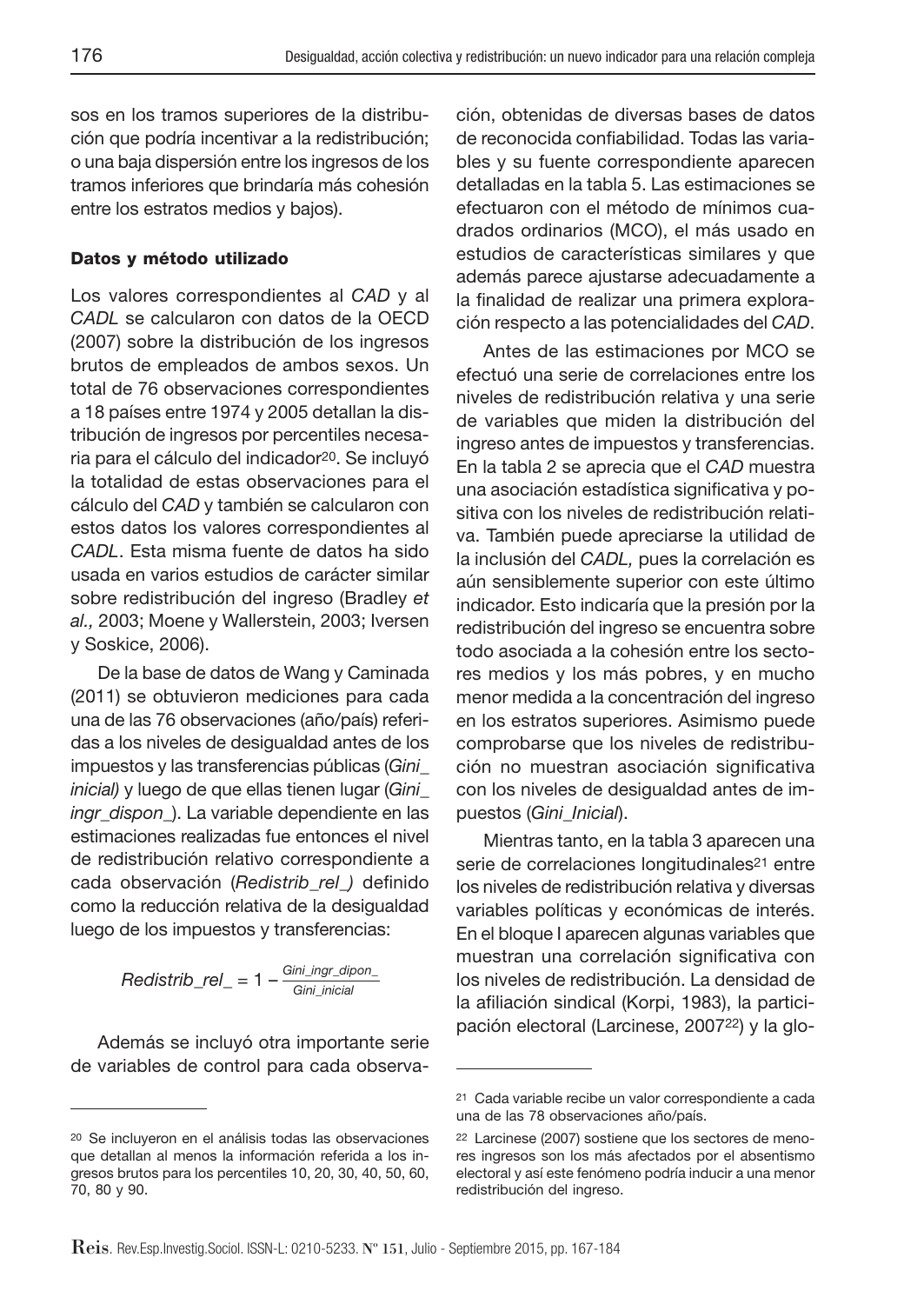| TABLA 2. Correlaciones simples entre el nivel de redistribución relativa y distintos indicadores de distribución |  |  |
|------------------------------------------------------------------------------------------------------------------|--|--|
| del ingreso                                                                                                      |  |  |

|                  |            | CAD    | <b>CADL</b> | Gini<br>Inicial |
|------------------|------------|--------|-------------|-----------------|
| Redistrib<br>Rel | C. Pearson | 0,361" | 0,559"      | 0,003           |
|                  | Sig. (bil) | 0,001  | 0,000       | 0,982           |
|                  | N          | 76     | 76          | 76              |

Nota: \*\* La correlación es significativa al nivel 0,01 (bilateral).

**TABLA 3.** Correlaciones simples entre el nivel de redistribución relativa y distintas variables políticas y económicas

| <b>Bloque I</b>  |               | Densid<br><b>Sindic</b> | Part<br>Elect | Glob<br>Eco     | Índice<br>Despro | Pobl<br>Total |
|------------------|---------------|-------------------------|---------------|-----------------|------------------|---------------|
|                  | Corr. Pearson | $0.605**$               | $0.514**$     | $0.415**$       | $-0.251*$        | $-0.579**$    |
| Redistrib<br>Rel | Sig. (bil)    | 0.000                   | 0.000         | 0.000           | 0.000            | 0,000         |
|                  | Observac.     | 76                      | 76            | 76              | 74               | 78            |
| <b>Bloque II</b> |               | Pobl<br>Depend          | Crec<br>Prod  | Déficit<br>Gob. | Inflac           |               |
|                  | Corr. Pearson | 0.073                   | 0.124         | 0,125           | $-0.207$         |               |
| Redistrib<br>ReI | Sig. (bil)    | 0.532                   | 0.286         | 0.315           | 0.072            |               |
|                  | Observac.     | 78                      | 78            | 67              | 78               |               |

Nota: \*\* La correlación es significativa al nivel 0.01 (bilateral).

balización económica muestran una asociación positiva con la redistribución23 (Rodrik, 1998). Por su parte, la desproporcionalidad electoral muestra una correlación significativa y negativa (Iversen y Soskice, 200624), al igual que la población total del país al momento de la observación (Alesina y Wacziarg, 1998). En el bloque II se agrupan algunas variables que no muestran una asociación significativa con la redistribución en estas pruebas de correlación simple. Entre ellas se cuentan el porcentaje de desempleados y el

<sup>23</sup> Algunos autores señalan que la globalización podría inducir a mayor redistribución asociada con una compensación frente a los riesgos que implica la apertura y la competencia económica (Rodrik, 1998). Otros afirman que la relación entre globalización y redistribución es espuria y se debe a que los países más pequeños suelen presentar gobiernos de mayor tamaño debido a que el costo de algunos bienes públicos crece menos que proporcionalmente con el tamaño de la población (Alesina y Wacziarg, 1998). Al mismo tiempo, los países pequeños suelen ser también más abiertos y eso llevaría a concluir erróneamente que el mayor gasto público se debe a una mayor apertura económica. Por eso, en algunos de los MCO estimados se incluye a la población total de cada país como factor de control.

<sup>24</sup> La desproporcionalidad del sistema electoral ha sido subrayada como un factor determinante para la conformación de gobiernos más o menos proclives al desarrollo de políticas de bienestar. La coalición redistributiva escandinava rojo/verde habría tomado fuerza gracias a la proporcionalidad del sistema electoral de estos países, al tiempo que los gobiernos de centro-derecha se desarrollaron con más fuerza en países con un sistema electoral mayoritario.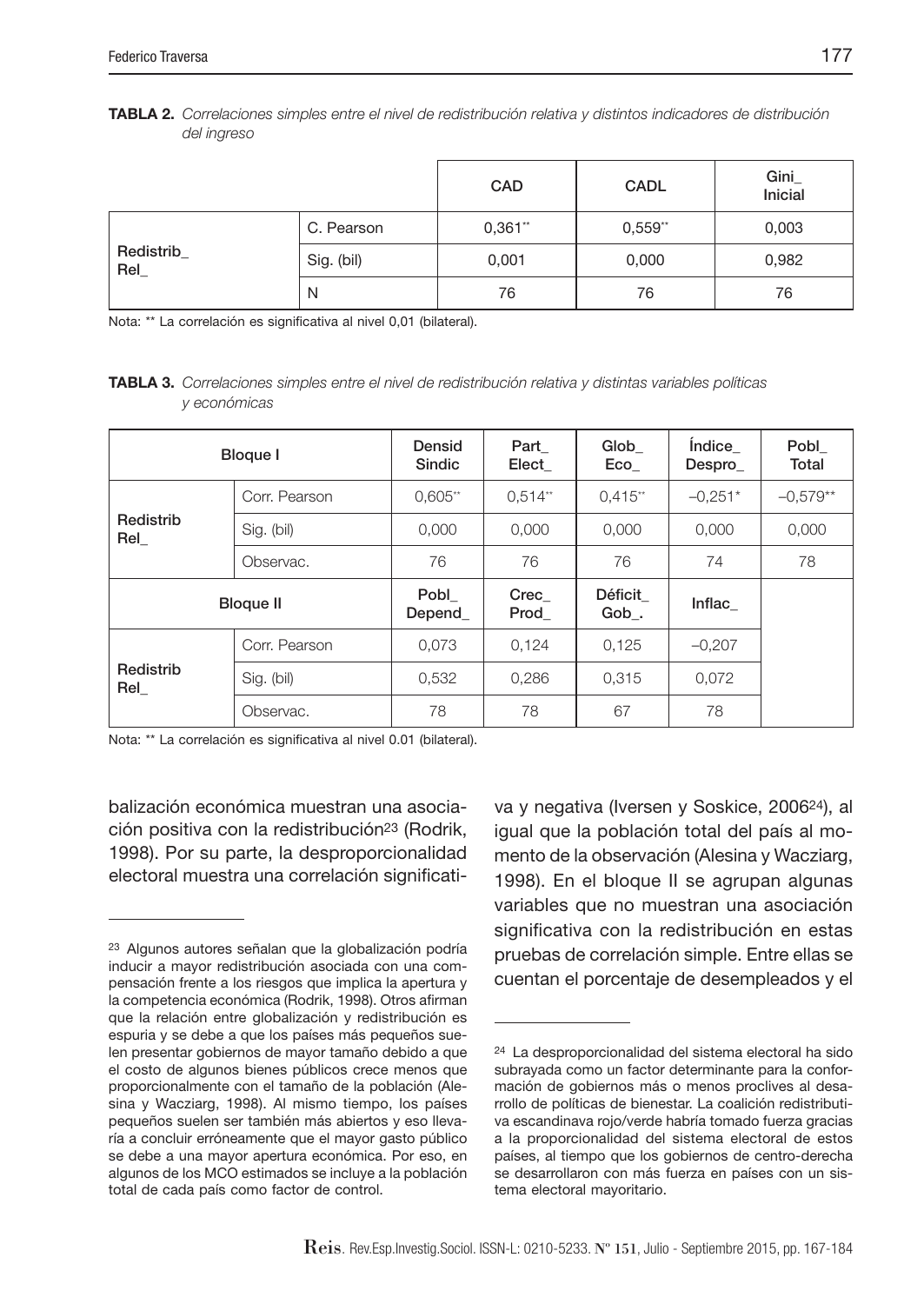de la población mayor de 65 años y menor de 15 años. Tampoco muestran asociación la inflación, el crecimiento del producto o el déficit del gobierno<sup>25</sup>.

#### **Resultados**

Se ajustó una serie de modelos por MCO (tabla 4) con la finalidad de estimar si el CAD y el CADL consiguen captar alguna característica de la distribución del ingreso «de mercado»26 que tiene incidencia en la reducción de la desigualdad luego de impuestos y transferencias. En el modelo 1 tres variables muestran una incidencia significativa en la reducción de la desigualdad. Como se aprecia, la densidad sindical está asociada positivamente con la reducción de la desigualdad, lo mismo sucede con la globalización económica y, también, con la desigualdad antes de impuestos medida a partir del Índice de Gini.

El modelo 2 incluye ahora al CAD en lugar del Gini inicial. Como resultado, el ajuste total del modelo se incrementa y el CAD muestra la relación esperada con la redistribución: a mayores niveles de CAD mayores niveles de redistribución relativa. El modelo 3 incluye al CADL en lugar del CAD. Como resultado, el modelo muestra prácticamente los mismos niveles de ajuste —incluso algo superiores— que el modelo anterior. Esto indica que una mayor cohesión entre sectores medios y bajos es la principal característica de la distribución de ingresos antes de impuestos asociada con mayores niveles de redistribución.

El modelo 5 confirma que la concentración de ingresos en los tramos más altos de la distribución no se asocia a una mayor redistribución —incluso parece suceder lo contrario—. El ajuste total del modelo se reduce luego de retirar al CADL como variable independiente y, si se mide directamente la concentración del ingreso total en los tramos superiores con una variable ad hoc (p80+p90)27, se encuentra una asociación negativa y significativa de esta variable con los niveles de redistribución28.

Finalmente se ajustaron dos modelos adicionales con efectos fijos (6 y 7) que incluyen además nuevas variables de control. Estos modelos de efectos fijos se estimaron para descartar que los efectos encontrados en los modelos previos no se deban a algunas características no observadas de los distintos casos nacionales que integran el panel. Las nuevas variables de control incorporadas son la desproporcionalidad electoral, que podría asociarse a menores niveles de redistribución (Iversen y Soskice, 2006), y una variable que mide el déficit primario del gobierno, que podría asociarse a mayores incentivos para controlar el gasto público y afectar así, también, los niveles de redistribución relativa.

El modelo 6 parece confirmar los principales resultados previos. Mayores niveles de participación electoral y mayores niveles de presión redistributiva medidos con el CADL29 se encuentran asociados a una mayor redistribución aun luego de incluir una larga serie de variables de control. Sin embargo, este modelo presenta algunos problemas debido a una alta colinealidad entre el CADL y otras variables de control como la participación

<sup>25</sup> Estas tres últimas variables fueron incluidas con la finalidad de controlar algunos factores de la coyuntura económica que podrían incidir en los niveles de gasto público social.

<sup>26</sup> Se entiende aquí por ingresos de mercado a los ingresos brutos antes de impuestos y transferencias públicas.

<sup>27</sup> La variable mide el porcentaje del ingreso total concentrado en el percentil 90. Similares resultados se encuentran si se mide el porcentaje del ingreso total acumulado en los percentiles 80 y 90.

<sup>28</sup> Estos efectos negativos de la concentración de ingresos desaparecen y se vuelven nulos si se controla la desproporcionalidad del sistema electoral.

 $29$  En los modelos 5 y 6 el parámetro  $u$  en el cálculo del CADL fueron los ingresos del percentil 50 en lugar de la media.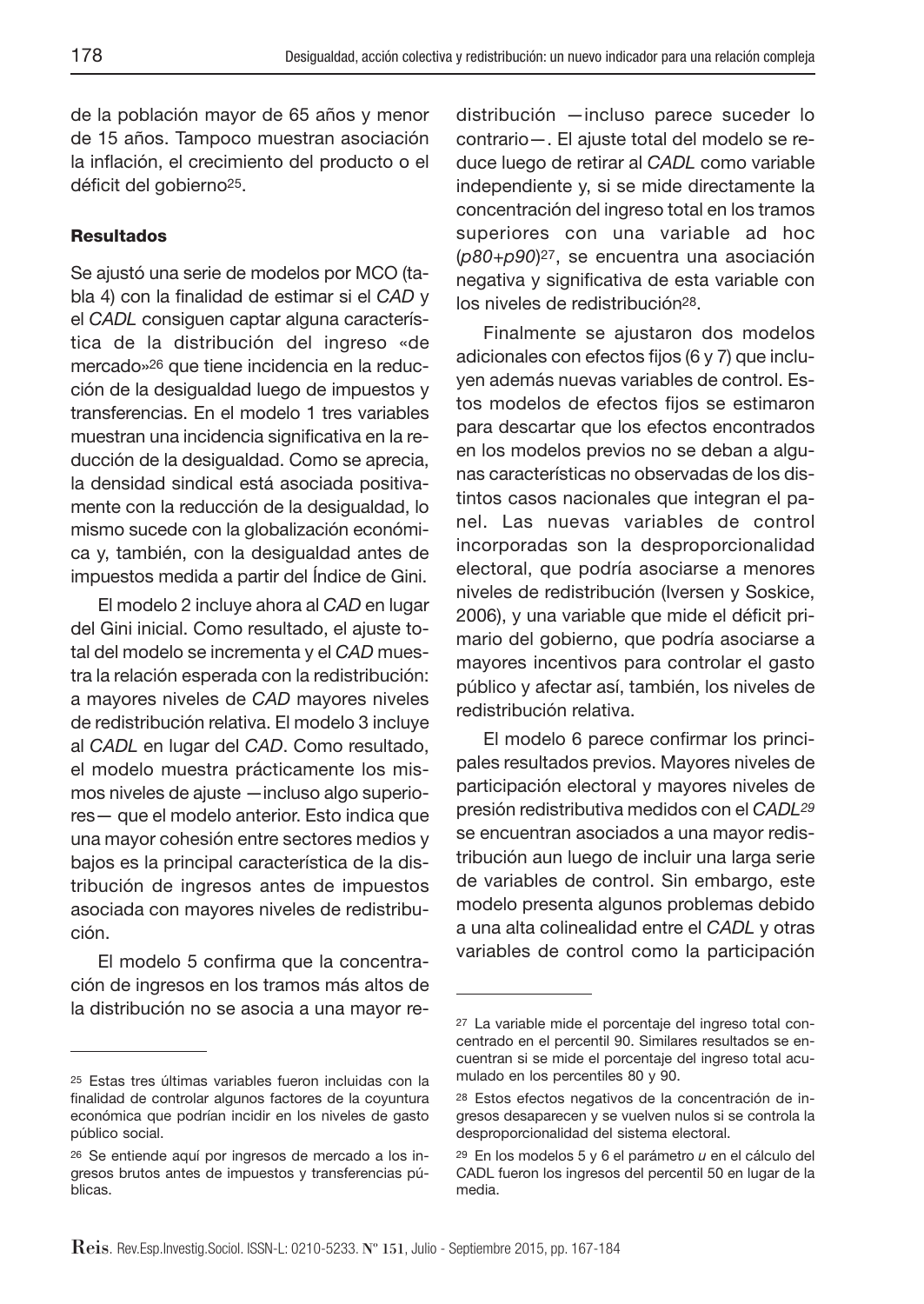| <b>TABLA 4.</b> Modelos de regresión lineal respecto de los niveles de cambio en la desigualdad luego de impuestos |  |  |
|--------------------------------------------------------------------------------------------------------------------|--|--|
| y transferencias (redistribución relativa del ingreso)                                                             |  |  |

|               | (1)                   | (2)                   | (4)                    | (5)                    | (6)                  | (7)                   |
|---------------|-----------------------|-----------------------|------------------------|------------------------|----------------------|-----------------------|
| Gini_inicial  | $0.217**$<br>(0, 198) |                       |                        |                        |                      |                       |
| CAD           |                       | $0,261***$<br>(0,026) |                        |                        |                      |                       |
| CADL          |                       |                       | $0,298***$<br>(0, 117) |                        | $0,320**$<br>(0,002) | $0,354***$<br>(0,001) |
| P80+P90       |                       |                       |                        | $-0.315**$<br>(0, 510) |                      |                       |
| Dens sindic   | $0,472***$<br>(0,000) | $0,326***$<br>(0,000) | $0.259**$<br>(0,000)   | $0,254*$<br>(0,001)    | 0,132<br>(0,001)     |                       |
| Glob_Eco_     | $0.190*$<br>(0,001)   | $0.175*$<br>(0,001)   | $0.187**$<br>(0,001)   | $0.285***$<br>(0,001)  | 0,154<br>(0,001)     |                       |
| Part Elect    | 0,119<br>(0,001)      | 0,097<br>(0,001)      | 0,064<br>(0,001)       | 0,075<br>(0,001)       | 0,187<br>(0,002)     |                       |
| Paro          | 0,139<br>(0,002)      | $0,135*$<br>(0,002)   | 0,020<br>(0,002)       | 0,102<br>(0,002)       | 0,087<br>(0,002)     | $,139*$<br>(0,002)    |
| Crec_prod_    | 0.053<br>(0, 340)     | 0.082<br>(0, 315)     | 0.080<br>(0, 314)      | 0.119<br>(0,320)       | $0.095*$<br>(0, 208) | $.105***$<br>(0, 194) |
| Población     | $-0,245**$<br>(0,000) | $-0,297**$<br>(0,000) | $-0.265**$<br>(0,000)  | $-0,085$<br>(0,000)    | $-0,087$<br>(0,000)  |                       |
| Pobl_depend_  | 0,021<br>(0,002)      | 0,046<br>(0,002)      | 0,041<br>(0,002)       | 0,114<br>(0,002)       | 0,061<br>(0,003)     |                       |
| Despro_elect  |                       |                       |                        |                        | $0.204*$<br>(0,002)  | 0.166<br>(0,001)      |
| Déficit       |                       |                       |                        |                        | $-0,131*$<br>(0,002) | $-0.129*$<br>(0,001)  |
| Constante     | (0, 133)              | (0, 130)              | (0, 147)               | (0, 196)               | (0, 202)             | (0,030)               |
| $\mathcal N$  | 76                    | 76                    | 76                     | 76                     | 67                   | 67                    |
| $R^2$         | 575                   | 599                   | 600                    | 574                    | 935                  | 930                   |
| Efectos fijos | <b>No</b>             | <b>No</b>             | <b>No</b>              | <b>No</b>              | Sí                   | Sí                    |

Notas: Coeficientes estandarizados para cada variable. Los errores tipificados aparecen entre paréntesis. El número de casos varía en función de la disponibilidad de información para las variables incluidas en cada modelo. Niveles de signifi cación: \*\*\*p < 0,01; \*\*p < 0,05; \*p < 0,1.

electoral y la densidad sindical. Se estimó entonces el modelo (7) con un menor número de variables independientes y menores problemas de colinealidad detectados según el método del factor de inflación de la varianza. En este último modelo de efectos fijos (7), el CADL también muestra niveles significativos de asociación estadística con la reducción de la desigualdad luego de impuestos y transferencias.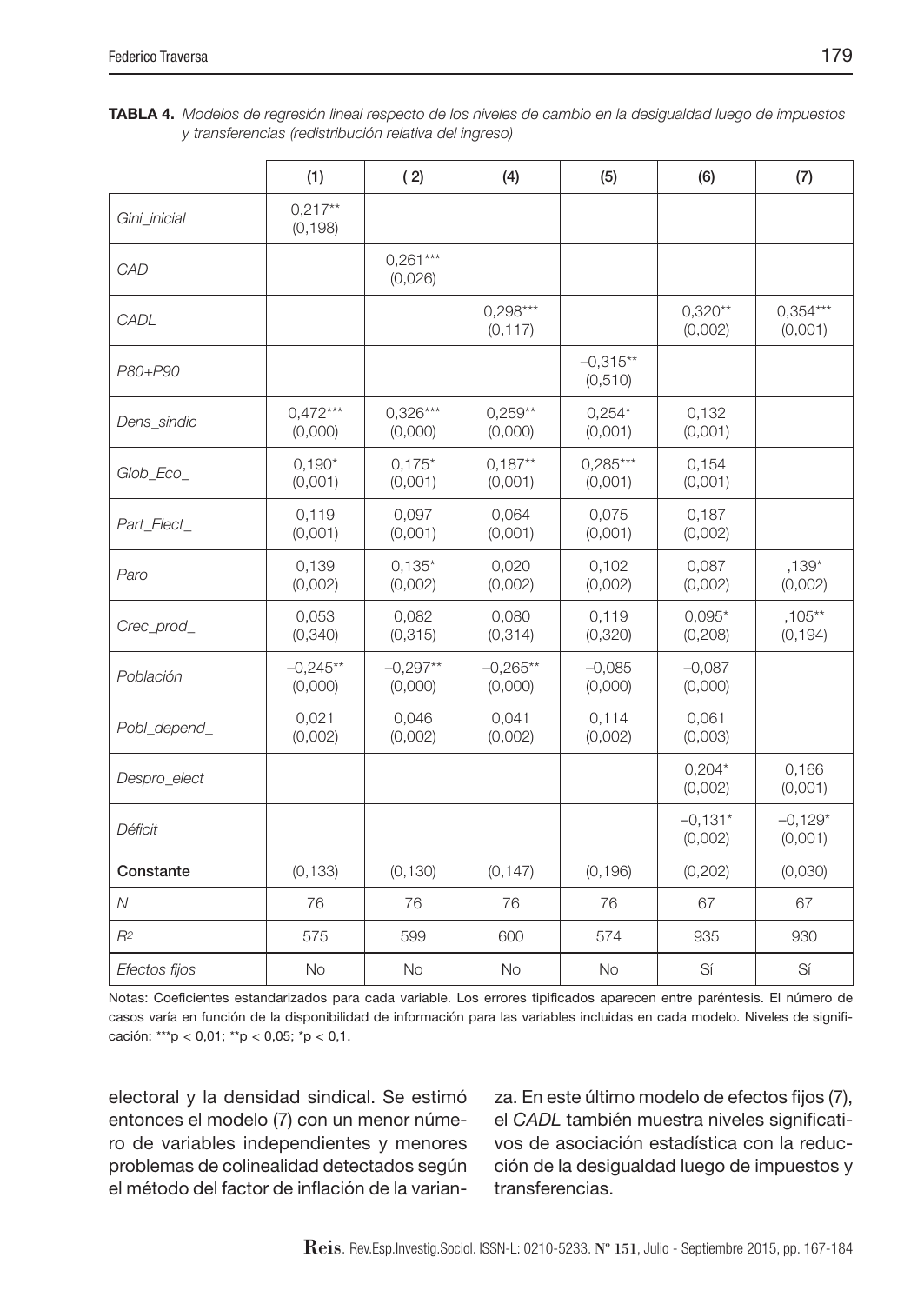En síntesis, las primeras exploraciones realizadas con el CAD permiten arribar a tres resultados de interés: a) la distribución del ingreso antes de impuestos y transferencias se encontró significativamente asociada con el nivel de redistribución luego de las mismas; b) las exploraciones con el uso del CAD y el CADL señalan que una mayor cohesión entre los sectores medios y bajos de la distribución de ingresos parece ser un factor determinante para alcanzar una mayor redistribución de ingresos luego de impuestos y transferencias; y c) la concentración del ingreso en los tramos superiores no se encuentra asociada a mayores niveles de redistribución del ingreso.

# **CONCLUSIONES**

¿La desigualdad incrementa las presiones por la redistribución del ingreso? Podríamos vernos tentados a esperar que sí (Meltzer y Richards, 1981), aunque el incremento sostenido de la desigualdad en las últimas décadas parece contradecir esta hipótesis. Desde un punto de vista teórico, aquí se sostuvo que un aumento de la desigualdad de acuerdo con el principio de Pigou-Dalton podría asociarse en ocasiones con mayores incentivos a la redistribución (cuando el ingreso se acumula en los tramos más altos de la distribución) o también podría provocar más dificultades para articular una acción política en favor de la redistribución (cuando el aumento de la desigualdad se produce entre los sectores medios y bajos de la distribución).

Para analizar este problema se propuso el Principio de la Presión Redistributiva, y se desarrolló el Coeficiente de Asimetría Distributiva como un indicador que responde consistentemente a este principio. El CAD se encuentra asociado significativamente con los niveles de redistribución en 76 observaciones de un panel no balanceado correspondiente a 18 países de la OCDE entre 1974 y 2006. Luego se efectuaron algunas

estimaciones a través de MCO que arrojaron algunos resultados de interés sobre la relación entre la desigualdad y la redistribución.

Con el uso del CADL pudo estimarse que mayores niveles de cohesión en los tramos inferiores de la distribución de ingresos están asociados con una mayor redistribución. Además, pudo comprobarse que una mayor concentración del ingreso en los tramos superiores de la distribución no tiene ningún tipo de asociación estadística positiva con la redistribución. De todos los indicadores utilizados en la exploración, el CADL fue el que mostró una asociación más fuerte con los niveles de redistribución relativa, y es el único que no tiene una asociación significativa con la concentración del ingreso en los tramos superiores30. Por lo tanto, una mayor desigualdad en los ingresos de mercado no tiene en ningún caso una asociación positiva con la redistribución posterior del ingreso, ni siquiera cuando el ingreso se concentra en los tramos superiores de la distribución31.

Una posible explicación puede encontrarse en algunos estudios recientes que señalan que los ciudadanos forman su percepción sobre los niveles de desigualdad a partir de una comparación con sus grupos de pertenencia e interacción cotidiana (Cruces, Pérez y Tetaz, 2013). Esto produce un sesgo en la percepción de la desigualdad, siendo los ciudadanos de los sectores bajos quienes más subestiman el nivel de desigualdad existente. Si la concentración de ingresos en los estratos superiores no llega ni siquiera a ser percibida con claridad por los más interesados en redistribuir, entonces tampoco puede esperarse que esta concentración provoque mayores niveles de redis-

<sup>30</sup> Asimismo la concentración del ingreso en los percentiles 80 y 90 mostró una relación significativa y negativa con los niveles de redistribución relativa.

<sup>31</sup> Podría esperarse que una mayor concentración del ingreso en los tramos superiores de la distribución incentive al resto de la población a redistribuir, pero este efecto no se registra en la práctica.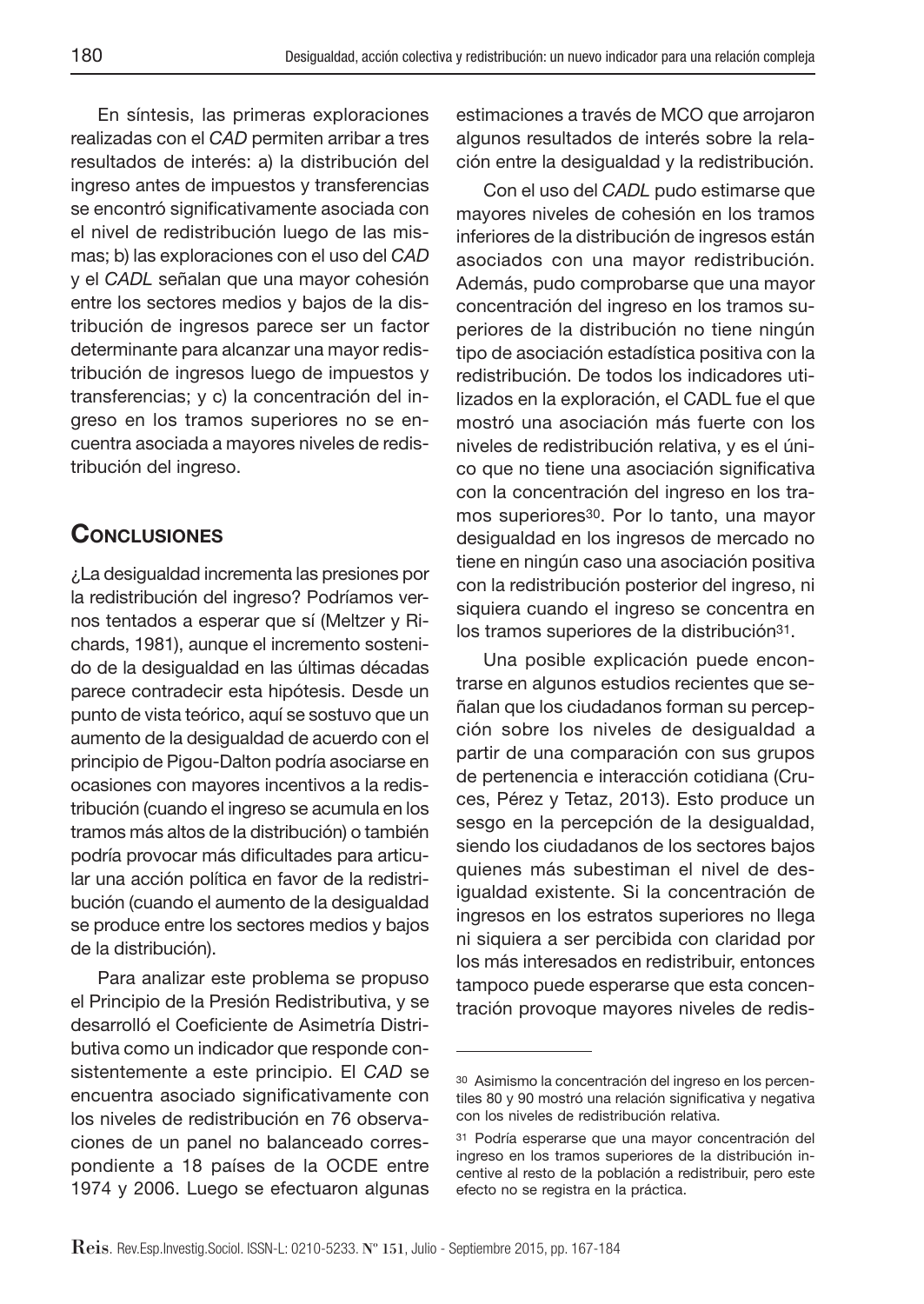tribución. Bajo esta hipótesis todos los resultados de las exploraciones realizadas con el CAD se volverían comprensibles.

El debate cobra particular interés en función de la dinámica de aumento de la desigualdad de las últimas décadas. Los ingresos parecen concentrarse cada vez más en un pequeño tramo superior de la distribución total (Piketty, 2014), mientras que otros informes señalan que las distancias de ingresos entre los trabajadores calificados y los no calificados también se ensanchan luego de la última globalización y los cambios tecnológicos que trajo aparejados (OCDE, 2012). Ambos fenómenos no son contradictorios. En verdad, parecen la consecuencia conjunta de la pérdida de cohesión de los trabajadores como sujeto colectivo (Paramio, 2010), en tiempos donde la competencia económica global parece jaquear a la autonomía de las democracias nacionales para implementar políticas destinadas a reducir la desigualdad y distribuir el bienestar.

#### **BIBLIOGRAFÍA**

- Ackerman, Frank (2000). The Political Economy of Inequality. Washington: Island Press.
- Alesina, Alberto y Wacziarg, Romain (1998). «Openness, Country Size and Government». Journal of Public Economics, 69(3): 305-321.
- Alesina, Alberto y Glaeser, Edward (2004). Fighting Poverty in the U.S. and Europe: A World of Difference. Oxford: Oxford University Press
- Amiel, Yoram y Cowell, Frank (2000). Thinking about Inequality: Personal Judgment and Income Distributions. Cambridge: Cambridge University Press.
- Aristóteles (2005). La política. Madrid: Akal.
- Armingeon, Klaus; Careja, Romana; Engler, Sarah; Gerber, Marlène; Leimgruber, Philipp y Potolidis, Panajotis (2011). «Comparative Political Data Set III 1990-2008». Institute of Political Science, University of Berne.
- Boix, Carles; Miller, Michael y Rosato, Sebastian (2012). «A Complete Data Set of Political Regimes, 1800-2007». Comparative Political Studies, noviembre.
- Comanor, William S. (1976). «The Median Voter Rule and the Theory of Political Choice». Journal of Public Economics, 5(1-2): 169-177.
- Cowell, Frank (2011). Measuring Inequality. Oxford: Oxford University Press.
- Cruces, Guillermo; Pérez-Truglia, Ricardo y Tetaz, Martin (2013). «Biased Perceptions of Income Distribution and Preferences for Redistribution: Evidence from a Survey Experiment». Journal of Public Economics, 98(C): 100-112.
- Dalton, Hugh (1920). «The Measurement of the Inequality of Incomes». The Economic Journal, 30(119): 348.
- Doane, David y Seward, Lori (2011). «Measuring Skewness: A Forgotten Statistic?». Journal of Statistics Education, 19( 2): 1-18.
- Dreher, Axel (2006). «Does Globalization Affect Growth? Evidence from a New Index of Globalization». Applied Economics, 38(10): 1091-1110.
- Esping-Andersen, Gösta (1990). Three Worlds of Welfare Capitalism. Princenton: Princeton University Press.
- Fernández-Albertos, José y Manzano, Dulce (2010). Democracia, instituciones y política económica: una introducción a la economía política. Madrid: Alianza.
- Galton, F. (1879). The Geometric Mean, in Vital and Social Statistics. Royal Society of London. http:// archive.org/details/philtrans06174166.
- Groemling, Michael (2002). «Why Does Redistribution Not Shrink When Equality Is High?». Intereconomics, 37(4): 204-211.
- Hinich, Melvin J. y Munger, Michael C. (2004). Teoría analítica de la política. Barcelona: Gedisa.
- Hobsbawm, Eric J. (1995). Historia del siglo XX, 1914- 1991. Barcelona: Crítica.
- Huntington, Samuel P. (1994). La tercera ola: la democratización a finales del siglo XX. Barcelona: Paidós.
- Iversen, Torben y Soskice, David (2009). «Distribution and Redistribution: The Shadow of the Nineteenth Century». World Politics, 61(3): 438-486.
- Kenworthy, Lane y Pontusson, Jonas (2005). «Rising Inequality and the Politics of Redistribution in Affluent Countries». Perspectives on Politics, 3(3): 449-71.
- Korpi, Walter (1983). The Democratic Class Struggle. London: Routledge and Kegan Paul.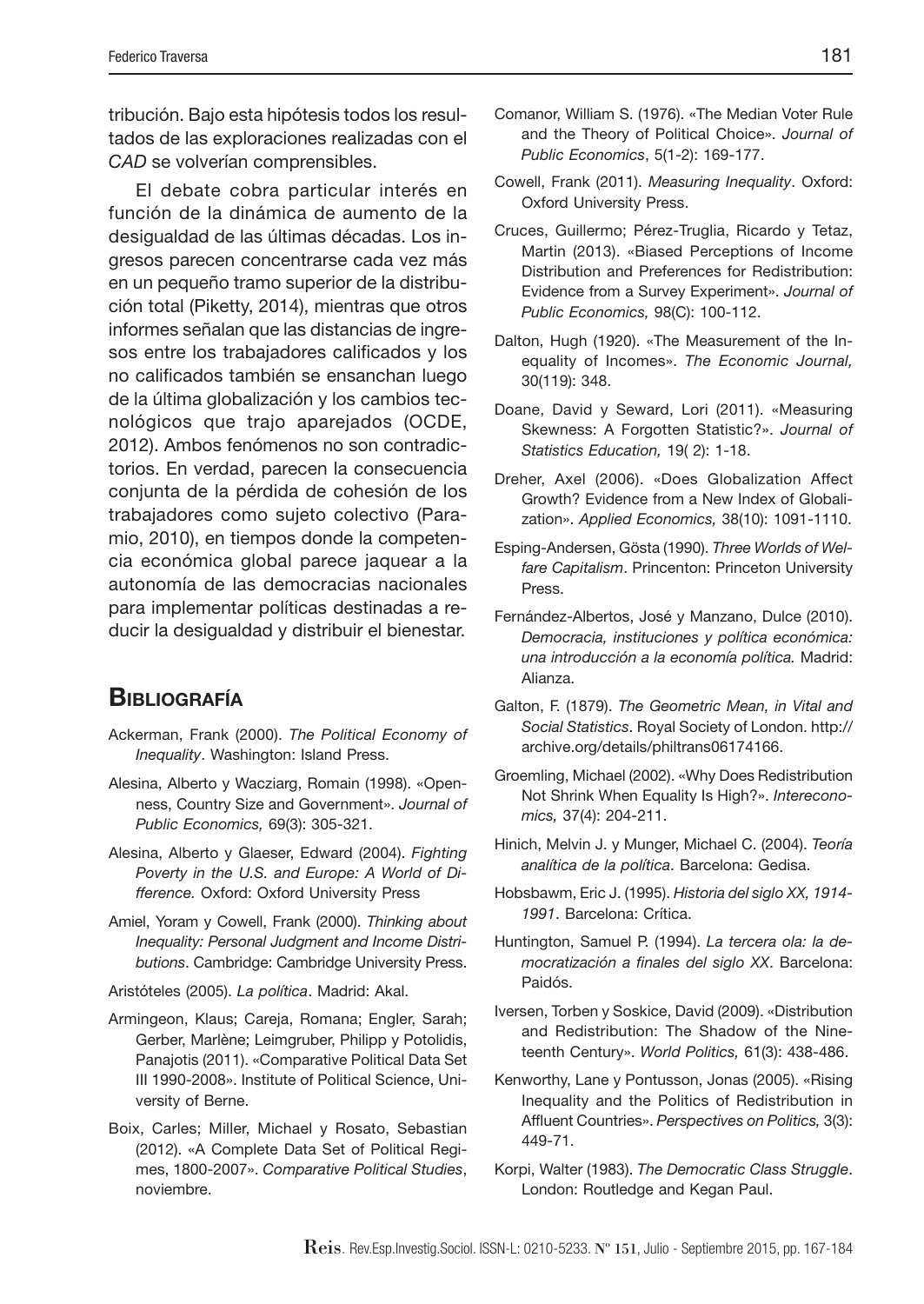- Kristov, Lorenzo; Lindert, Peter y McClelland, Robert (1992). «Pressure Groups and Redistribution». Journal of Public Economics, 48(2): 135-163.
- Larcinese, Valentino (2007). «Voting over Redistribution and the Size of the Welfare State: The Role of Turnout». Political Studies, 55: 568-585.
- Lind, Jo Thori (2005). «Why Is There so Little Redistribution?». Nordic Journal of Political Economy, 31: 111-125.
- Lindert, Peter H. (2004). Growing Public: Volume 1, The Story: Social Spending and Economic Growth since the Eighteenth Century. Cambridge: Cambridge University Press.
- Lupu, Noam y Pontusson, Jonas (2011). «The Structure of Inequality and the Politics of Redistribution». American Political Science Review, 105(02): 316-336.
- McAlister, D. (1879). The Law of the Geometric Mean. Royal Society of London.
- Meltzer, Allan H. y Richard, Scott F. (1981). «A Rational Theory of the Size of Government». The Journal of Political Economy, 89(5): 914-27.
- Moene, Karl O. y Wallerstein, Michael (2003). Income Inequality and Welfare Spending: A Disaggregated Analysis. Memorandum 18/2003. Oslo University, Department of Economics.
- OCDE (2007). Distribution of Gross Earnings of Full-Time Employees. Organización para la Cooperación y el Desarrollo Económicos. www.oecd.org/document/ 63/0,3343,en\_2649\_33927\_38939455\_ 1\_1\_1\_1,00.html, último acceso 30 de abril de 2014.
- OCDE (2012). Divided We Stand Why Inequality Keeps Rising: Why Inequality Keeps Rising. OECD Publishing.
- ONU-WIDER (2008). World Income Inequality Database, Version 2.0c., may 2008
- Paramio, Ludolfo (2010). La socialdemocracia. Buenos Aires: Fondo de Cultura Económica.
- Paramio, Ludolfo (2013). «Socialdemocracia y clases medias en Europa». Nueva Sociedad, 247: 70-80.

Peltzman, Sam (1980). «The Growth of Government». Journal of Law and Economics, 23,2: 209-287.

- Pigou, Arthur Cecil (1912). Wealth and Welfare. Macmillan and Company, limited.
- Piketty, Thomas (2014). Capital in the Twenty-First Century. Cambridge, MA: Harvard University Press.
- Przeworski, Adam (1988). Capitalismo y socialdemocracia. Madrid: Alianza.
- Rodrik, Dani (1998). «Why Do More Open Economies Have Bigger Governments?». Journal of Political Economy, 106(5): 997.
- Saint Paul, Gilles Saint y Verdier, Thierry A. (1996). «Inequality, Redistribution and Growth». European Economic Review, 40, 3-5: 719-728.
- Salverda, Wiemer; Nolan, Brian y Smeeding, Timothy M. (2009). The Oxford Handbook of Economic Inequality. Oxford: Oxford University Press.
- Schumacher, Gijs; Vis, Barbara y Van Kersbergen, Kees (2013). «Political Parties' Welfare Image, Electoral Punishment and Welfare State Retrenchment». Comparative European Politics, 11(1): 1-21.
- Traversa, Federico (2007). «Nuevo análisis de las precondiciones económicas de la democracia». Revista Uruguaya de Ciencia Política, 16,1: 103-129.
- Vanhanen, Tatu (2000). «A New Dataset for Measuring Democracy, 1810-1998». Journal of Peace Research, 37(2): 251-265.
- Wang, Chen y Caminada, Koen (2011). Disentangling Income Inequality and the Redistributive Effect of Social Transfers and Taxes in 36 LIS Countries. MPRA Paper 32821. University Library of Munich.
- Young, Allyn A. (1917). «Do the Statistics of the Concentration of Wealth in the United States Mean What They Are Commonly Assumed to Mean?». Quarterly Publications of the American Statistical Association, 15(117): 471-484.

**RECEPCIÓN:** 08/03/2013 **REVISIÓN:** 08/05/2014 **APROBACIÓN:** 18/12/2014